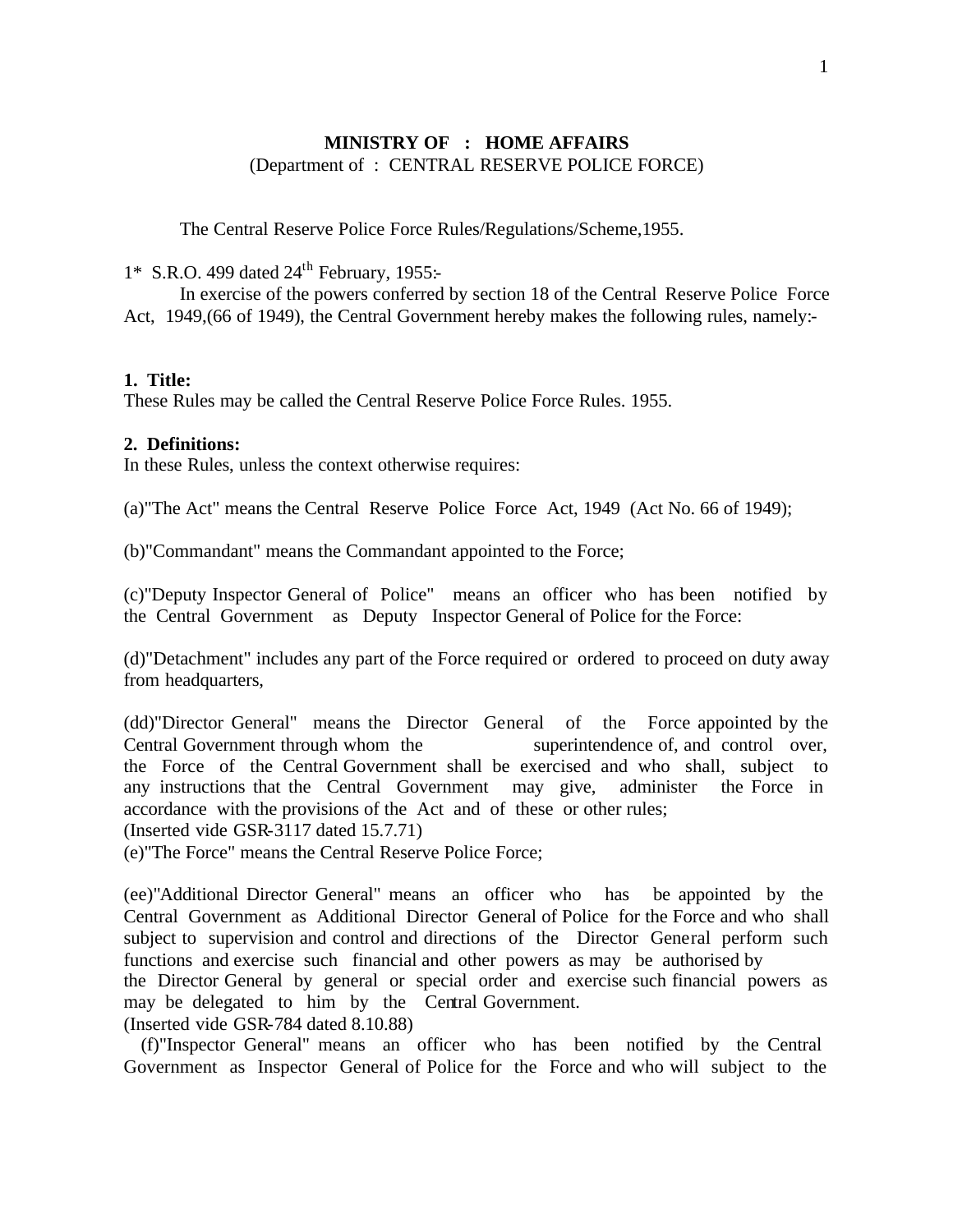supervision, control, and direction of the Director General exercise the powers of the Head of the Department,

(g)"Section" means a Section of the Act:

 (h)"Subordinate Officer" means a member of the Force of the rank of Subedar Major, Subedar, Sub-Inspector;

(Substituted vide GSR-436 dated 7.4.1959)

 (i)"Superior Officer" means an officer appointed to the Force by the Central Government under sub-.section  $(1)$  of section  $4$  and includes a person officiating for any such officer;

 (j)"Under Officer" means a member of the Forcc of the rank of Head Constable, Naik or Lance Naik.

3.Interpretation:

In these Rules unless there is anything repugnant in the subject or context:

 (a)The expression "Battalion" and "Company" have the meanings assigned to them as in the Army.

 (b)"Local Promotee" means a Subordinate Officer who has been enlisted in the Force and promoted to the rank of Deputy Superintendent of Police (Company Commander, Quarter Master or Wireless).

 (c)The expression "other directly recruited" relates to officers appointed directly to the gazetted ranks in the Force from outside the Force.

# **CHAPTER II-General Powers of Certain Officers.**

4. Powers of the Central Government and Certain Ofricers of the Force:

(a)In all cases not specifically provided, for in these rules, instructions issued from time to time by the Central Government or the Director General or under his directions by the Additional Director General or the Inspcctor General shall regulate working of the Force.

(Substituted vide GSR-784 dtd 8/10/88)

(b) Omitted vide GSR 784 dated 8.10.88

(c)  $" " " " " " " "$ 

#### **Chapter III Composition of the force**

#### **4 A. Composition of the The Force:**

(1)Central Reserve Police Force shall be constituted as follows:-

- (a) Central Reserve Police Force (Regular),
- (b) Central Reserve Police Force (Auxiliary);

 (2) Officcrs. Subordinate Officers and enrolled persons appointed to or enrolled into the Central Reserve police Force (Regular) shall be liable for continuous service for the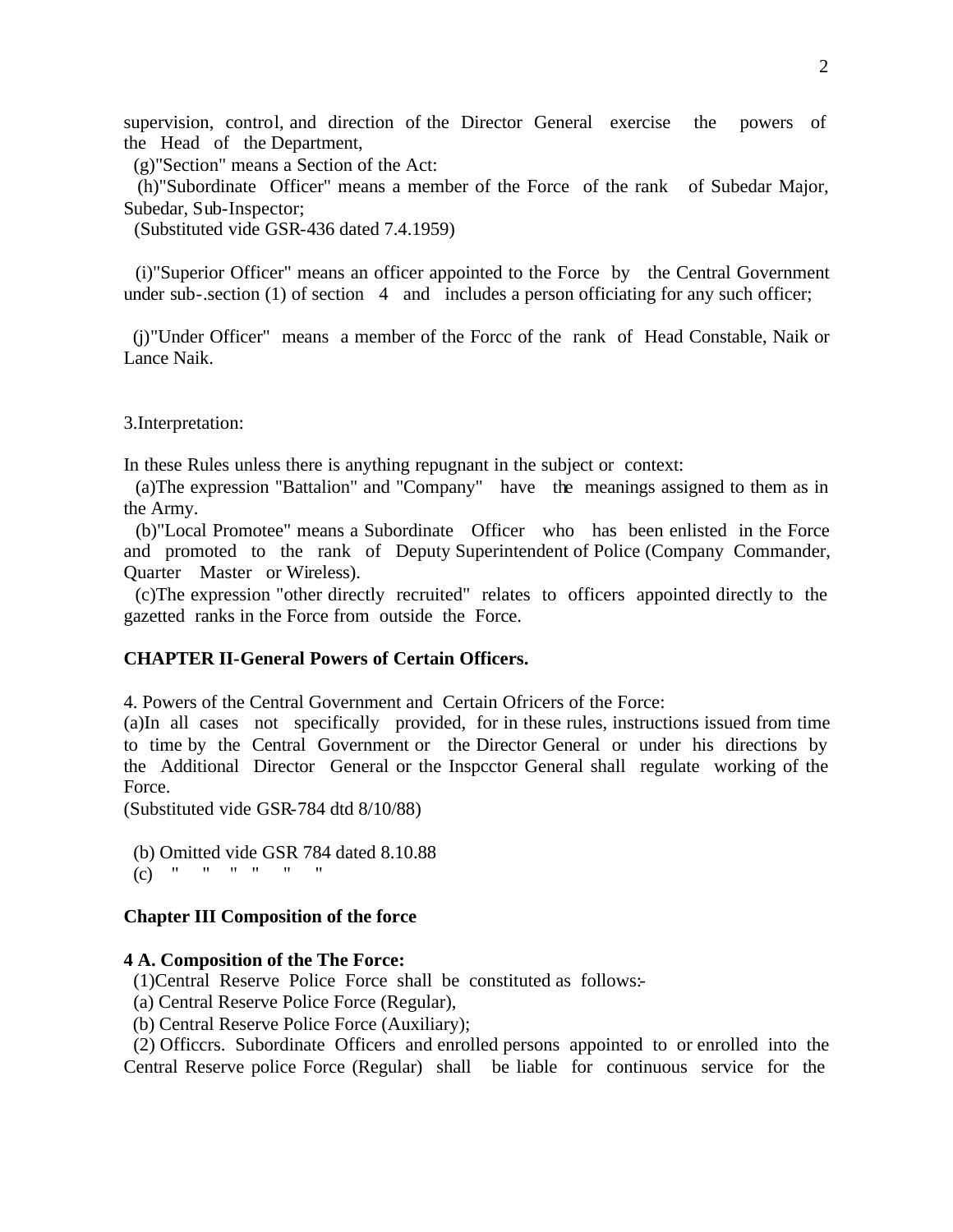term mentioned in their enrolment form, letter of appointment or in the rules made in this behalf.

 (3) Officers Subordinate Officers and enrolled persons appointed to or enrolled into the Central Reserve Police Force (Auxiliary) shall serve as and when they are called out for service by the Director General with consent of the Central Government or for training under the order of the Director General.

(Inserted vide GSR- I  $17(E)$  dated  $28.2.85$ )

### **5A. Battalion other than Signal Battalion.**

(1) The Force shall be constituted as follows:-

 (a) Superior Officers:- Commandant Assistant Commandant (Second-in-Command) Assistant Commandant one for each Battalion. (Adjutant) Quarter Master one for each Battalion. Company Commander one per service Company plus one leave and training reserve for

each Bn.

 (b) Rank and file for a Battalion of four companies. Subedar(Inspector): 6 Sub Inspcetor (including one motor Mechanic) 21 Head Constables (including two R/mechanic & One Radio Fitter) 66

| Naiks:       | 72  |
|--------------|-----|
| Lance Naiks: | 62  |
| Constables   | 638 |

 Note: The Commandant may make the following appointments within the above establishment:

- (i) Head Constables:- Batialion Havildar Major. Company Havildar Major. Company Quarter Master Havildars. Pay Naiks.
- (ii) Constables:- Kote Lance Naiks. Lance Naiks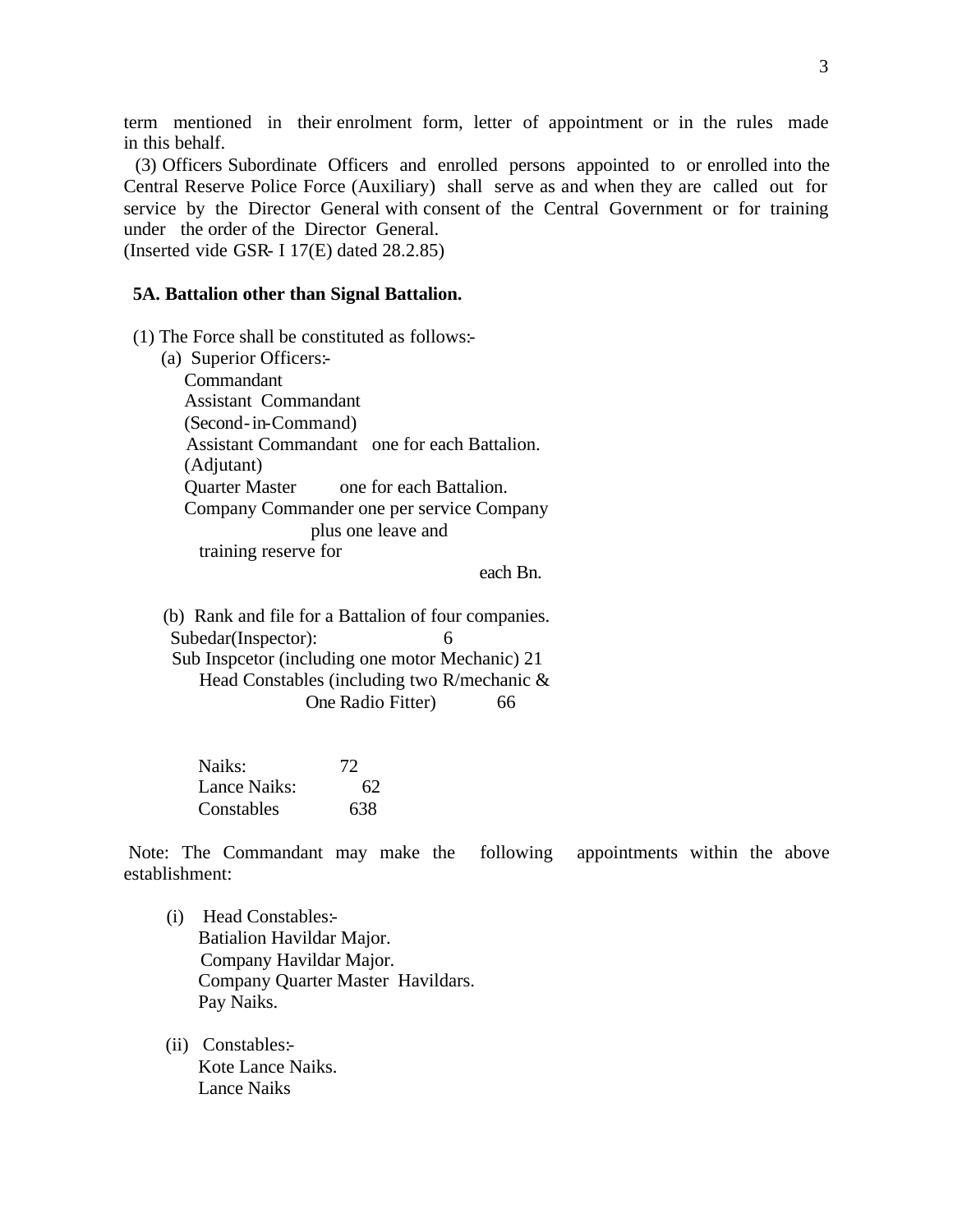Buglars.

(c) Enrolled Followers:

(i) The following shall be the enrolled followers namely:

| Cooks                      | 18 |    |
|----------------------------|----|----|
| <b>Bhisties</b>            | 10 |    |
| safai Karamcharies         |    | 20 |
| <b>Barbers</b>             | 6  |    |
| <b>Dhobies</b>             | 6  |    |
| <b>Cart Drivers</b>        | 6  |    |
| Distribution of Followers: |    |    |

Cooks Bbisties S/Karamch. Barbers Dhobies Cart Drivers

| $4$ ser. Coys 12 8 |     |         | 12                                      |   |   |  |
|--------------------|-----|---------|-----------------------------------------|---|---|--|
|                    |     |         | $(3x4)$ $(2x4)$ $(3x4)$ $(1x4)$ $(1x4)$ |   |   |  |
| $HQ$ Company 6 2   |     |         |                                         |   |   |  |
| 6 Ser. Coys. 18 12 |     |         | - 18                                    | 6 | h |  |
|                    |     |         | $(3x6)$ $(2x6)$ $(3x6)$ $(1x6)$ $(1x6)$ |   |   |  |
| HQ. Coys           | 6 2 |         | 10                                      |   |   |  |
| Signal Bn. 4       |     |         |                                         |   |   |  |
|                    |     | 11.1011 |                                         |   |   |  |

 (ii) The enrolled followers mentioned above are enrolled for general service with the force and are liable at all time to be sent on duty with detachments.

 (d) There shall be a separate cadre upto the rank of Inspector for Mahila battalion under the existing rules and regulations.

(Inserted vide GSR-776(E) dated 23.8.89)

 (2) Subject to the provisions contained in Section 4, the Central Government may make such changes in the Composition of the Force as it thinks fit.

(inserted vide GSR 436 daled 4.7.1959)

 (3) (a) There shall be a Central Training College with a Principal and an Asstt. Principal as its superior officers.

 (b) The Principal and the Assistant Principal shall be equal in rank and status to, and shall excercise the administrative disciplinary,Financial and other powers of the Commadant and the Company Commander respectively. (Inserted vidc GSR 1242 dated 14.9.62)

B. Signal Battalion

(4) (a) There shall be one or more Signal Battalion in the Force.

 (b) The Composition of any such Signal Battalion shall be as follows: - (i) Superior Ofricers

> Commandant 1 Assistant Commandant 1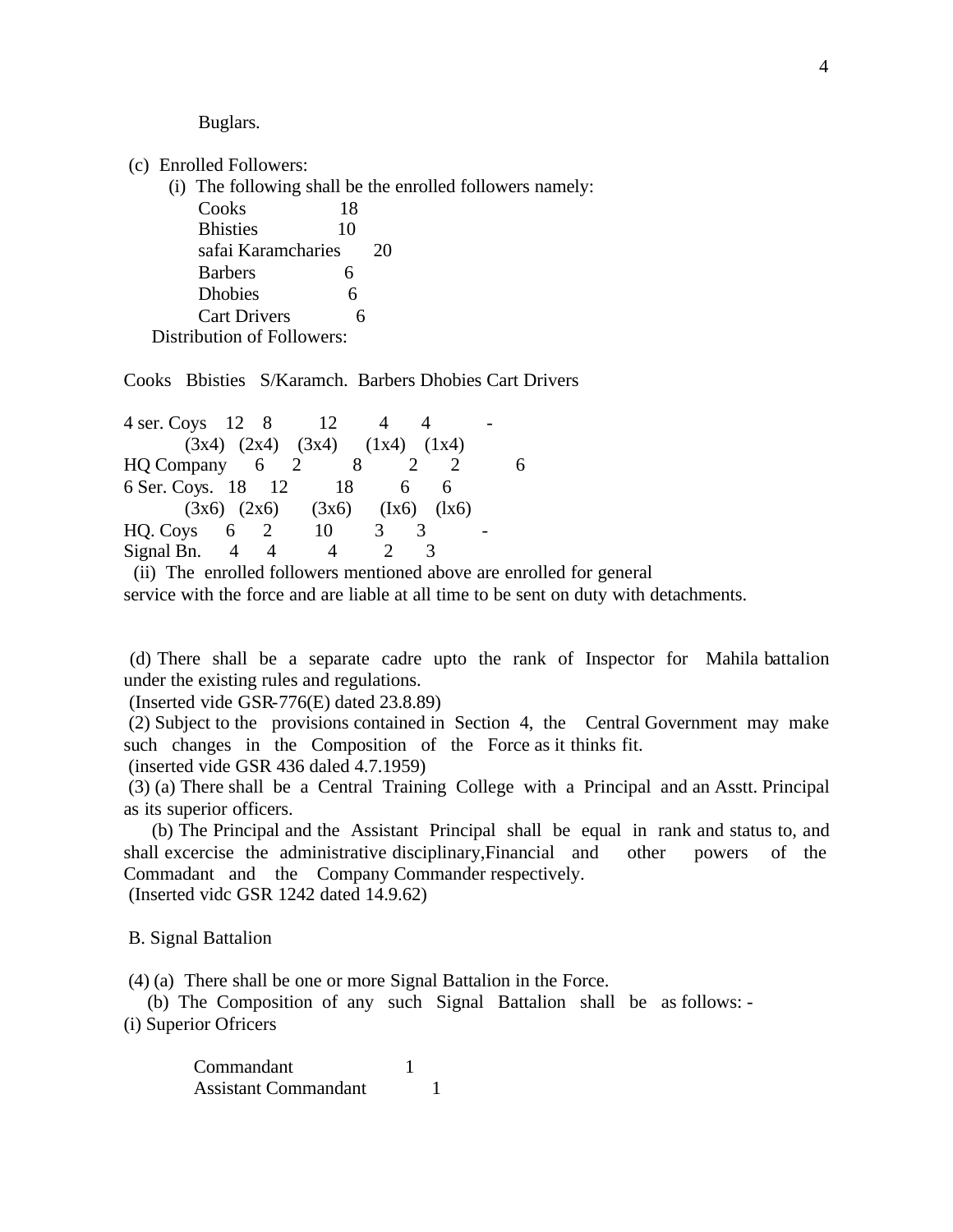| Company Commandant                              |  |
|-------------------------------------------------|--|
| (Deputy Superintendent of Police)               |  |
| (ii) Rank and file                              |  |
| Subedar                                         |  |
| Subedar Technical<br>1                          |  |
| <b>Sub-Inspector Operators</b><br>19            |  |
| Sub-inspector Technical<br>2                    |  |
| <b>Sub-Inspector Quarter</b>                    |  |
| Master Technical<br>2                           |  |
| <b>Head Constables Quarter</b>                  |  |
| <b>Master Wireless</b><br>1                     |  |
| <b>Head Constable</b>                           |  |
| <b>Quarter Master</b><br>1                      |  |
| Head Constable Radio Operators 35               |  |
| <b>Head Constable Radio Mechanic</b><br>4       |  |
| Grade I                                         |  |
| Head Constable Radio Mcchanic<br>25             |  |
| Grade 11                                        |  |
| <b>Head Constable Fitters</b><br>21             |  |
| Head Constable Instrs.<br>$\mathcal{D}_{\cdot}$ |  |
| <b>Head Constable Draftsman</b>                 |  |
|                                                 |  |

Naik Operators 821 Naik instructors 2 Naik- Quarter master 2 Pay Naiks 4 Constable Store Keepers 2 Constable Tradesmen 6 Constables Orderlies 32 Followers 17

 (c) The Commandant, Assistant Commandant and Company Commander (Deputy Superintndant of Police) referred to in Sub-clause (i) of clause (b) shall be equal in rank and Status to, and shall exercise the same administrative, disciplinary and financial powers as are conferred respectively on, the Commandant, Assistant Commandant and Coy Commander (Deputy Superintendents of Police) of a battialion other than the Signals Battalion.

(Inserted vide GSR 1003 dated 29.6.1967)

#### **6. Members of the Force:**

 All the officers and men mentioned in Rule 5 shall be deemed to be the members of the Force.

# **7. Appointments other than that of Superior Officers:**

(a) Officers and men mentiotioned in Rules 5 (b) and 5 (c) shall be appointed:

(1) by direct recruitment,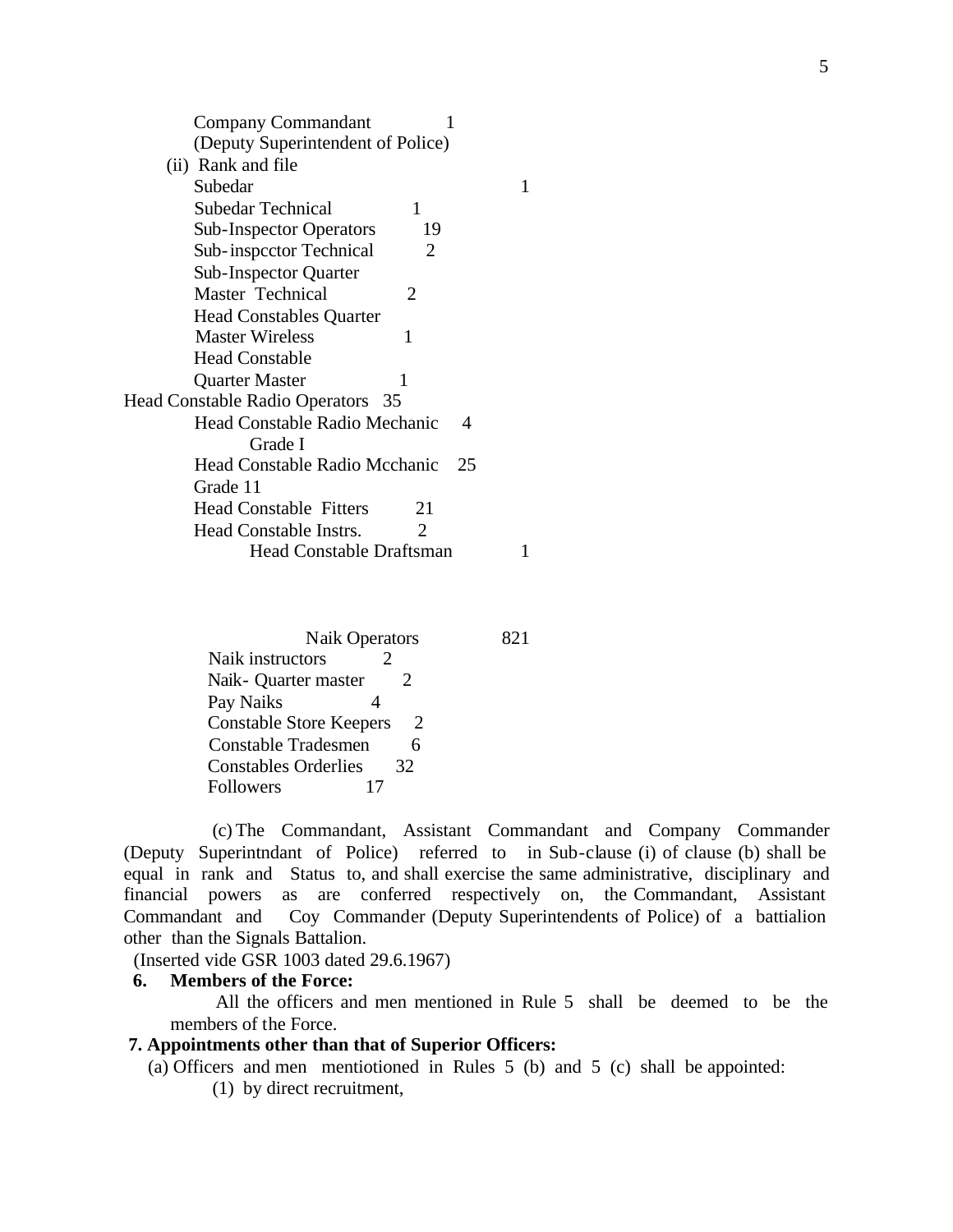| (2) by deputation from Army or State | Police |
|--------------------------------------|--------|
|--------------------------------------|--------|

Forces:

 (b) The authority to make appointments to the various non gazetted ranks shall be the Commandant, provided that, in the case of Sub-Inspectors and Subedar (Inspectors) prior approval of the Deputy lnspector General of Police and of the Inspector General respectively shall be obtained.

 (c) Non gazetted officers and men of all ranks shall be enrolled subject to sub rule (b) above by the Commandant in the manner prescribed in section 5 and be appointed by him as members of the Force.

# **8. Seniority:**

(a) The seniority of Superior Officers shall be in the following order:

(i) Commandant or Principal. Central Training College.

 (ii) Assistant Commandant (Second-in-command or Adjutant or Junior Staff Officer or Vice Principal, Central Training College.)

(iii) Company Commander or Quarter Master or Assistant Principal, Central Training College.

(b) The interse seniority of Superior Officers shall be determined as under:-

(i) An Army Officer shall maintain his seniority as between Army Officers, within a particular rank. Similarly, all Indian Police Service Officer shall maintain his seniority between himself and other Indian Police Service Officers.

 For purposes of interse seniority between non-Army and Army Officers of equivalent rank, substantive incumbents shall be senior to officiating or temporary officers, their interse seniority depending on the dates of their continued unbroken service in that rank. Similarly, the interse seniority of officiating or temporary officers ,shall be determined by their continuous length of service in that rank. An Army Officer re-employed in the Central Reserve Police Force shall maintain his Army seniority between Army officers within a particular rank.

 (ii) The interse-seniority of direct recruits to the Central Reserve Police Force in the rank of Company Commander or Quarter Master or Assistant Principal, Central Training College shall be determined in accordance with the aggregate marks obtained by them before the selection board and at the passing out examitiation conducted after their basic training at the CRPF Internal Security Academy.

 An officer whether promoted locally in the Central Reserve Police Force or from a subordinate Police service in the State shall take rank immediately below the entire batch of direct recruits, any officer of which may have been appointed on the same date, the interse seniority between local promotees and promotees from the States shall be determined with reference to their dates of birth. (Substituted vide GSR 1242 dated 14.9.1962 and re-substituted vide GSR-388 dated 6.7.91)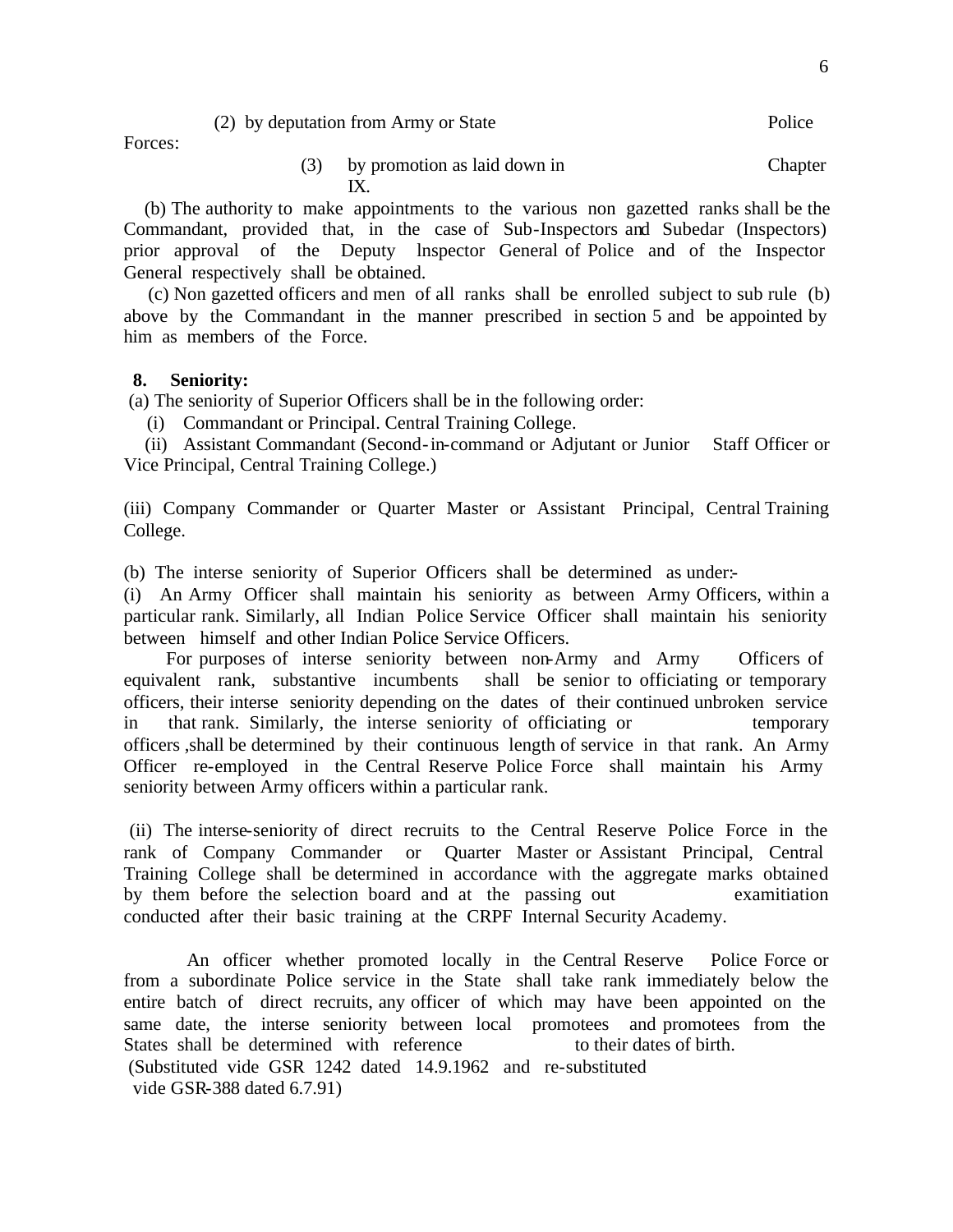(c) The seniority of person promoted to the rank of subordinate or under officer shall be determined in the following manner, namely:-

(i) Before confirmation every such officer shall take his seniority from the date of his continuously holding such rank and

(ii) On confirmation, he shall take his seniority from the date of such confirmation:

 Provided that in the case of officers confirmed on the same date they will take their seniority from the date of their promotion in the rank-.

 Provided further that in the case of officers where the date of confirmation and the date of promotion are the same their seniority immediately before such promotion shall remain unaffected.

 (d) For those directly recruited as subordinate or under officer, their seniority shall be determined in the following manner namely:-

(i) Before confirmation every such officer shall take his seniority in the rank to which he is so recruited in accordance with the order of merit at the recruitment test: and

(ii) On confirmation, he shall take his seniority from the date of such confirmation:

 Provided that in the case of officers confirmed on the same date they will take their seniority in accordance with the order of merit at the recruitment test.

(e) A person promoted to a higher rank and a person recruited direct to the same rank shall have their seniority from the date of appointment to that rank subject to the condition that if both were appointed on the same date, the former (promotee) shall be senior:

 Provided further that if the date of confirmation is the same their seniority immediately before such confirmation shall remain unaffected.

(f) Those recruited as Constables shall take their seniority from the date of their first appointment:

 Provided that on confirmation they will take their seniority in accordance with the date of their confirmation:

 Provided further that if the date of confirmation is same a person of higher age will be senior in rank to a person of lower age.

(Sub-rules (c) to (f) substitutor vide GSR 716 dtd 16/6/59)

#### **9. Attestation of oath or affirmation:**

 (a) The oath or affirmation set out in Appendix 'C' to these Rules shall be administered with due ceremony by the Commandant (or any superior officer appointed by him in this behalf) to all officers and rank and file. The officer administering the oath or an affirmation shall attest that he has done so by signing an attestation paper which shall be attached to the Character and Service Roll of the Member of the Force concerned.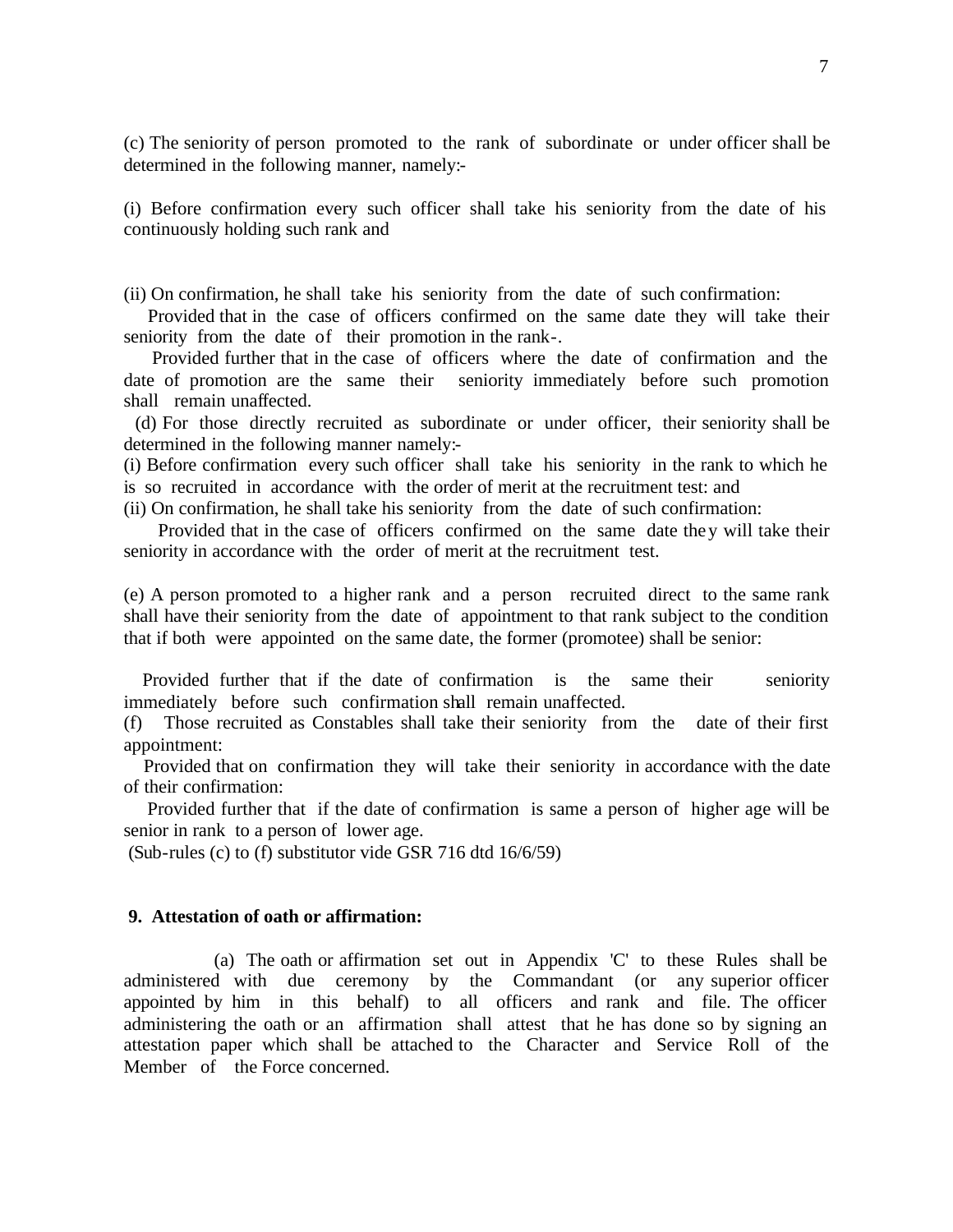(b) Attestation may be waived by the Commandant in the case of those officers and men on deputation who have already taken such an oath or affirmation elsewhere.

#### **10. Recruitment:**

 (a) A candidate for enlistment in the Force must conform to the standard laid down in Rule II below, must bear a good character and must be (a) citizen of India or (b) a person who has migrated from Pakistan with the intention of permanently setting in India, or (c) a subject of Nepal or of a Portuguese possession in India, and if he comes under category (b) or (c) must be a person in whose favour a certificate of eligibility has been given by the Government of India. A candidate in whose case a certificate is necessary may, however, be appointed provisionally subject to the necessary certificate being eventually given to him by Government.

Provided ex-convicts, or Army or Police deserters shall not be enlisted.

 (b) No man who has more than one wife living shall be eligible for enlistment in the Force, provided that the Central Government may if sastisfied that there are special grounds for doing so, exempt any person from the operation of this condition.

#### **11. Enlistment Standards**

 (a) Save as here in otherwise provided, no person shall be enrolled as a member of the Force unless he conforms to the,following minimum

- $(1)$  Height  $5'$ -7"
- (2) Chest 31 1/2" expanded 33"
- (3) Age

(i) For Sub Inspector Age no less than 19

and not more than 24 years.

(ii) For Head Constables Age not less than 18 and not more than 23 years.

(substituted vide GSR 2600 dated 16.10.1975)

 (4) Following shall be the minimum educational qualifications for direct recruitment in the following ranks namely

Sub Inspectors Graduate (or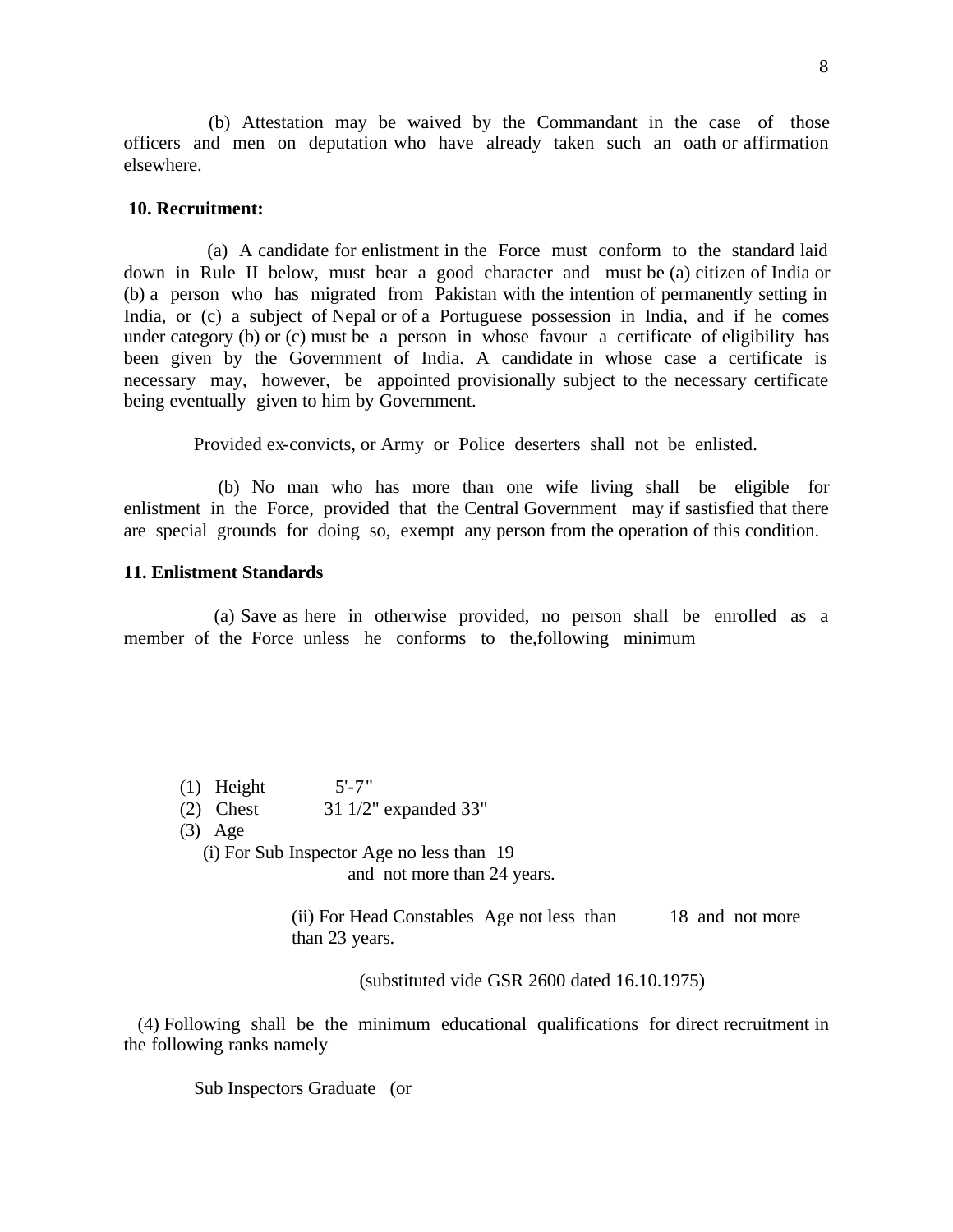( Equivalent Army Head Constables Matric ( qualifications or Naiks. ( in case of Constables Matriculation ( ex-Army men.

(substituted vide GSR-712 dated 15.9.87)

 (b) The minimum standard laid down in sub rule (a) in so for as it relates to height may be relaxed from 5'-7" to 5"-5" in the case of people having martial, traditions such as Gorkhas, Garkwalis, Kumaonese, Dogras and Marathas;

(bb) the minimum standard laid down in sub-rule (a) may be relaxed:-

(i) in so for as it relates to height, from 5'.t7" to 5'-4".

(ii) in so for as it relates to chest measurement, from  $31 \frac{1}{2}$ "-expanded  $33 \frac{1}{2}$ " to 30"-expanded 32" for Adivasis.

(c) The minimum standard laid down in sub rule (a) in so fo@ it relates the height may be relaxed from 5'-7" to 5'-4' in case of persons who have attained the age of eighteen years but have not attained twenty years;

(sub-rules (b) and (c) substituted vide GSR 912 datdd 7.6.67)

 (d) The minimum chest standard laid down in sub-rule (a) above may be relaxed by one inch in case of all persons including those belonging to hill tribes who have attained the age of 18 years but not more than 20 years

 Provided that the exemptions specified in (c) and (d) above are made Subject to the condition that the medical officer certifies that a person concerned is likely to attain the minimum standard prescribed.

 (dd)The minimum standard in respect of female candidate for direct recruitment to non-gazetted posts excluding the posts of followers in Mahila Battalion, shall be as under:-

 Height: 5'-2 3/4" (157 cms) 5'-2" (155cms)for Gorkha/Garhwalies/Kumaoti/ Dogras/ and Marathas.

5'-l 1/2" (154 cms) for Adhivasis.

 The conditions regarding age limit and educational qualifications shall remain same as (those mentioned in clauses (a) above) laid down in sub-rule (a) above.

(Inserted vide GSR-783 dated 8.10.88)

 (Ex service-men who are of exemplary or very good character may be enlisted not-withstanding that they are over 23 years of age provided they are under 30 years of age and are otherwise suitable for enlistment.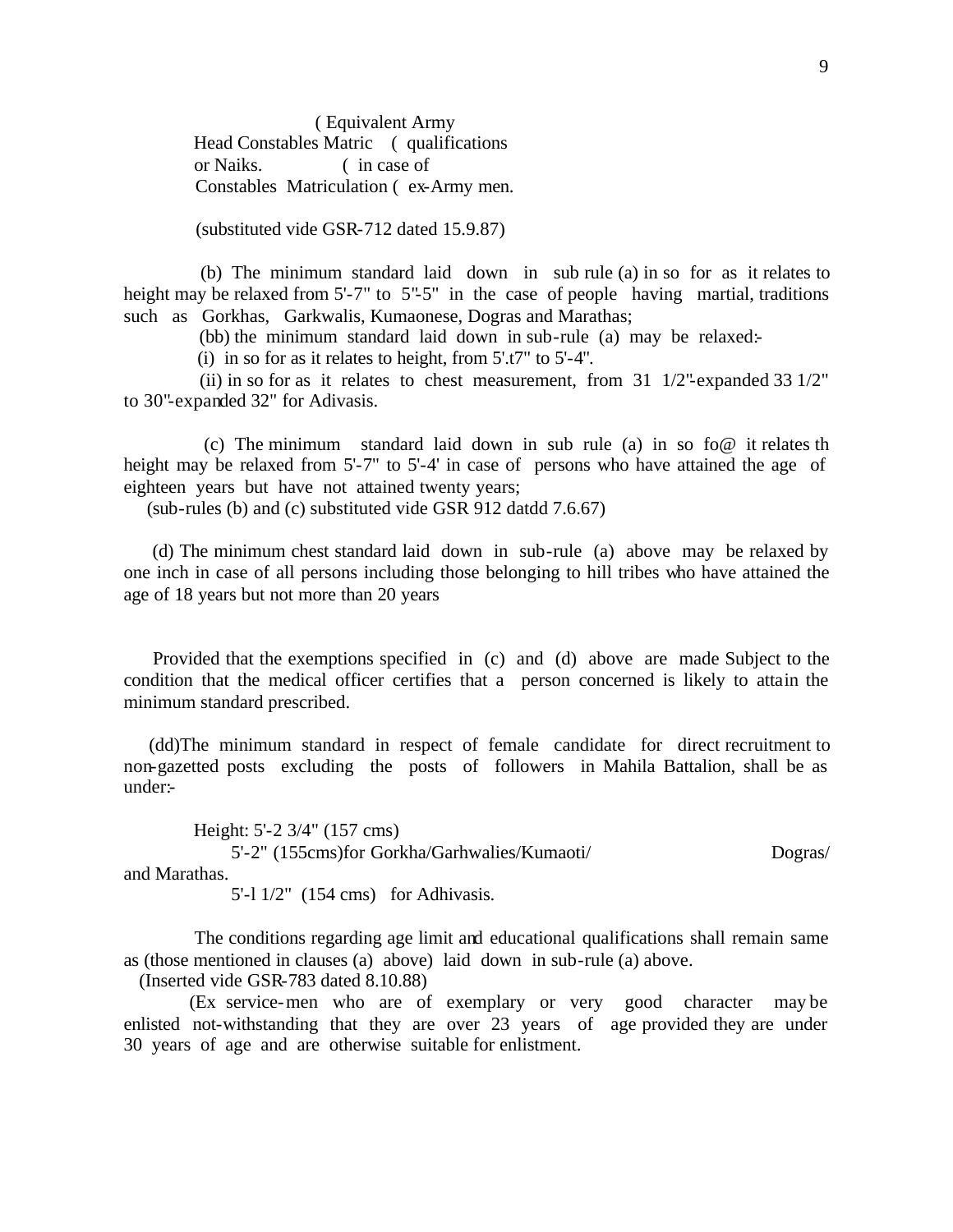(f) Exception to any of these qualifications may be made with the prior approval

(i) The Miiiistry of Home Affaris in the case of any Superior officer.

(ii) The Inspector Gemeral in the case of a Subedar Major or Subedar(Inspector),

and

of-

 (iii) The Deputy Inspector General in the case of any other member of the Force. (substituted vide GSR 135 dated 24.1.1967)

 (g) The Commandant may at his discretion enlist as enrolled Followers persons who have attained the age of 18 years but not more than 40 years provided they are medically fit.

 (h) The upper age limit prescribed may be relaxed in the case of candidates belonging to the scheduled castes, the scheduled tribes and of special categories of persons in accordancee with orders issued from time to time by the Central Government.

(GSR 1673 dated 17.12.77)

# **12. Health Certificate:**

 No candidate shall be enrolled unless he obtains a health certificate in the prescribed form CRP-I signed by Medical Supdt. and Staff Surgeon, Central Reserve Police Hospital, Neemuch, or by a Civil Surgeon or by a Recruiting Medical officer.

#### **13. Recruiting Roll:**

 Every member of the Force shall sign, or if illiterate place his thumb impression mark on the agreement in Form CRP-I. This form on completion shall be attached to the Character and Service Roll of the member of the Force concened.

#### **14. Verification:**

- (a) As soon as a man is enrolled, his character, antecedents, connections and age shall be verified in accordance with the procedure prescribed by the Central Govemnent from time to time. The verification Roll shall be sent to the Distt. Magistrate or Dy. Commissioner of the Distt. of which, the recruit is a resident.
- (b) The Verification Roll shall be in CRP Form-25 and after verification shall be attached to the Character and Service Roll of the member of the Force concerned.

 (c) The Commandant may waive verification in the case of men who.have been enrolled in the Force within six months of their discharge from the regular Army.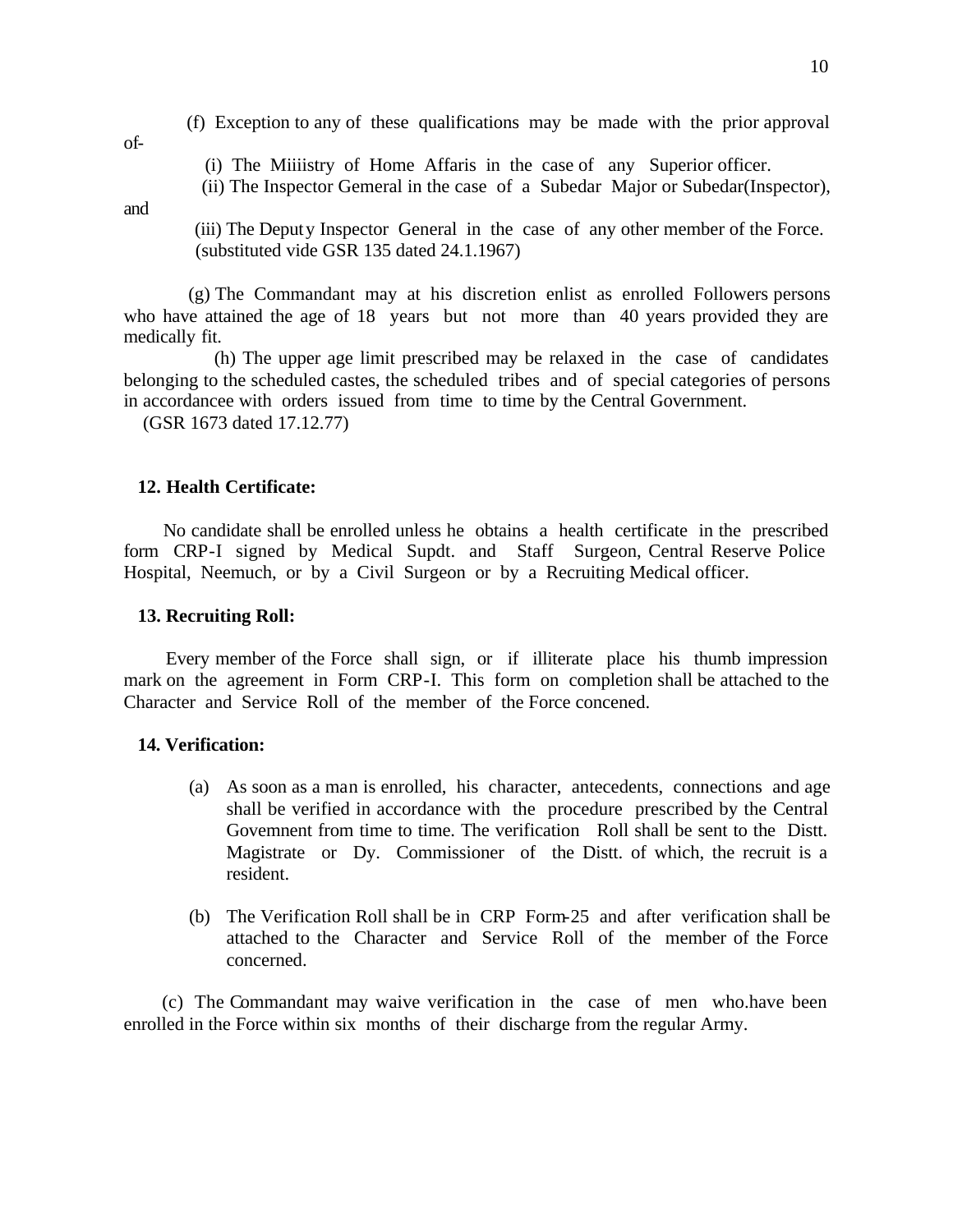#### **15. Plural Marriages:**

 No mmber of the Force who has wife living shall contract any other marriage without first obtaining the permission of the Government not-withstanding that such subsequent marriage is permissible under the personallaw for the time being applicable to the member of the Force.

#### **16. Period of Service:**

 a) All members of the Force shall be enrolled for a period of three years. During this period of engagement, they shall be liable to discharge at any time on one month's notice by the appointing

authority . At the end of this period those not given substantive status

shall be considered for quasi-permanency under the provision of the Central Civil Services (Temporary Service) Rules, 1965. Those not declared quasi-permanent under the said rules shall be continued as temporary Government employees unless they claim discharge as per schedule to the Act. Those who are temporary shall be liable to discharge on one month's notice and those who are quasi-permanent shall be liable to discharge on three month's notice in accordance with the said rules, as amended from time to time.

(substituted vide GSR 204 dated 17.2.1960)

 (b) Should the Central Government decide at any time to disband the Force or any part of it either before termination of the period for which a member of the Force is enrolled or at. any time thereafter, he shall be liable to discharge, without compensation from the date of disbandment.

(c) No member of the Force shall withdraw from the duties of his office without the express permission of the Commandant of all accredited gazetted officer.

 (d) (1) The appointing authority may, during the period of initial appointment of a member of the Force appointed under section 4 of the Act, permit him, for good and sufficient reason, to resign from the Force with effect from such date as may be specified in the order accepting his resignation:

 (2) The appointing authority may refuse to permit a member of the Force to resign if any emergency has been declared in the country either due to internal disturbances or external aggression.

(substituted vide GSR 235 dated 10.3.1973)

 (e) The appointing authority may give substantive status to such members of the Force as are found suitable in all respects.

### **17. Discharge:**

 Subject to the provisions of the schedule appended to the Act. any member of the Force shall at any time before he has completed three months service or after the completion of the full period of service for which he is engaged be entitled to calim his discharge from the Force by applying to his appointing authority through proper channel.

#### **17.A RECOVERIES OF RESIGNATION AND DISCHARGE:**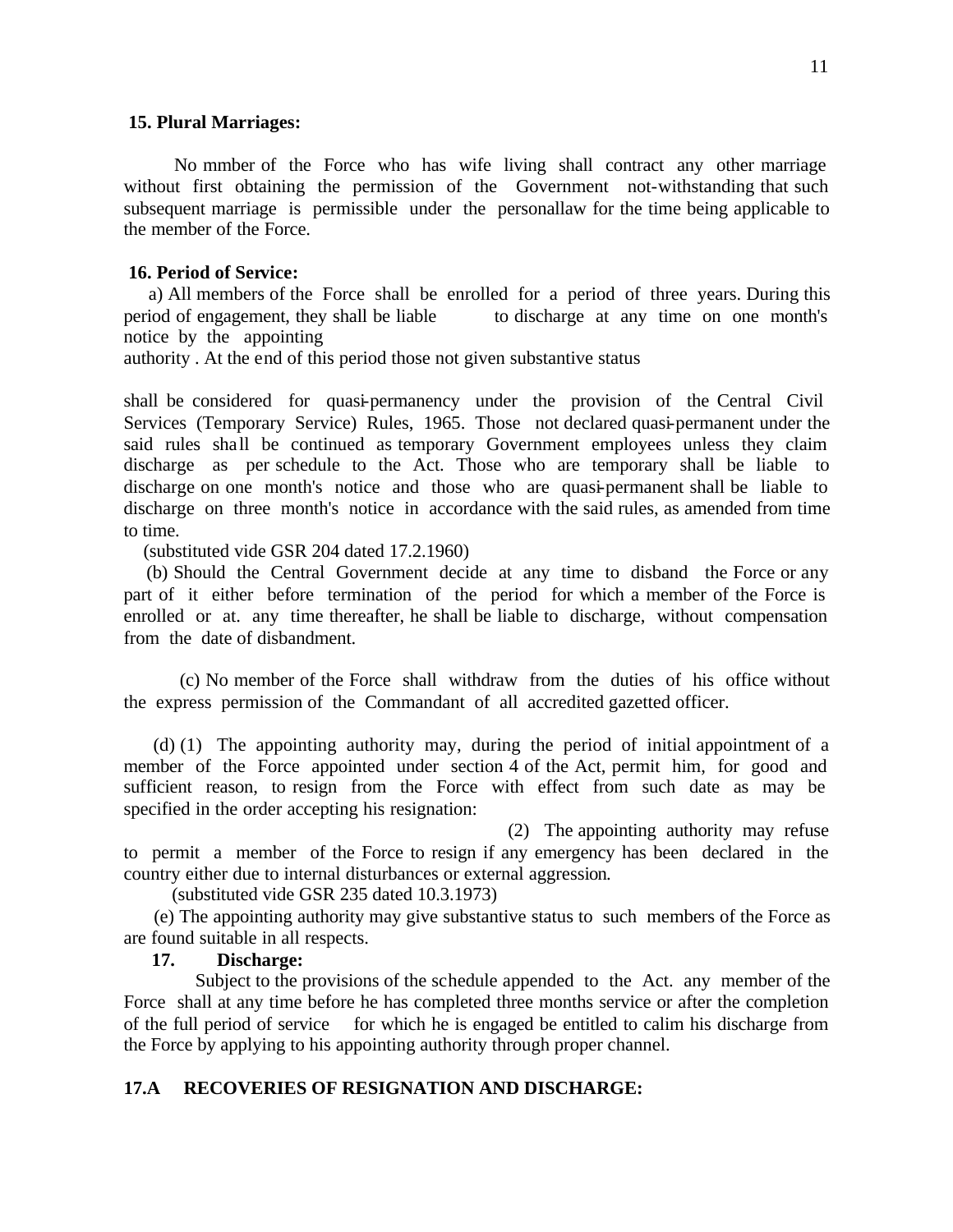A member of the Force seeking resignation under rule 16 or discharge under rule 17 from service shall be required to refund to the Government a sum equal to three months pay and allowances received by

him or her prior to the resignation or discharge, as the case may be or the cost of training imparted to him or her in the Force whichever is higher:

Provided that in the case of a member of the Force seeking discharge from service under rule 17 within the period of three months from the date of enrolment the sum equal to three months pay and allowances shall be calculated with reference to three months pay and allowances which would have been received but for discharge:

Provided further that a member of the Force tendering resignation or seeking discharge from service for accepting a job under the Central or State Governments or local bodies, after having been refund the sum as provided herein above.

(Inserted vide GSR No.450 dated 14.10.95)

### **18. Discharge Certificate:**

 Every member on leaving the Force shall be entitled to a discharge Certificate in the prescribed form CRP-26.

19. Travelling allowance to men discharged at their own request:

 (a) Any member of the Force who claims his discharge on completion of his initial period of engagement or any time thereafter shall on being discharged be entitled to receive one single railway fare of the class to which he is entitled under the rules applicable to servants of the Central Government from the place of his discharge to the railway station nearest to his home.

 (b) Any member of the Force entitled to be discharged at his own request, but who cannot be discharged owing to the exigencies of the service, shall retain his title to the above concession when the discharge is effected.

**20. Travelling Allowance admissible to men discharged otherwise than at their own request:**

 (1) Any member of the Force discharged otherwise than at his own request shall be entitled to a free railway pass of the class to which he is entitled under the rules applicable to servant of the Central Government to the railway station nearest to his home. In the case of a member of the Force discharged for inefficiency the grant of the concession shall be subject to the condition that the Commandant is satisfied that the inefficiency is not due to wilful negligence. This concession shall not be admissible to a person discharged for misconduct.

 .(2) Notwithstanding anything contained in sub-rule (1), the Commandant may, where he considers it necessaryy to do so for the purpose of maintaining and preserving discipline in the unit of Sub-Unit to which the member released from the Quarter Guard belongs, make an exception and issue a free railway pass to such member as mentioned in sub rule (1)

(Sub-rule (2) inserted vide GSR 149 dated 5.2.1972)

# **21. Travelling allowance admissible to members of his family in the event of member of the Force being declared medically unfit:**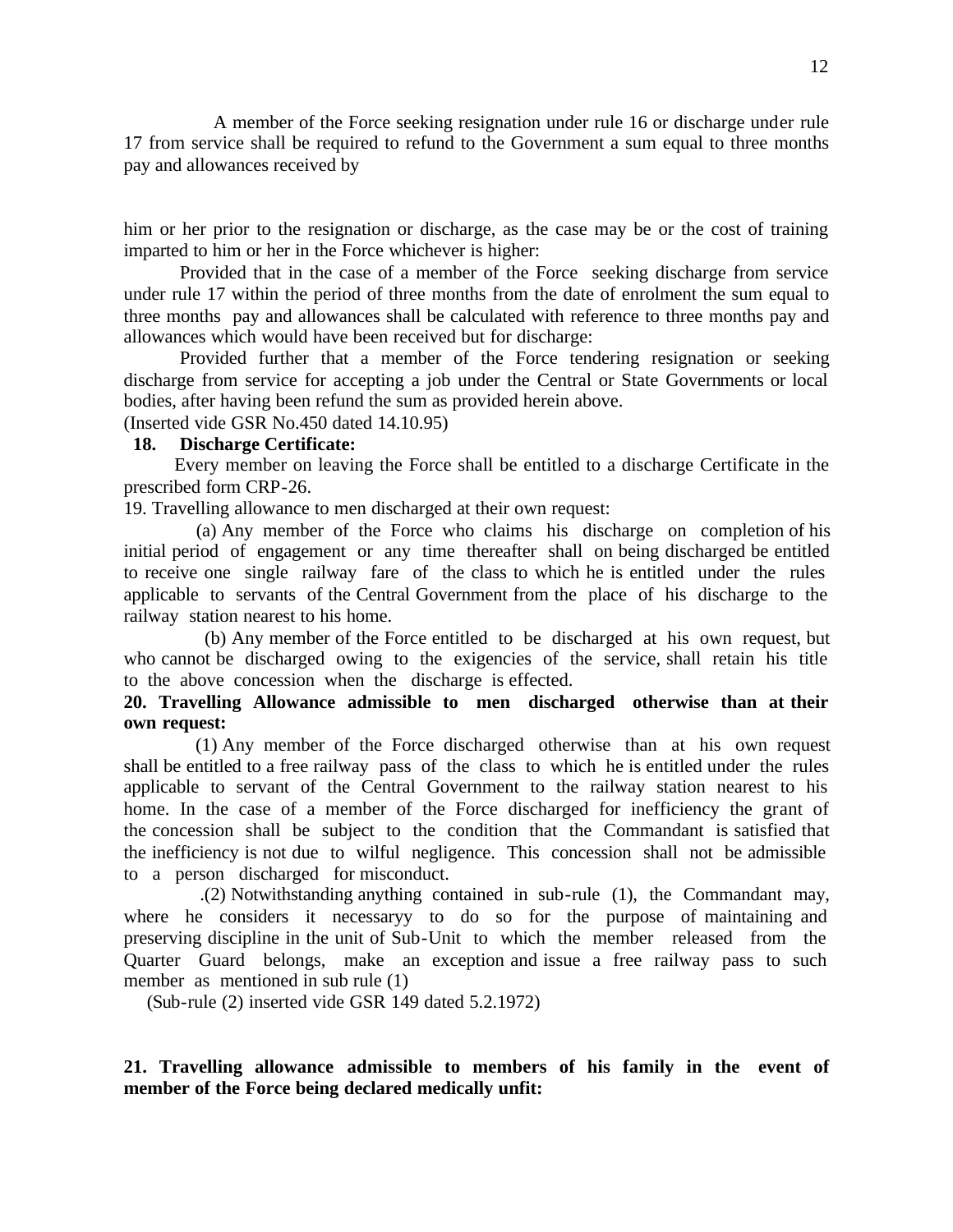If a member of the Force has his family residing at a place which is the Headquarters of the Force prior to his having been declared a medically unfit he shall also be entitled to a free railway pass of the same class to which he is entitled for each and every member of his family (as defined in Fundamental Rules), from the headquarters of the Force to the railway station nearest to his home.

# **22. Legal Privileges and Powers of member of the Force:**

 Regular Army Officers appointed to the Force shall be entitled to all the legal privileges enjoyed by Police Officer.

### **CHAPTER IV.ORGANISATION OF A BATTALION**

### **23. Organisation:**

(a) The organisation of the Battalion shall be as follows:-

- (1) Head Quarters Company
- C2) Four Service Companies or more as sanctioned by the Central Government.

 (b) Head Quarters Company-The Head. Quarters Company shall be composed of the following:-

- (1) Administrative;
- (2) Quarter Master's Branch;
- (3) Educational;
- (4) Transport;
- (5) Training; and
- (6) Tear Smoke platoon.

(c) The strenght of the platoon shall be as follows:-

(1) Administrative Platoon:

1 Commandant,

- 1 Assistant Commandant, (Second-in- Command),
- 1 Subedar Major (Inspector)
	- 2 Sub Inspector for Civil Investigation and police Liaison
- 3 Head Constables,
- 3 Naiks,
- 1 Lance naik,
- 29 Constables

#### 41

- (2), Quarter Master's Platoon:
	- 1 Quarter Master (Deputy Superintendent)
	- 1 Sub Inspector
	- 5 Head Constables
	- 5 Naiks
	- 1 Lance Naik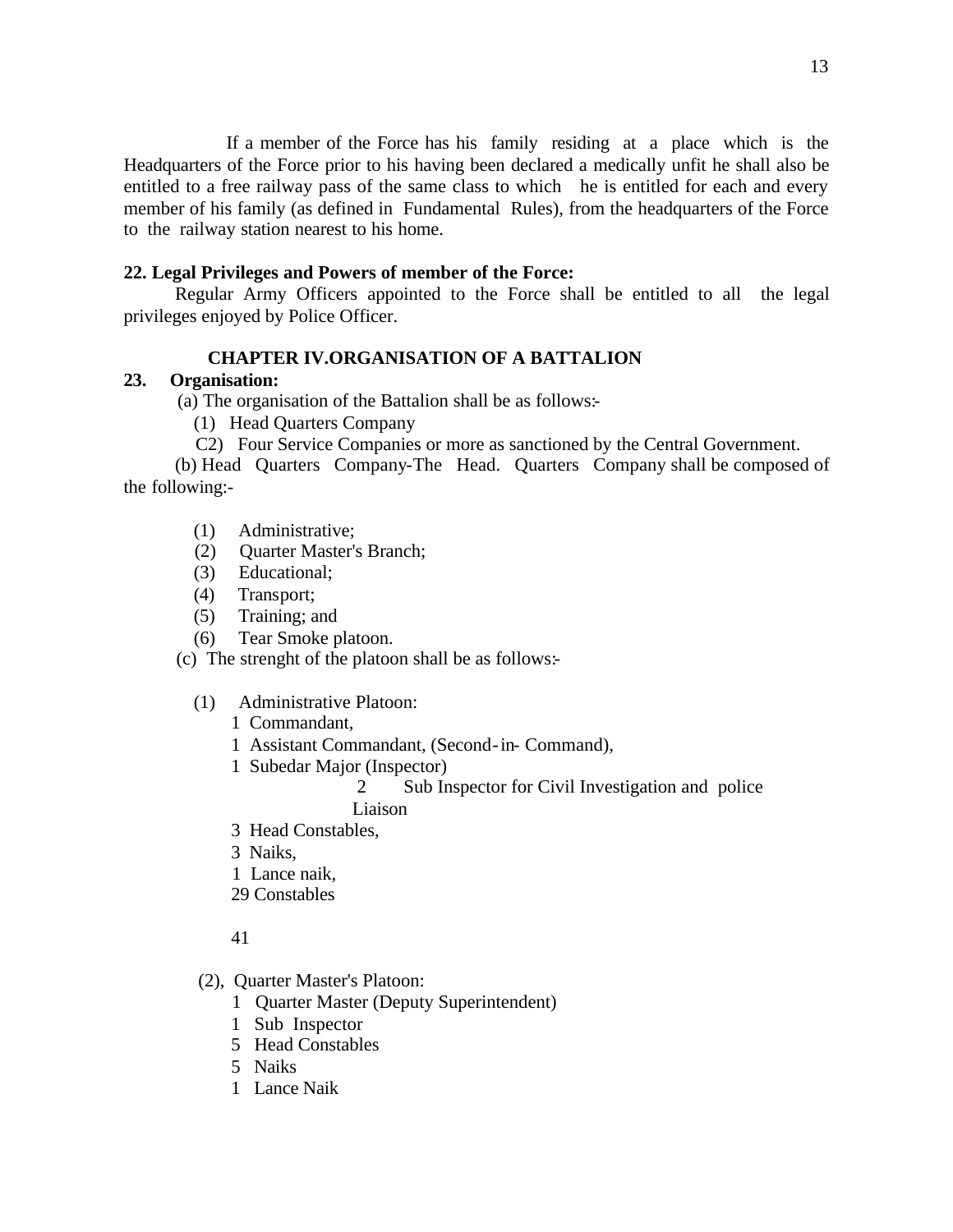33 Constables.

46

This Branch includes Technical Section and Lines Police and Hygiene Section.

- (3) Educational Platoon:
	- 1 Sub Inspector
	- 3 Head Constables
	- 4 Naiks
	- 1 Constable

9

(4) Transport Platoon:

- 2 Sub Inspector includes M.M.
- 5 Head Constables
- 16 Naiks
- 5 Lance Naiks
- 36 Constables.

64

 It contains workshop staff, mechanic and motor drivers. Deleted

# (6) Training Platoon:

- 1 Asstt. Commandant (Adjutant)
- 1 Sub Inspector
- 9 Head Constables
- 6 Naiks
- 3 Lance Naiks
- 8 Constables
- 46 Recruits

74

- (7) Two Tear Smoke Platoons:
	- 2 Sub Inspector
	- 4 Head Constables
	- 2 Naiks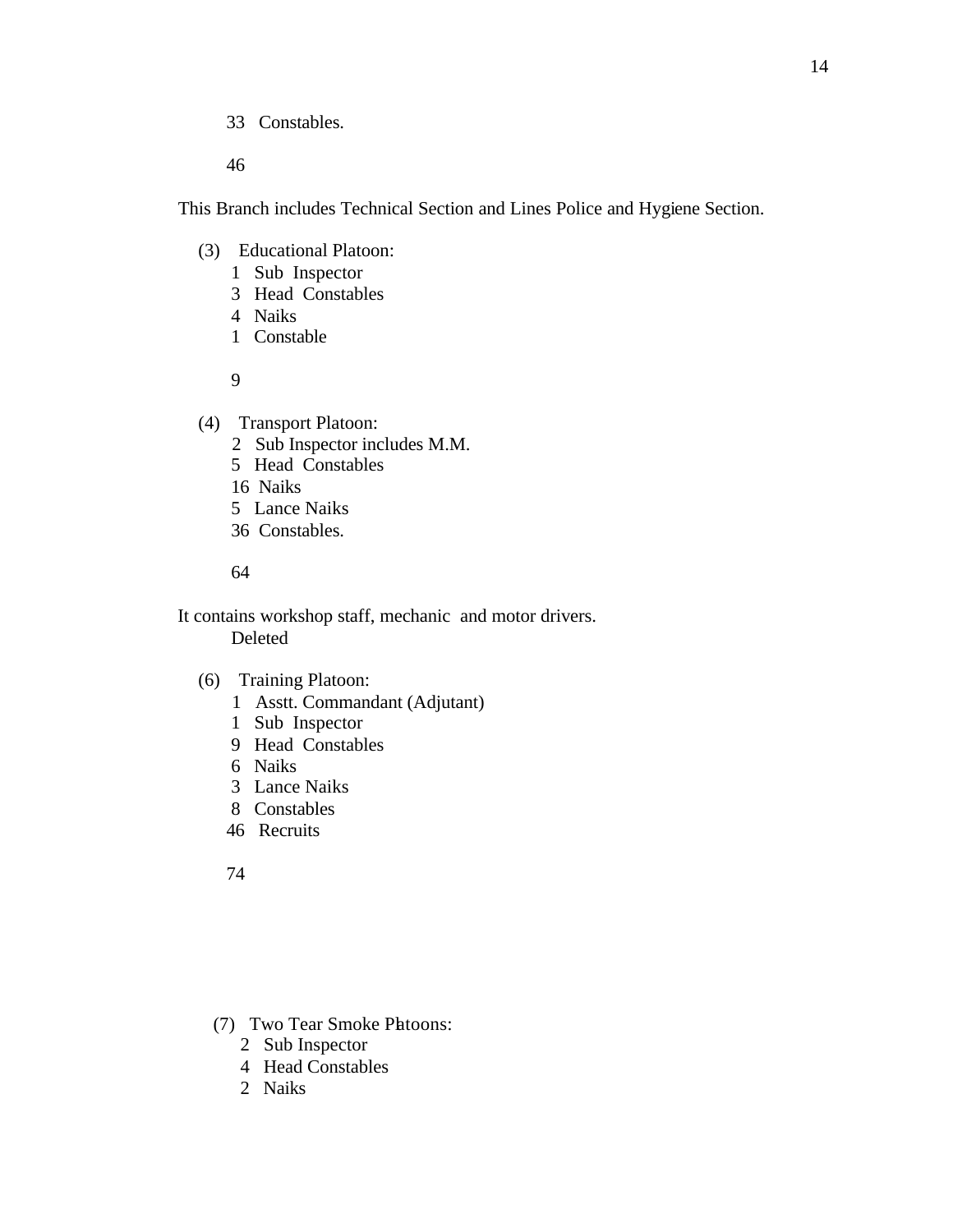- 4 Lance Naiks
- 40 Constables
- 52

 The headquarters Company shall, ordinarily be commanded by the Assistant Commandant.

# **24. Service Companies:**

 (a) There shall ordinarily bc four service Companies each of which shall ordinarily be commanded by a Company Officer. \_

| (b)                                             | The strength of a company shall normally be as follows: |          |
|-------------------------------------------------|---------------------------------------------------------|----------|
| CompanyCommander                                |                                                         |          |
| CompanySecond-in-Command Subedar (Inspector)    | 1                                                       |          |
| <b>Company Comander's Orderly Constable</b>     |                                                         |          |
| CompanySecond-in-Command's Orderly Constable    | 1                                                       |          |
| Company Havildar Major-Head Constable           |                                                         |          |
| CompanyQuarter Master Havildar Head Constable   |                                                         |          |
| CompanyClerk and Pay Naik                       |                                                         |          |
| KotLance Naik-Lance Naik                        |                                                         |          |
| <b>Storemanand Ration Sepoy-Constable</b>       |                                                         |          |
| CompanyOrderly Runner-Constable                 |                                                         |          |
| PlatoonCommanders-Sub Inspector                 | 3                                                       |          |
| PlatoonHavildars-Head Constables                | 3                                                       |          |
| <b>Headonstable Section Commander</b>           | $3(3 - 9)$ Pltns.                                       |          |
| <b>Head-Constables</b>                          | with 1 Sec each                                         |          |
| under                                           | a                                                       | Hd.const |
| <b>Naiks-section-Commanders-Naiks</b>           | 6                                                       |          |
| SectionSecond-in-Command-Lance Naiks (3Plx3sec) | 9                                                       |          |
| Constables                                      | $(3Plx33Const)$ 99                                      |          |
|                                                 | 134                                                     |          |

| The strength of 134 shall include the Company Head Quarter | which |
|------------------------------------------------------------|-------|
| shall consist of:-                                         |       |
| Company Commander                                          |       |
| Company Second-in-Command Subedar                          |       |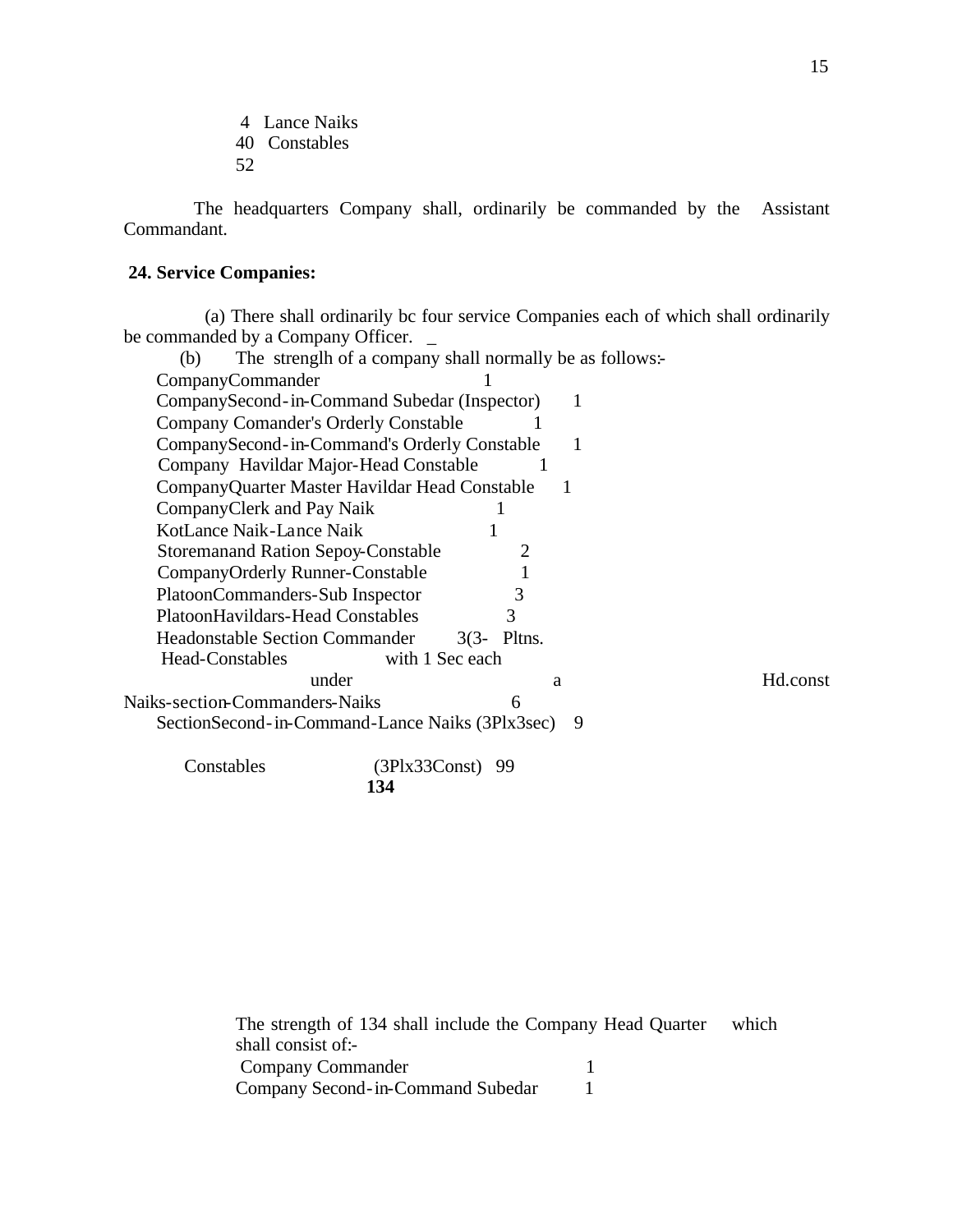| Company Hav. Major Head Constable          |   |
|--------------------------------------------|---|
| Company Quarter Master Havildar            |   |
| <b>HeadConstable</b>                       |   |
| Coy Clerk and Pay Naik                     |   |
| Kote Lance Naik-Lance Naik                 |   |
| <b>Storeman and Ration Sepoy Constable</b> | 2 |
| <b>Company Runner Constables</b>           |   |
| Coy Commander!s Orderly Constable          |   |
| Coy Second-in-command's                    |   |
| <b>Orderly Constable</b>                   |   |
|                                            |   |

(c) The total strength of Companies and Platoons include the following number of Constables as Contingent Reserves to meet vacancies due to leave; sickness and under training:

| (1) Each Service Company      |    |
|-------------------------------|----|
| (2) Administrative Platoon    |    |
| (3) Quarter Master!s Platoon  |    |
| (4) Transport Platoon         |    |
| (5) Tear Smoke Platoon        | 3  |
| (6) Training Platoon Recruits | 46 |
|                               |    |

Note:- Provision has been made for a Contingent Reserve of Under Officers in the training Platoon.

### **25. Primary Duties of the Force:**

(a) Member of the Force may be employed in any part of Indian Union for the restoration and maintenance of law and order and for any other purpose as directed by the Central Government.

(b) Superior Officers and other Police Officers on deputation with the Force shall ordinarily not be employed on work connected with the investigation or prosecution of cases. If and when these officers are employed on the duties they shall normally be relieved of the command of Companies or detachments and the approval of the Deputy Inspector General shall be obtained.

# **CHAPTER-V TRAINING**

#### **26. Standard of Training:**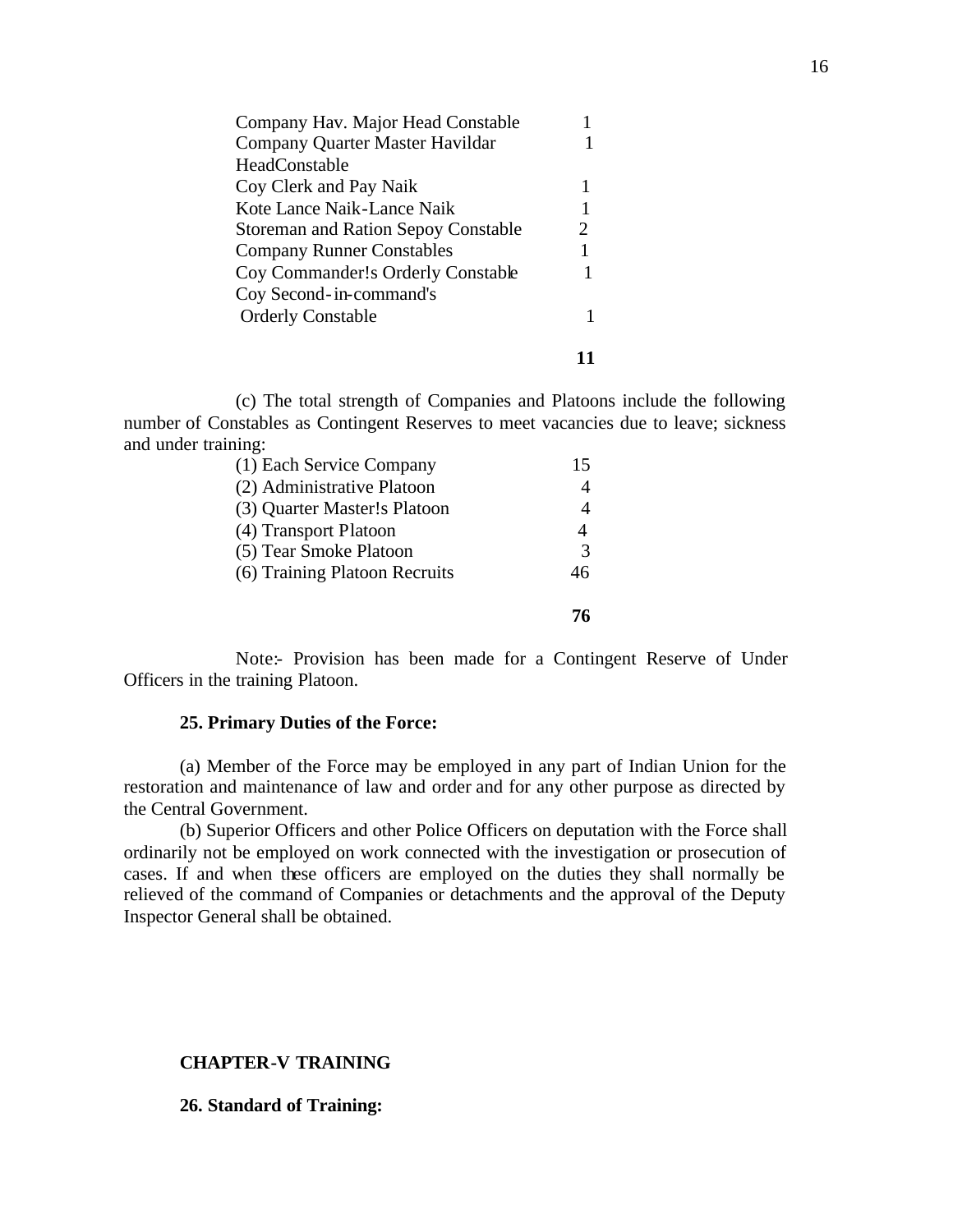(a) The Deputy Inspector General shall issue a manual prescribing the standard of training.

- (b) The training shall include the following subjects:-
- 1. Correct weariong of uniform i.e. clothing and accountrements.
	- 2. Ceremonial Drill and Guard mounting.
	- 3. Squad. Platoon. Company and Battialion Drill
- and extended ordcr movements.
	- 4. Weapon Training including Tear Smoke and Riot Drill.
	- 5. Physical Training.
	- 6. Education and Elementary Law.
	- 7. Intelligence Course.
	- 8. General Police duties excluding investigation and prosecution.
	- 9. Wireless and Motor Transport.
	- 10. Any other subject which may be considered desirable to be introduced in the Force.

 (c) The Commandant may depute any member of the Force to undergo a course of training or instruction having a bearing on the Central Reserve Police Force work conducted by the Central Governmein or the State Government or by anv training establishment of the Reserve Police Force or Army Institution or Directorate of Coordination (Police Wireless) or any other institution.

 Provided that in the case of Sub-Inspectors, Inspectors. (Subedars) and Gazetted Officers, the Commandant shall obtain the prior permission of the Deputy Inspector General, the Inspector General and the Cevtral Government respectively.

(substituted vide GSR 1426 dated 26.10.1962 resubstituted vide GSR 559 dated 11.3.66)

 (d) The period of training shall be treated as duty for the purposes of F.R. 9 (6) (b) (i).

(substituted vide GSR 1426 dated 26.10.1962)

**26.A Refund of expenses incurred on training** - inserted vide GSR 529 dated 4.5.60 but deleted vide GSR 559 dated 11.3.96.

#### **CHAPTER - VI - DISCIPLINE**

 **27. Procedure for the Award of Punishments:**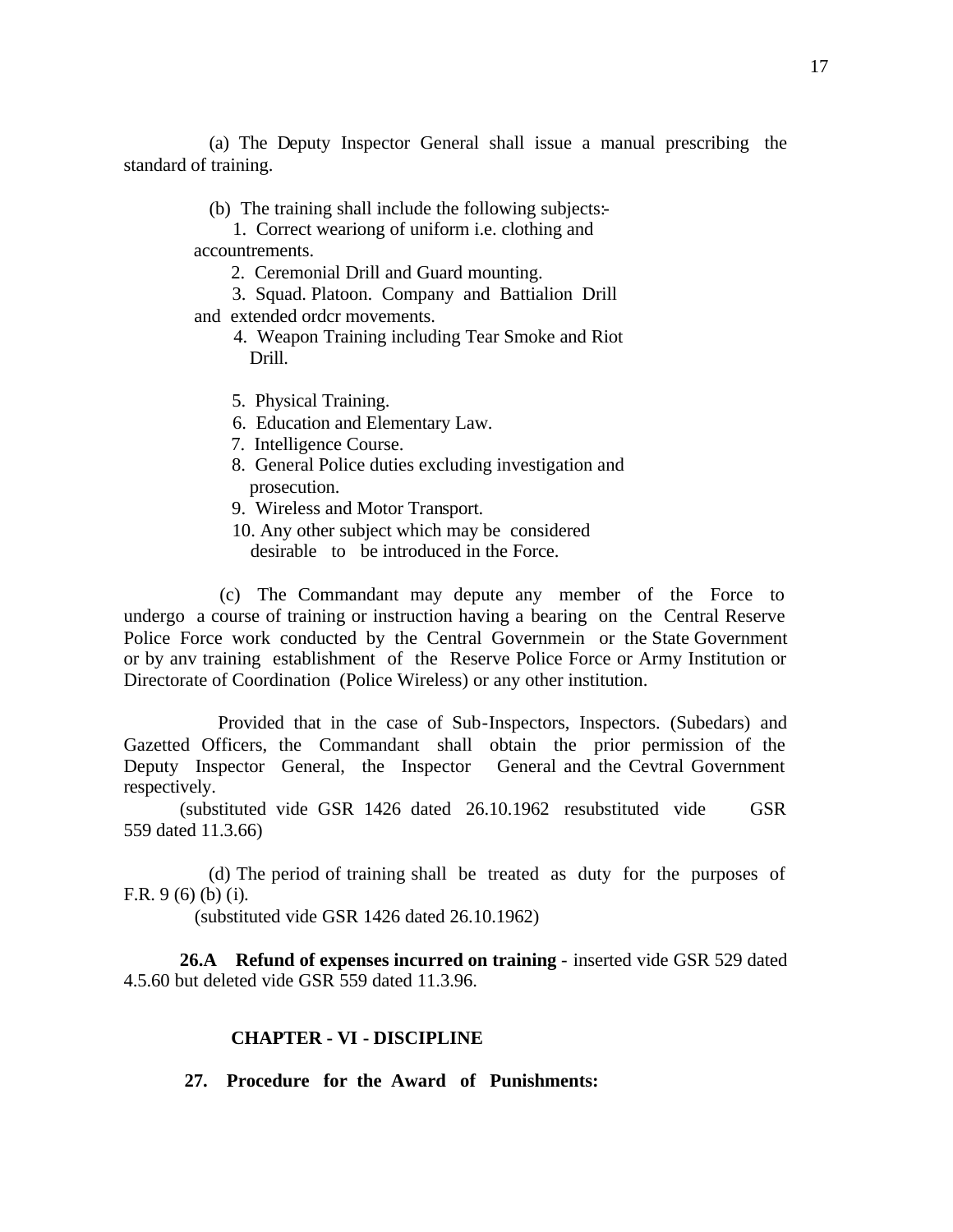(a) The Punishments shown as items 1 to 11 in column 2 of the table below may he inflicted on non-Gazetted Officers and men of the various ranks shown in each of the headings of columns 3 to 6, by the authorities named below such headings under the conditions mentioned in column 7: ((GSR-631 dtd. 27/8/83)

### **TABLE**

| $\mathbf{1}$<br>$\overline{2}$<br>3<br>4<br>5<br>7<br>6<br>1 Dismissal or removal<br><b>DIGP</b><br>DIGP Comdt<br>Comdt<br>from the force                                  |                              |
|----------------------------------------------------------------------------------------------------------------------------------------------------------------------------|------------------------------|
|                                                                                                                                                                            |                              |
|                                                                                                                                                                            |                              |
|                                                                                                                                                                            |                              |
| 2 Reduction to a lower DIGP DIGP Comdt Comdt<br>time-scale of pay, grade<br>post or service                                                                                | To be<br>inflicte<br>d after |
| 3 Reduction to a lower<br>DIGP DIGP Comdt Comdt<br>DE<br>stage in the time scale<br>of pay for a specified<br>period<br>to $7$                                             | formal<br>$s$ l.no.1         |
| 4 Compulsory retirement DIGP DIGP Comdt<br>Comdt                                                                                                                           |                              |
| 5 Fine of any amount not DIGP<br>DIGP Comdt Comdt<br>exceeding one month's<br>pay and allowance                                                                            |                              |
| 6 Confinement in the $Q/G$ -<br>Comdt<br>exceeding seven days but<br>not more than 20 days with<br>or without punishment<br>drill of extra guard<br>fatigue or other duty. |                              |
| Punishment<br>$S1$ .no<br>Insp SI Other<br>Const $\&$<br>Remark<br>enrolled<br>Except<br>Const & followers<br>Followers                                                    |                              |
| $\mathfrak{2}$<br>3<br>$\boldsymbol{7}$<br>$\mathbf{1}$<br>$\overline{4}$<br>5<br>6                                                                                        |                              |

8 Removal from any office DIGP DIGP Comdt Comdt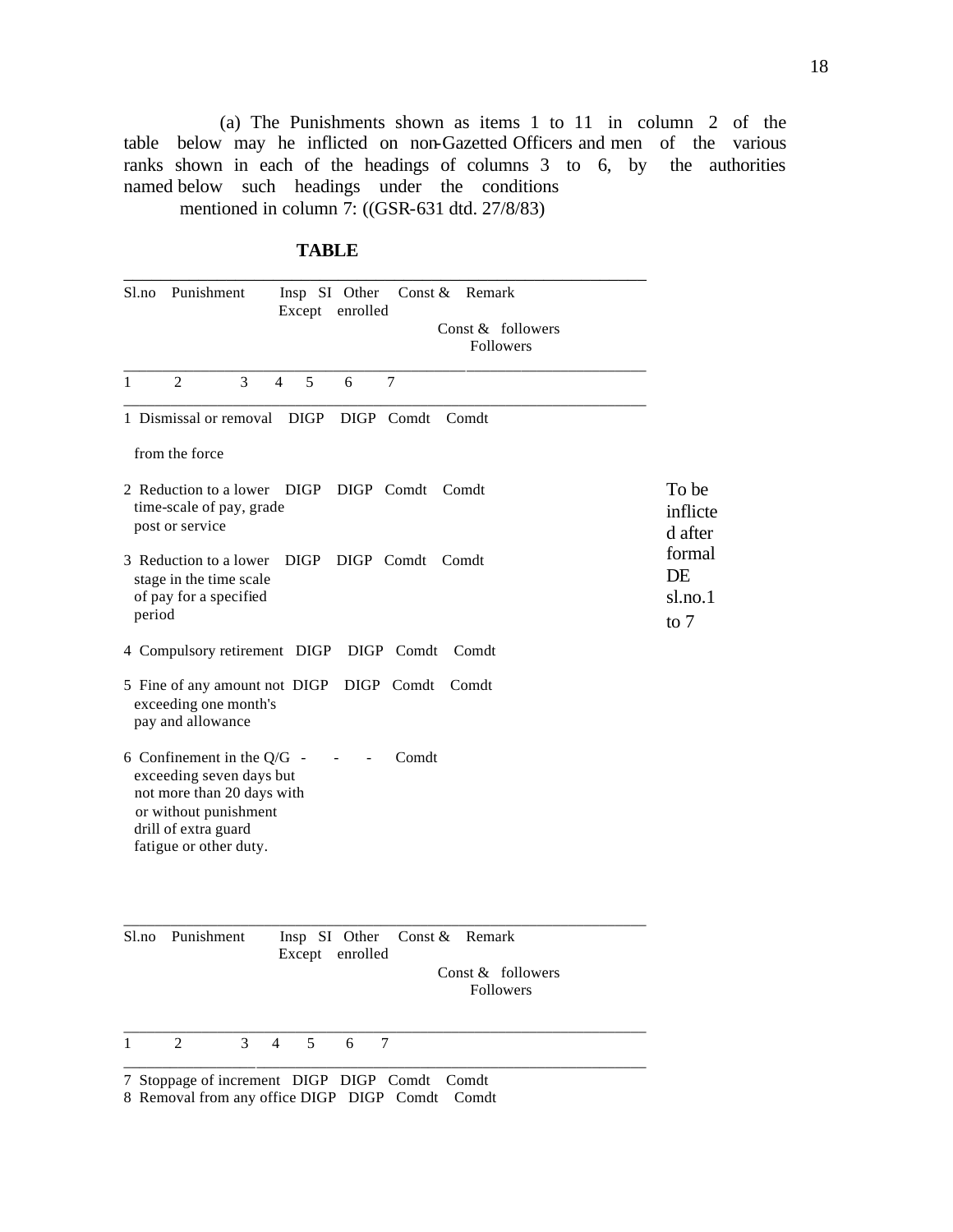| of distinction or special<br>emoluments in the force                                                                         |                 |       |
|------------------------------------------------------------------------------------------------------------------------------|-----------------|-------|
| 9 Censure                                                                                                                    | Comdt Comdt A/C | A/C   |
| 10 Confinement to $Q/G$<br>for not more than 7 days<br>with or without punishment<br>or extra guard fatigue or<br>other duty |                 | Comdt |
| 11 Confinement to Q/lines,<br>camp, punishment drill,<br>fatigue duties etc for<br>a term not exceeding<br>one month         |                 | Comdt |
| $(GSR-75 G/1 26.1.80)$                                                                                                       |                 |       |

Note:1 When the post of Deputy Inspector General remains unfilled for a period ofover one month at a time the Commandant shall exercise the powers of punishing the Subedar and Sub Inspectors except the powers of ordering dismissal or removal from the force.

 **Note:-2** When the post of Commandant remains unfilled for a period of over one month at a time consequent on the incumbent proceeding on leave or otherwise, the Assistant Commandant shall exercise the powers of punishment vested in the Commandant, except the powers of ordering dismissal or removal from the Force.'

 (sub rule (a) and table substituted vide GSR 47 dated 5.1.67. (GSR 75 dated 14.1.80 and (GSR 631 dated 10.8.83)

 Explanation:- Dismissal of member of the Force precludes him from being re-employed in Government service while removal of any such member from the Force shall not be disqualification for any future employment (other than an employment in the Central Reserve Police Force)

Under the Government.

 (b) When non-gazetted officers or men of the various ranks are to be punished for any offence; a departmental enquiry, if necessary under clause(a) shall be held by the Commandant provided that when the charge is against an officer of the rank of Subedar(Inspector) or Sub-Inspector the enquiry shall be held by an authority to be designated for the purpose by the Deputy Inspector General. Where the officer conducting the enquiry in the case of a Subedar(Inspector) or a Sub-Inspector considers that a punishment under items (1) to (5) and (7) of the Table is called for,he shall complete the departmental proceedings and forward the same to the Deputy Inspector General for orders.(GSR 631 dated 27.8.1983)

 (c) The procedure for conducting a departmental enquiry shall be as follows:-

May be inflicted without formal DE sl.no.8 to 11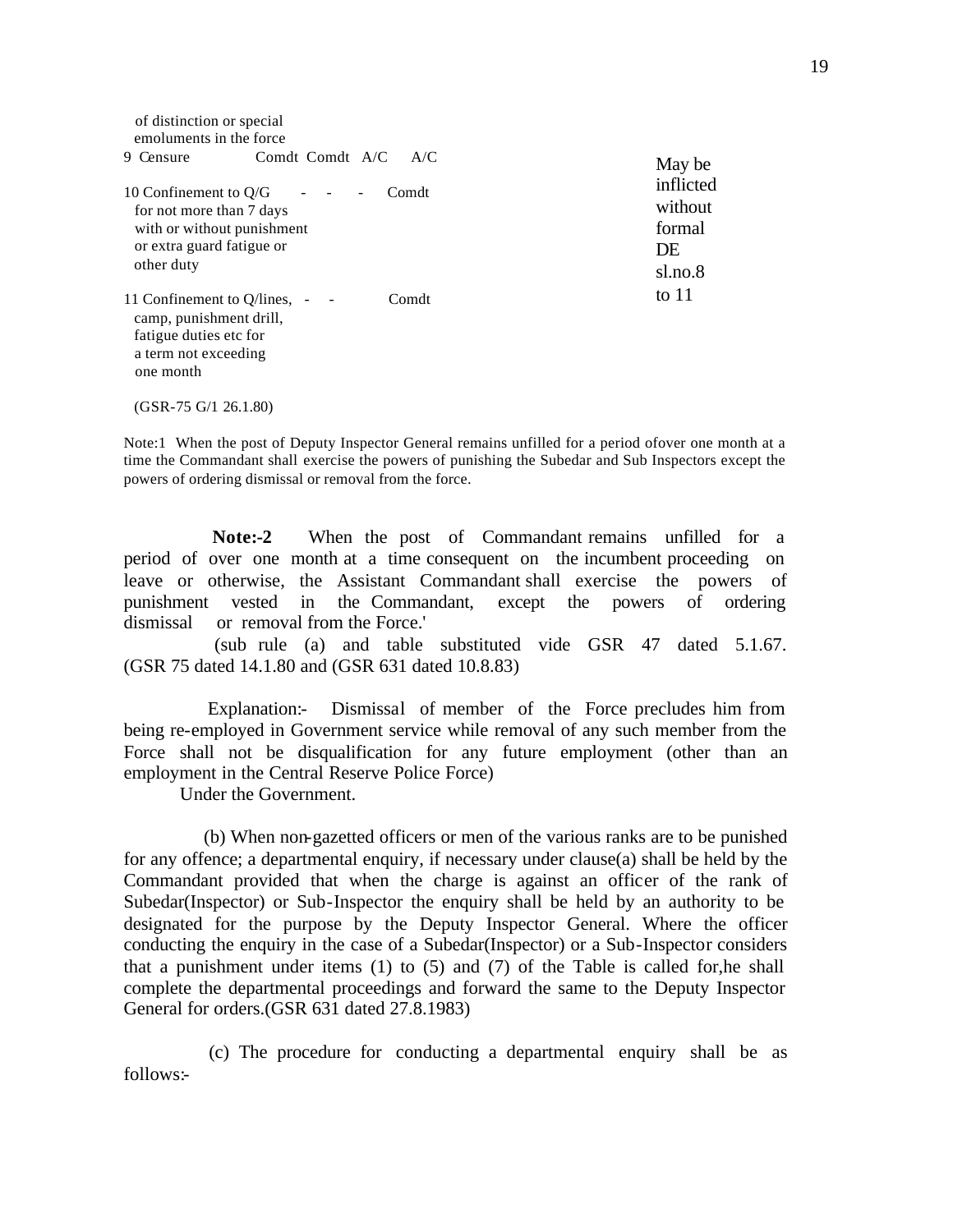(1) The substance of the accusation shall be reduced to the form of a written charge which should be as precise as possible. The charge shall be read out to the accused and a copy of it given to him at least 48 hrs. before the commencement of the enquiry.

 (2) At the commencement of the enquiry the accused shall be asked to enter a plea of Guilty or Not Guilty after which evidence necessary to establish the charge shall be let in. The evidence shall be material to the charge and may either be oral or documentary, if oral:

(i) it shall be direct:

 (ii) it shall be recorded by the Offcer conducting, the enquiry himself in the presence of the accused:

(iii) the accused shall be allowed to cross examine the witnesses.

 (3) When documents are relied upon in support of the charge, they shall be put in evidence as exhibits and the accused shall, before he is called upon to make his defence be allowed to inspect such exhibits.

(4) The accused shall then be examined and his statement recorded by the officer conducting the enquiry. If ihe accused has pleaded guilty and does not challenge the evidence on record, the proceedings shall be closed for orders. If he pleads "Not guilty". he shall be required to file a written statement and a list of such witnesses as he may wish to cite in his defence withins such period, which shall in any case be not less than a fortnight, as the officer conducting enquiry may deem reasonable in the circumstances of the case. If he declines to file a written statement, he shall again be examined by the officer conducting the enquiry on the expiry of the period allowed.

(5) If the accused refuses to cite any witnesses or to produce any evidence in his defence, the proceedings shall be closed for orders. If he produces any evidence the officer conducting the enquiry shall proceed to record the evidence. If the officer conducting the enquiry considers that the evidence of any witness or any document which the accused wants to produce in his defence is not material to the issues involved in the case he may refuse to call such witness or to allow such document to be produced in evidence, but in all such cases he must briefly record his reasons for considering the evidence inadmissible. When all relevant evidence has been brought on record, the proceedings shall be closed for orders.

(6) If the Commadant has himself held the enquiry, he shall record his findings and pass orders where he has power to do so. If the enquiry has been held by any officer other than the Commandant, the officer conducting the enquiry shall forward his report together with the proceedings to the Commandant who shall record his findings and pass order where he has power to do so.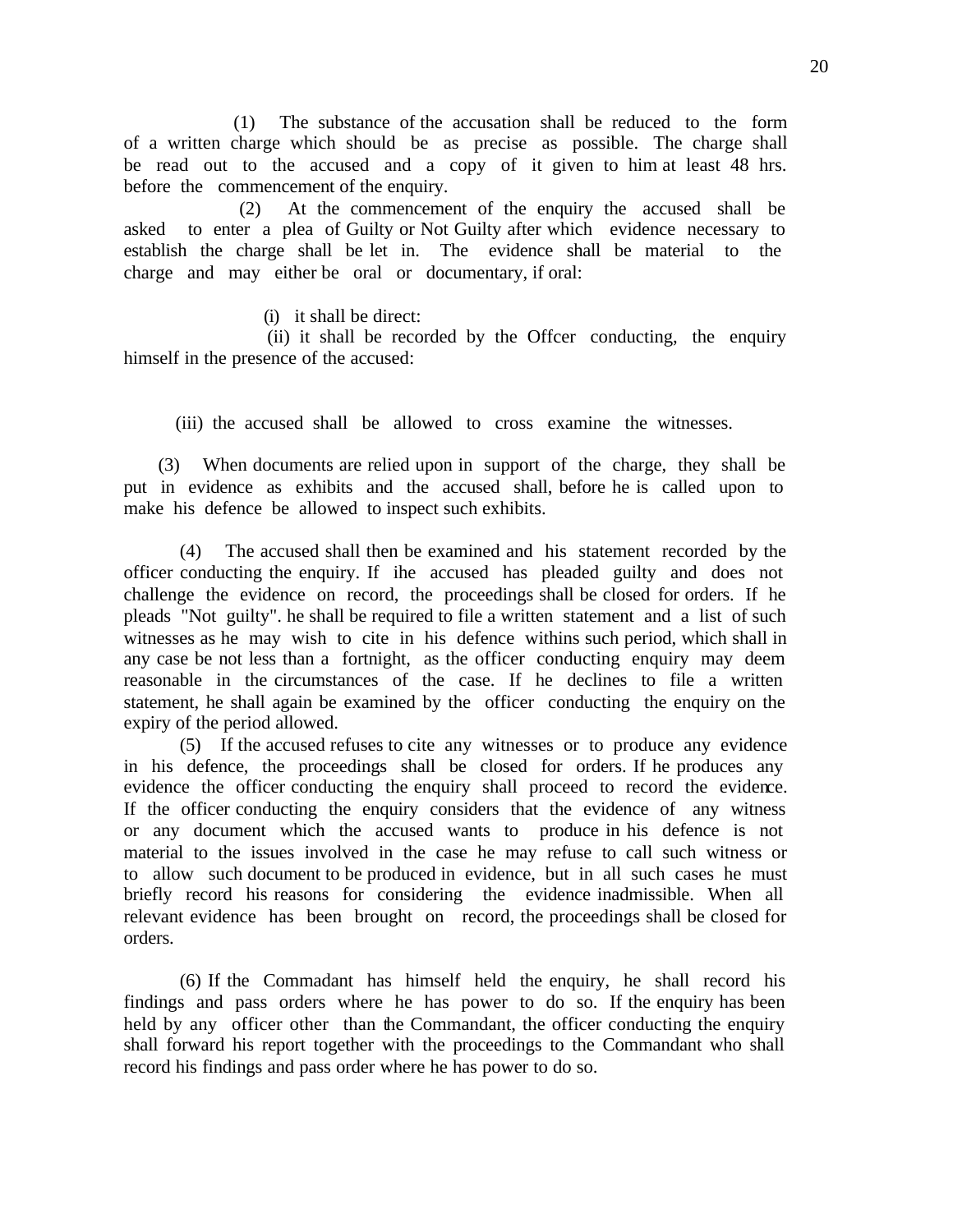#### (7) **DELETED** vide GSR 75 dated 26.1.80

(cc) Notwithstanding anything contained in this rule:

Where any penalty is imposed on a member of the Force on the ground of conduct which has led to his conviction on a criminal charge: or

 (ii) Where the authority competent to impose the penalty is satisfied for reasons to be recorded by it in writing tht is not resonable practicable to hold an enquiry in the manner provided in these rules: or

(iii) Where the Director General is satisfied that in the inetrest of security of the State, it is not expedient to hold any enquiry in the manner provided in these rules, the authority competent to impose the penalty may consider the circumstances of the case and make such order theron as it deems fit.

 (ccc) When a member of the Force has been tried and acquitted by a criminal court, he shall not be punished departmentally under this rule on the same charge or on a similar charge upon the evidence cited in the criminal case, whether actually led or not except with the prior sanction of the Inspector General. (Inserted vide SO 3117 dated 15.7.71)

(d)(1) Where two or more members of the Force, including those on deputation to the Force are concerned in any case, the Inspector General or any authority competent to impose the penalty of dismissal from service on all such members of the Force may make an order directing that disciplinary action against all of them may be taken in a common poceeding.

(GSR 60 dated 20.10.71 and GSR 1056 dated 13.12.86)

 Note- Where in such a proceeding, the misconduct of a depuiationist is to be dealt with, the consent of the disciplinary authority competent to impose the penalty of dismissal shall be obtained for the taking of such a disciplinary action.

(2) such order shall specify-

 (i) the authority which may function as the disciplinary for such a common proceediiig;

(ii) the penalties specified in the table of sub-rule (a) above which such disciplinary authority shall be competent to

impose;

(iii) whether such disciplinary authority shall hold the Departmental enquiry himself or may designate any other enquiry officer for that purpose; and,

(iv) that the enquiry shall be held in accordance with the provisions of sub rule (a) and sub rule (c)".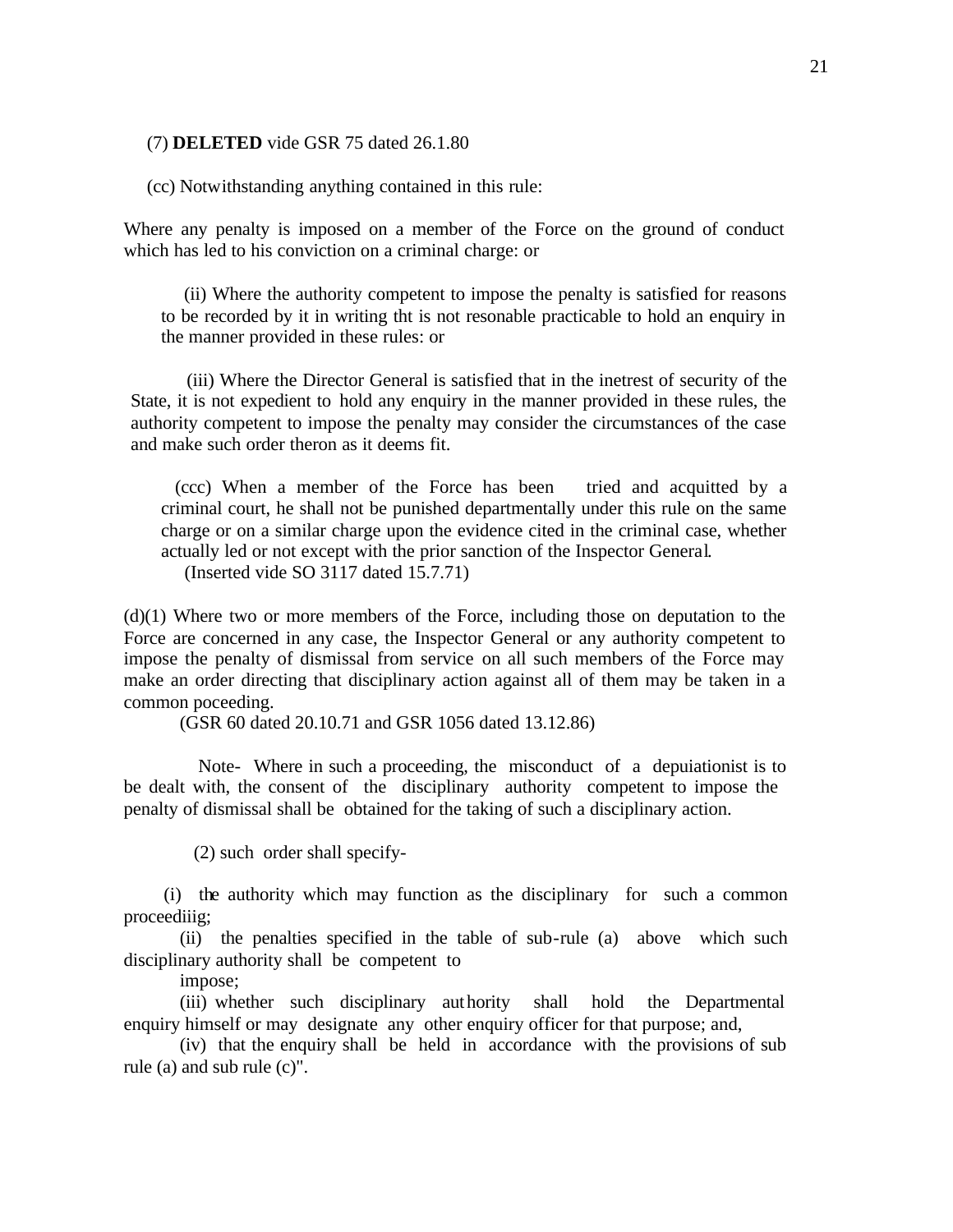### **27. A. Suspension:**

 The suspension of any of the non-gazetted officers and men of the ranks specified in column (1) of the Table below may be ordered pending enquiry into any serious misconduct against such person by the authority specified against his rank in column (2) of the said table.

| Rank       |                                     | Authority empowered to suspend                                                                                      |
|------------|-------------------------------------|---------------------------------------------------------------------------------------------------------------------|
|            |                                     | 2                                                                                                                   |
| (1)<br>(2) | Subedar(Inspector)<br>Sub-Inspector | (1) Commandant<br>(2) In the absence of Commandant.<br>Comdt<br>Incharge<br>Asstt<br>at Detachment or Headquarters. |
| 3          | Others                              | Any Gazetted Officer of<br>the department.                                                                          |
|            | (Inserted vide GSR 47 dated 5.1.67) |                                                                                                                     |

### **27B. Responsibilities of Members of the Force during suspension:**

 (1) A member of the Force shall not by reason of his suspension cease to be a member of the Force, during the period of his suspension, the powers vested in him as such member shall be in abeyance, but he shall be subject to the same responsibilities, discipline and penalties to which he would have been subject if he were on duty.

(2) Every such member shall during the period of his suspension stay at Battalion Headquarters or Detachment Headquarters as the Commandant or suspending authority may direct:

 Provided that the Commandant or suspending authority may, for special reasons, grant permission in writing to the member to stay else-where.

(3) A member under suspension shall deposit his arms and belt, if any, with the Quarter Master or suspending authority.

(4) A member under suspension shall not be employed on guard duty or any such duty which might entail exercise of his power as a member of the Force, nor shall be issued arms and ammunition. He shall not be detailed as motor transport driver or signal operator.

(5) A member of the Force under suspension shall be allowed reasonablefacilities for the preparation of his defence.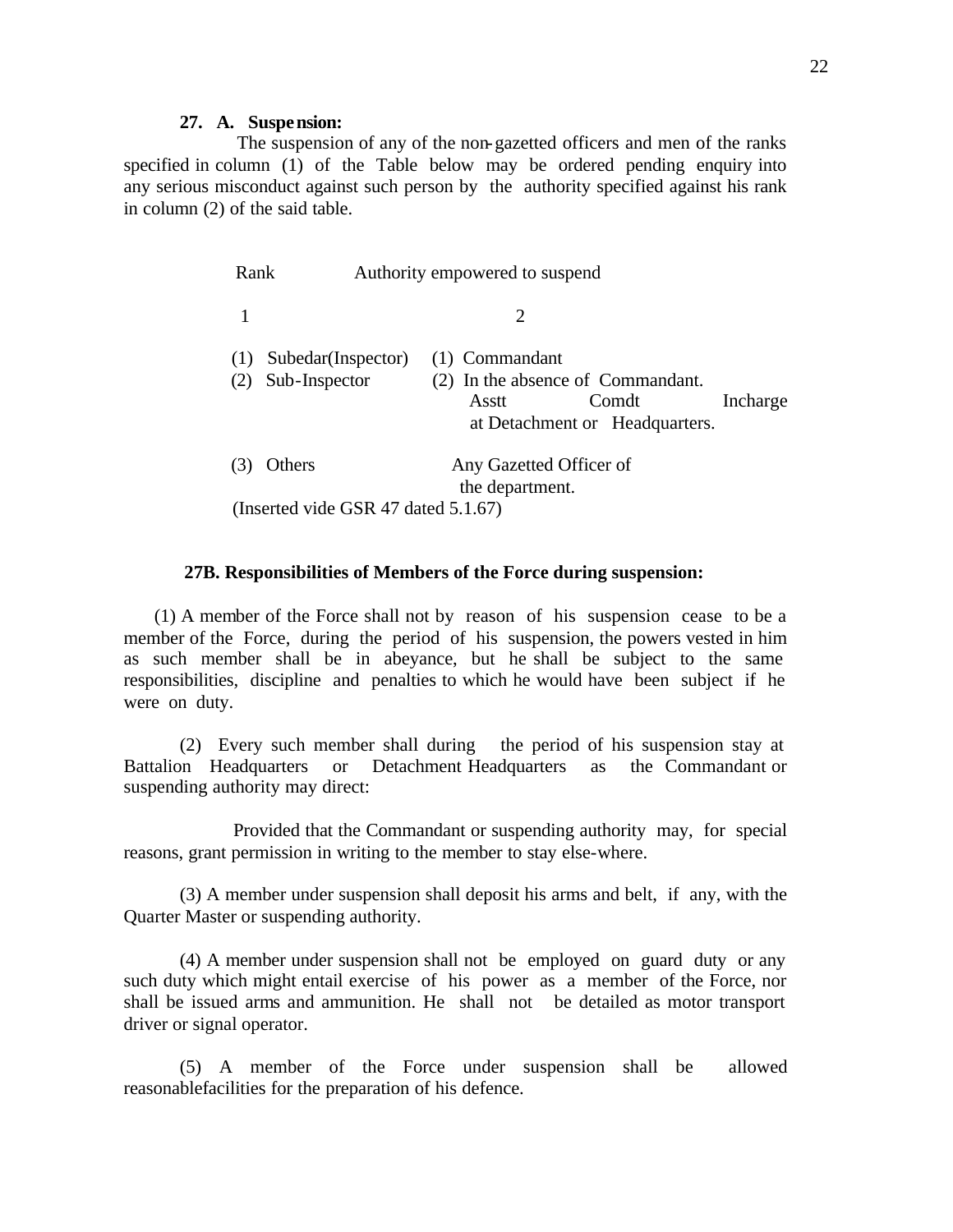(Inserted vide MHA: Notification No. 3/8/59-Pll dated 31.1.59)

### **28. Appeal:**

 (a) Every subordinate officer or every officer of any other rank below him including all enrolled follower agaiiist whom an order under serial numbers 1 to 7 of the (table in rule 27 or under clauses (d) and (e) of Section 13 is passed is entitled to prefer one appeal against such order to the Inspector General, if the original order was passed by the Deputy Inspector General and to the Deputy Inspector General if the original order was passed by the Commandant.

 (b) No appeal shall lie a,,,against an order by the competent authority inflicting any of the punishments mentioned in:-

- (1) Serial Nos. 8 to 11 of the Table in rule 27-. (GSR No. 631 dated 27.8.1983)
- (2) Clauses (a), (b) and (c) of Section 13,

 (3) Against an order discharging recruit before the termination of his period of training (G.S.R. No 631 dt 27-8-1983)

 (c) Every appeal preferred under these rules shall contain all material statements and arguments relied upon by the person preferring the appeal. It shall contain no disrespectful or improper language or irrelevant allegations and it shall be complete in itself.

(Substituted vide GSR 1618 dated 29.10.76)

 (d) Every appeal, whether the apellant is still in the Force or not shall be preferred through the Commandant and shall not be sent direct to the appellate authority.

 (e) An appeal which is not filed within 30 days of the date of the original order, exclusive of the time taken to obtain a copy of the order or record, shall be barred by limitation:

 Provided the appellate authority may entertain time barred appeal if deemed fit,

 (f) The Commandant may withhold an appeal to the Inspector General or Deputy Inspector General in cases-.-

(1) Where under these rules no appeal lies,

 (2) Where the appeal does not comply with the provisions of sub rules (c), (d) or (e) above.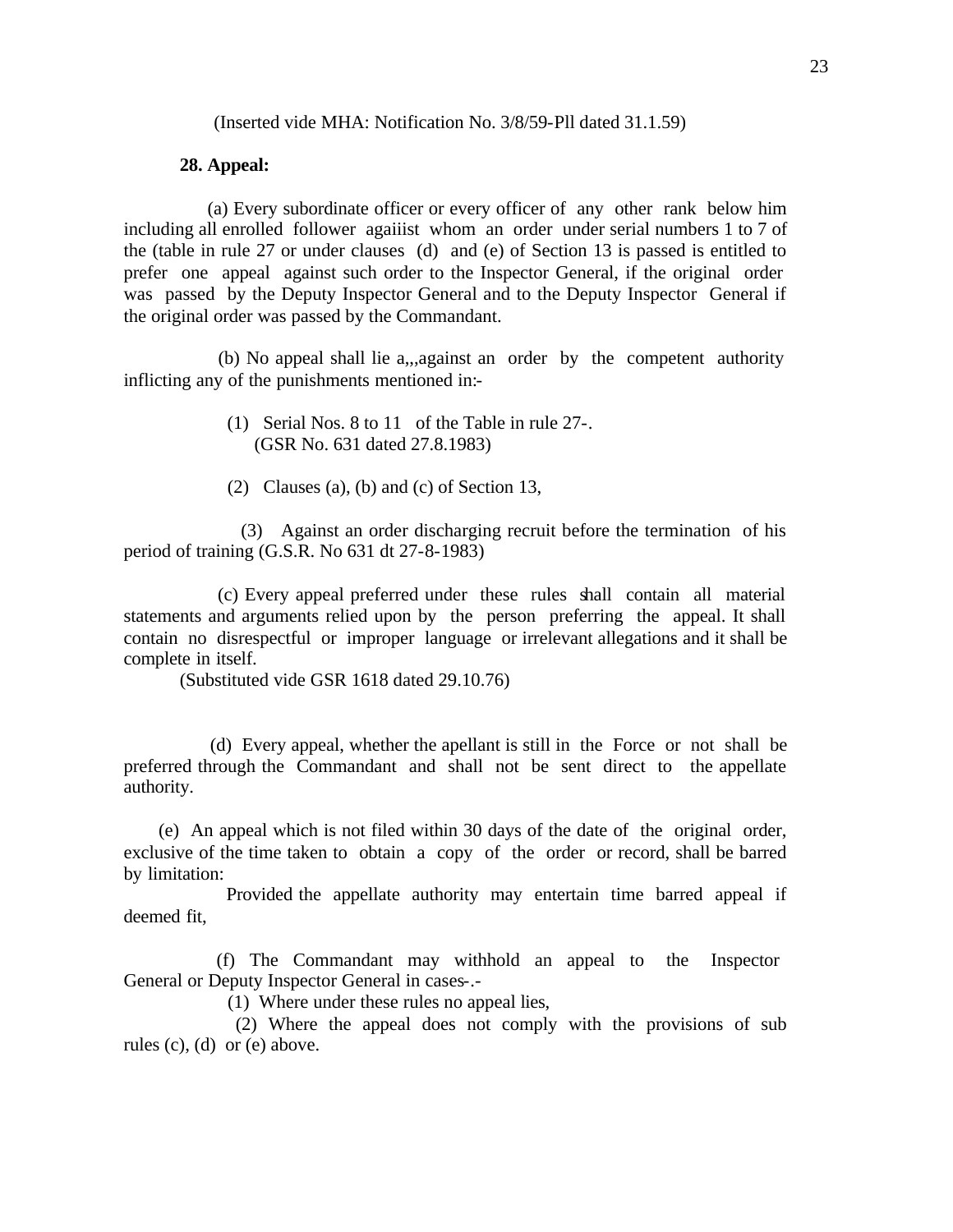(3) Where it is a further appeal presented after a final decision has been given by the competent appellate authority and no new facts have been brought out necessitating reconsideration of the case:

 Provided that in every case in which an apeal is withheld the person preferring the appeal shall be informed of the fact together with brief reasons there for;

 (g) No appeal shall lie against an order with holding of an appeal by a competent authority:

 Provided that in cases of failure to comply with the conditions stated in sub-rules (c) or (d) above, the appeal shall not. be withheld if it is preferred again in the prescribed form in conformity with the rules and is not time barred.

 (h) A quarterly statment of all appeals withheld with brief reasons in respect of each appeal shall be funiished by the Commandant to the Deputy Inspector General.

#### **29. Revision:**

 (a) A member of the Force whose appeal has been rejected by a competent authority may prefer petition for revision to the next Superior Authority. The power of revision may be exercised only when in consequence of some material irregularity, there has been injustice or miscarriage of justice or fresh evidence is disclosed.

 (b) The procedure prescribed for appeals under sub rules (c) to (g) of rule 28 shall apply mutatis mutandis to ptitions for revision.

 (c) The next superior authority while passing orders on a revision petition may at its discretion enhance punishment,

 Provided that before enhancing the punishment the accused shall be given an opportunity to show cause why his punishment should not be enhanced:

 Provided further that an order enhancing the punishment shall for the purpose of appeal. be treated as an original order except when the same has been passed by the Government in which case no further appeal shall lie and an appeal against such an or.er shall lie.

 (i) to the Inspector General if the same has been passed by the Deputy Inspector General: and

 (ii) to the Director General, if the same has been passed by the Inspector General , and

(iii) to the Central Government, if the same has been passed by the Director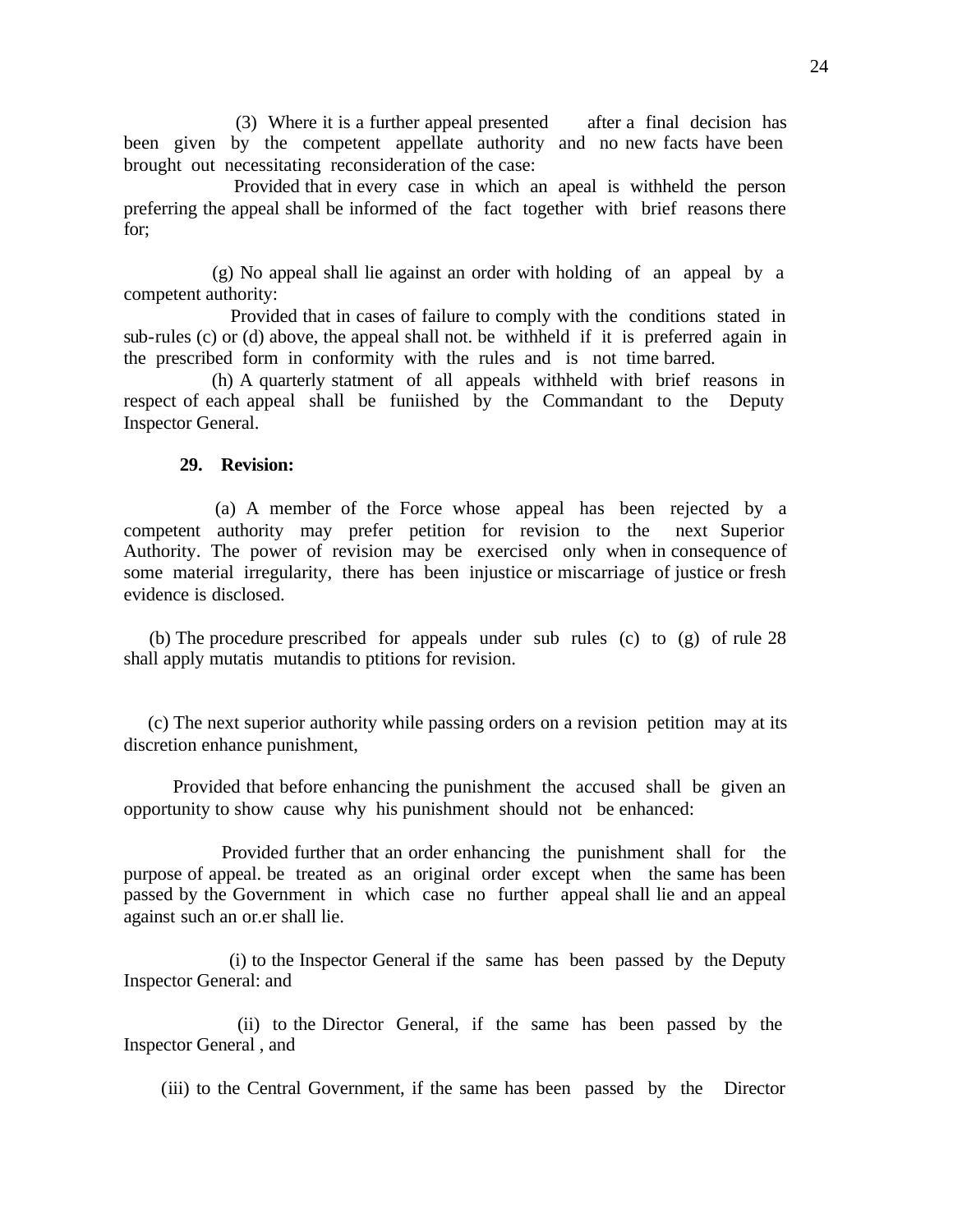General.

#### (second proviso substituted vide GSR 476 dated 22.4.80)

 (d) The Director General or the Additional Director General or the Inspector General or the Deputy Inspector General may call for the records of award of any punishment and confirm, enhance, modify or annul the same, or make or direct further investigation to be made before passing such order: (GSR 784 dated 8.10.88)

 Provided that in a case in which it is proposed to enhance punishment, the accused shall be given an opportunity to show cause either orally or in writing as to why his punishment should not be enhanced.

(G.S.R. No-476 dt 22.4.80)

#### **30. Petitions:**

 A Subordinate Officer or an officer of any other rank below him including an enrolled follower who has any grievance may present a petition subject to the condition that it should be addressed to the officer of the lowest rank who is empowered to pass the desired order.

#### **31. Desertion and Absence without leave**

 (a) If a member of the Force who becomes liable for trail under clause (f) of Section 9, or clause (m) of section 10 or for deserting the Force while not on active duty under clause (p) of section 10 read with clause (f) of Section 9, does not return of his own free wi11 or is not apprehended within sixty days of the commencement of the desertion, absence or overstayal of leave, then the Commandant shall assemble a Court of Inquiry consisting of atleast one Gazetted Officer and two other members who shall be either superior or subordinate officers to inquire into the desertion, absence or overstayal of leave of the offender and such other matters as may be brought before them.

 (b) The Court of Inquiry shall record evidence and its findings. The Court's record shall be admissible in evidence in any subsequent proceedings taken against the absentee.

 (c) The Commaiidant shall then publish in the Force Order the findings of the Court of Enquiry and the absentee shall be declared a deserter from the Force from the date of his illegal absence, but he shall not thereby cease to belong to the Force. This shall. however be no bar to enlisting another man in the place of a deserter.

#### **32. Orderly Room:**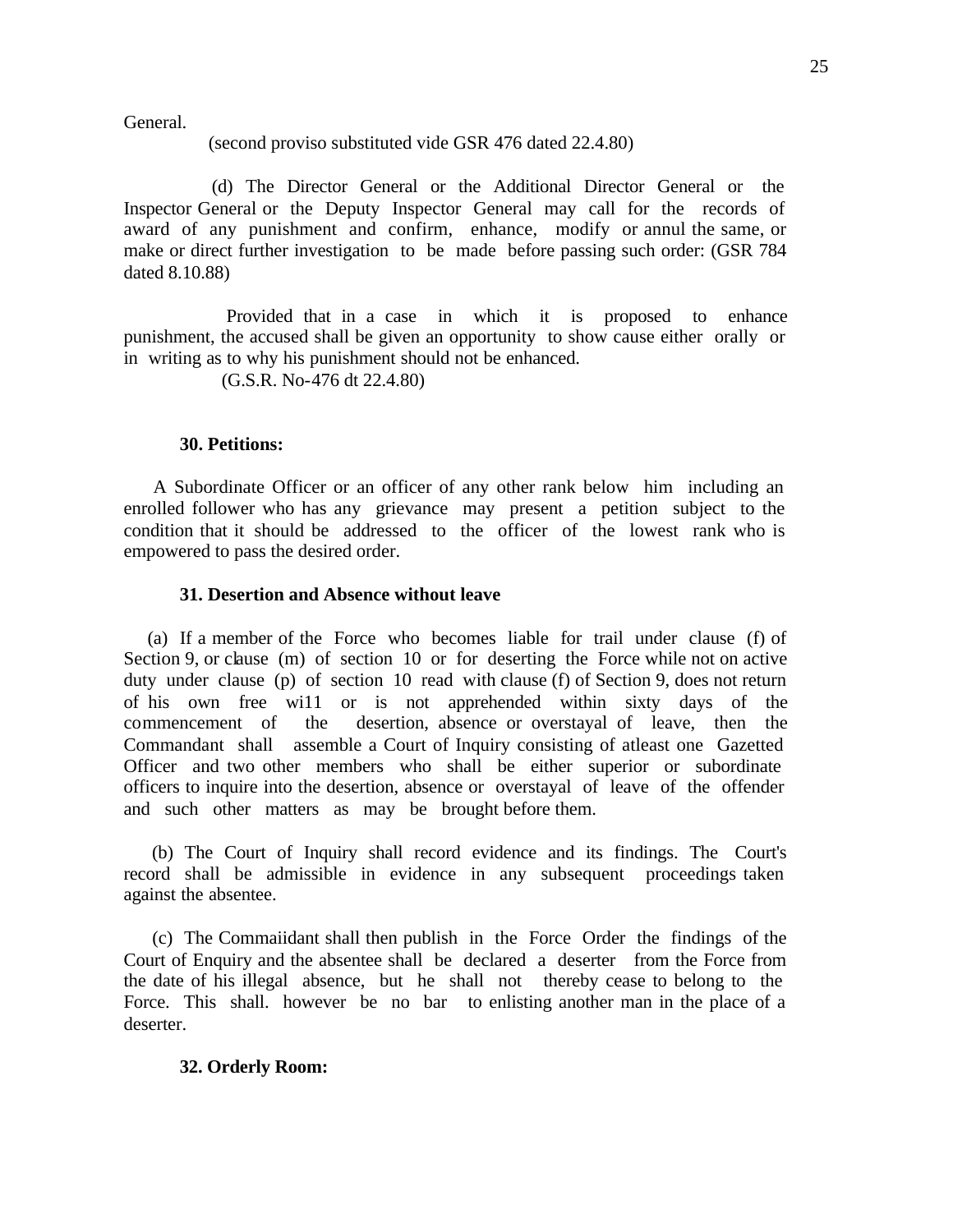(a) Report of petty cases of misconduct and indiscipline should as far as possible be inquired into and disposed off in Orderly Room by an officer authorised to award petty punishment under Sub-Section (3) of Section II read with rule 27 to any member of the Force who is for the time being subject to his authority. Inquiries in the Orderly Room shall be held on two or more fixed days in a week.

 (b) If the offence calls for more severe punishment than the officer dealing with it is authorised to inflict, he shall-

 (1) If at Headquarters, have the accused brought before the Commandant:

 (2) If away from Headquarters forward the record with his recommendations to the Commandant for order.

 (3) Proceedings of such inquiries shall be recorded in the Orderly Room Register.

#### **33. Entry of Punishment in Service Roll:**

 A punishment whether judicial or departmental shall be entered in the service roll of the offender.

#### **34. Report on Judicial Proceedings:**

 The Commandant shall submit a brief to the Deputy Inspector General on every case in which a Member of the Force has been convicted by a Court of Law.

### 35 **Loss or Damage to Arms, Ammunition and Property:**

 (1) In all cases of loss or serious damage to arms, ammunition or other Government property, where such loss or damage exceeds Rs. 100/- in the case of arms and ammunition, and Rs. 500/- in the case of other Government property, the Commandant shall assemble a Court of Inquiry consisting of the Assistant Commandant (if available) or the senior superior officer present. as the president and two superior or subordinate officers as members.

 (2) The Court shall inquire into the case, record evidence and submit finding in Form A.F.A. 2 to the Commandant.

 (3) On receipt of the findings under sub rule (2), the Commandant may if the total value of the loss or damage does not exceed Rs. 1000/- pass orders fhat the loss or damage be written off.

 (4) If the total value of the loss exceeds Rs. 1000/- but does not exceed Rs. 2000/- the Commandant shall submit the findings to the Deputy Inspector General of Police who may pass orders for writing off such loss or damage.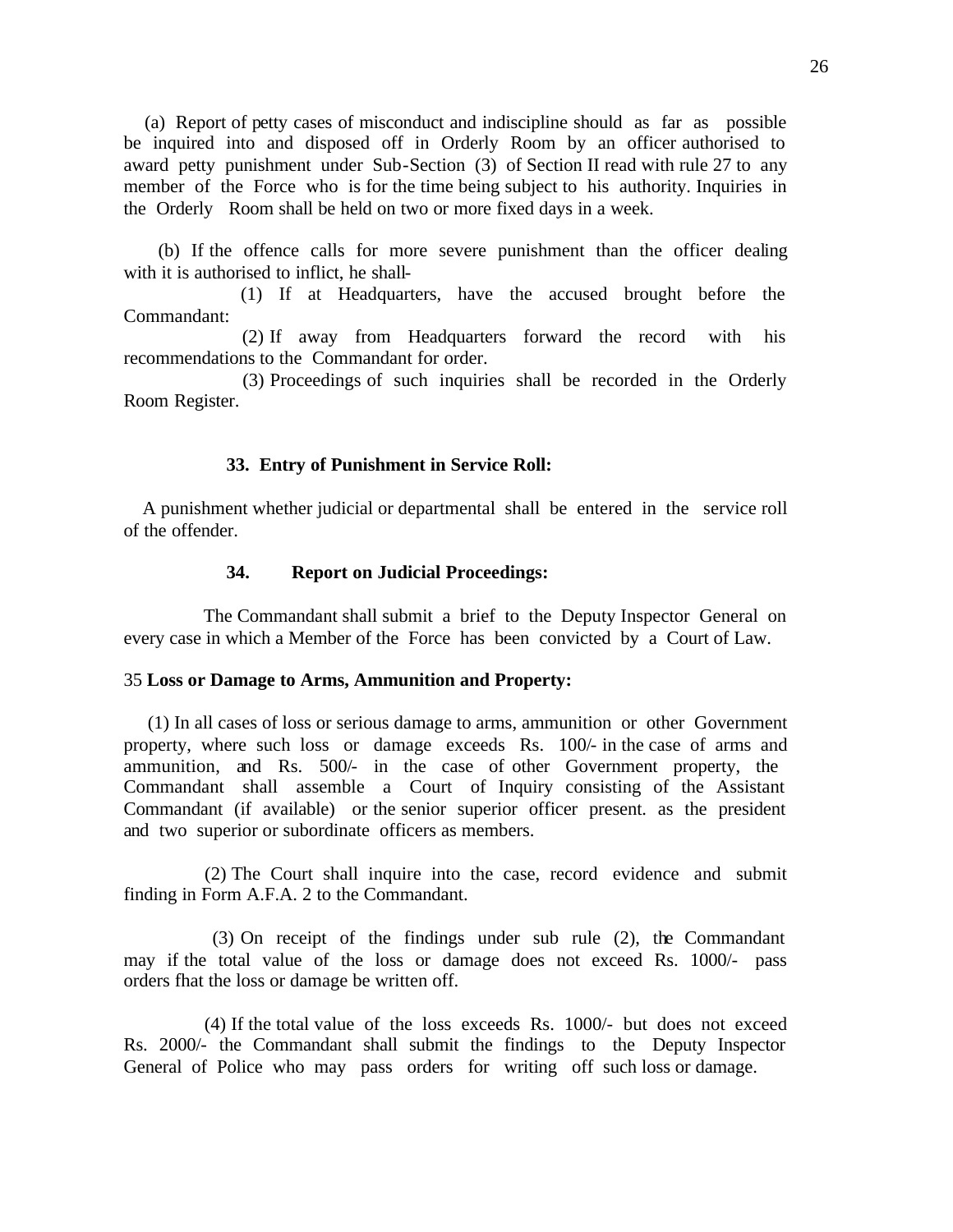(5) If the total value of the loss exceeds Rs. 2000/-, the Commandant shall submit the findings through the Deputy Inspector General of Police to the Inspector Ceneral of Police or the Director General as the case may be, within the competence of such authority, as provided for in the Delegation of Financial Power rules or other orders as may be notified from time to time who may pass order for writing of such loss or damage.

 (6) In case of loss or damage to arms and ammunitions or other Government porperty where such loss or damage does not exceed Rs. 100/ in the case of arms and ammunition and Rs. 500/- in the case of other Government property, it shall be dealt with by the

Commandant in the orderly room after a summary enquiry by a Gazetted officer.'

(GSR-476 dt. 3.5.80)

#### **36. Judicial Trials-**

 (a) All trials in relation to any one of the offences specified in Section 9 or'Section 10 shall be held in accordance with the procedure laid down in the Code of Criminal Procedure, 1898. (1973)

 (b) All persons sentenced to imprisonment under the Act shall be confined in the nearest jail. Provided that if the sentence of imprisonment is for one month or less, or where the Commandant is satisfied that due to the difficulty of transport and escort of the person sentenced to imprisonment, to the nearest jail, it is so desirable, such persons shall be confined inthe Quarter Guard of the Force.

# **36A. Prescribed Authority with Reference to the Proviso to Sub-Section (2) of Section 16:**

 For the purpose of the proviso to sub-section (2) of Section 16, the authority who may direct inquiry into, or trial of an offence by an ordinary criminal court referred to in that proviso shall be the Commandant.

(Inserted vide GSR-1076 dated 6.11.58)

### **CHAPTER VI-A**

# **PLACE OF TRIAL AND ADJUSTMENT OF JURISDICTION OF ORDINARY COURTS**

### **36B. Definition:**

 For the purpose of this Chapter, "Magistrate" means a Magistrate other than the Commandant or an Assistant Commandant on whom the power of a Magistrate have been conferred under sub-section (2) of Section 16.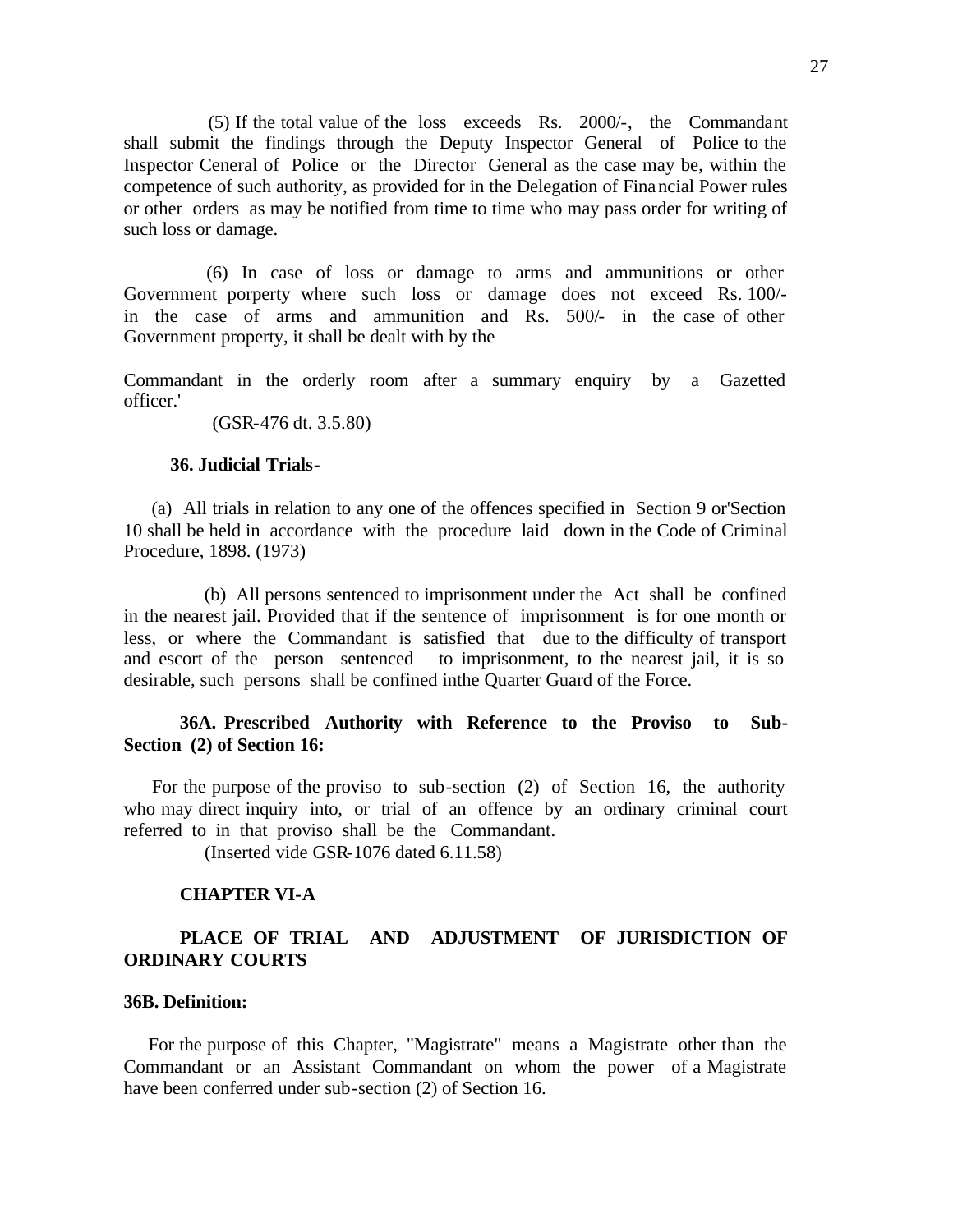**36C**. Deleted vide GSR 163 dated 26-2-1983, **36D**. Deleted vide GSR-544 dated 27.3.76.

# **36 D.D. Language to be Used in Proceeding Before Commandants and Assistant Commandants:**

 Either English or Hindi may be used by the Commandants or Assistant Commandants while exercising the powers of a Magistrate under sub-section(2) of Section 16 for the purpose of inquiring into or trying any offence.

#### **36E. Magistrate not to try persons subject to the Act:**

 Where a person subject to the Act is brought before a Magistrate and charged with an offence referred to in the main paragraph of sub-section (2) of Section 16 for which he is liable to be tried such Magistrate shall not proceed to inquire into or try the offence unless:-

 (a) he is of opinion for reasons to be recorded that he should so proceed with out being moved thereto by the Commandant; or

(b) he is moved thereto by the Commandany.

### **36F. Magistrate to give notice:**

 Before proceediiigs under clause (a) of rule 36-E. the Magistrate shall give written notice to the Commandant and until the expiry of a period of twenty-one days from the date of the service of such notice he shall not-

 (a) convict or acquit the accused under section 243. Section 245, section 247 or section 248 of the code of Criminal Procedure. 1898 (5 of 1898)- 1973 or hear him in defence under section 244 of the said code, or

 (b) frame in writing a charge against the accused under section 251 A or section 254 of the said code: or

 (c) make an order committing the accused for trial by the High Court or the Court of Sessions under section 207 A or section 213 of said Code: or

(d) transfer the casc for enquiry or trial under section 192 of the said

Code.

#### **36G. Magistrate to stay proceedings**:

(Inserted vide GSR-373 dated 23.2.68 but DELETED vide GSR No. 163 dated 26.2.83)

#### **36H. Magistrate to be informed of the trial of the accused:**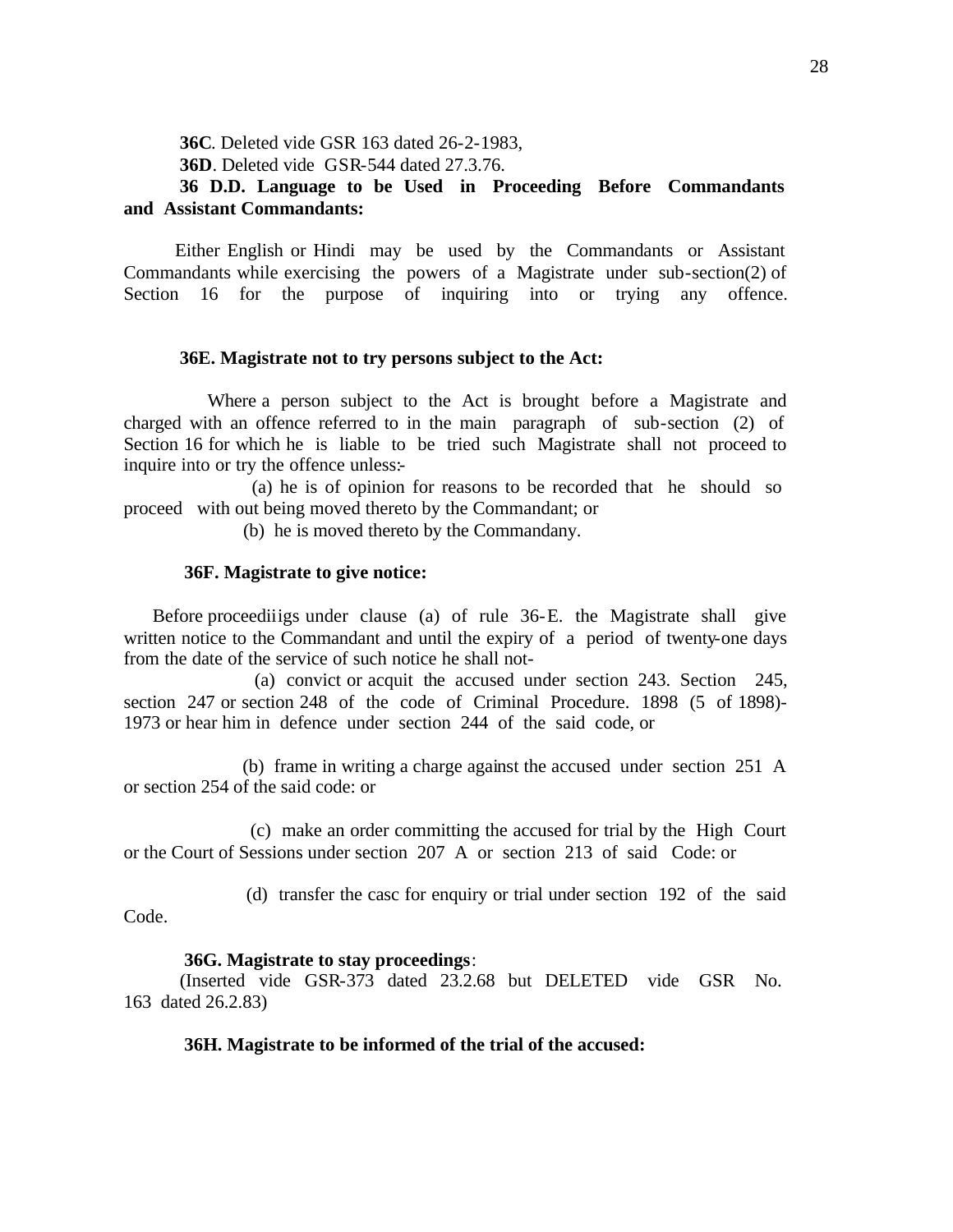(1) When an accused person has been delivered by the Magistrate, the Commandant or Assistant Commandant, as the case may be shall, as soon as may. inform the Magistrate whether the accused has been tried by him or any other effectual procecdings have been taken or ordered to be taken against the accused or not.

 (2) When the Magistrate has been informed under sub rule (1) that the accused has not been tried or other effectual proccedings have not been taken or ordered to be taken against him the Magistrate shall report the circumstances to the State Government which may in consultation with the Central Government take appropriate steps to ensure that the accused person is dealt with in accordance with law.

**36I. Procedure where in accused person is to be tried bv a Magistrate:** Deleted vide (GSR 163 dated 26.2.83)

#### **36.J Commandant to deliver the accused to the Magistrate:**

 When person subject to the Act has committed an offence which is in the opinion of the Commandat is to be tried by a Magistrate in accordance with the law in force, the Commandant shall after giving written notice to the Magistrate concerned deliver such person under proper escort to the Magistrate.

(Chapter VI Ainserted vide GSR 373 dated 23.2.68)

# **CHAPTER VII - INTERNAL MANAGEMENT**

#### **37. Character and Service Roll:**

The Commandatn shall maintain:

 (a) Character and Service Roll iii Form CRP-2 for each Subordinate Officer, Under Officer and Constable.

 (b) Service Roll in Form C.A.C 10-C for each enrolled follower. Form CRP-1 shall also be attached to the Service Roll of each enrolled Follower.

**38. Clerical Staff** - Omitted vide GSR-605 diled 18.4.61

#### **39. System of Accounts:**

 The account of the Force shall be maintain in accordance with the rules contained in the Uttar Pradesh Police Manual.The contingent and other charges pertaining to the Force are subject to the provisions of the Chapter and Appendix relating to contingencies in the General Financial Rules. All transactions shall be subject to the audit of the Account General concerned.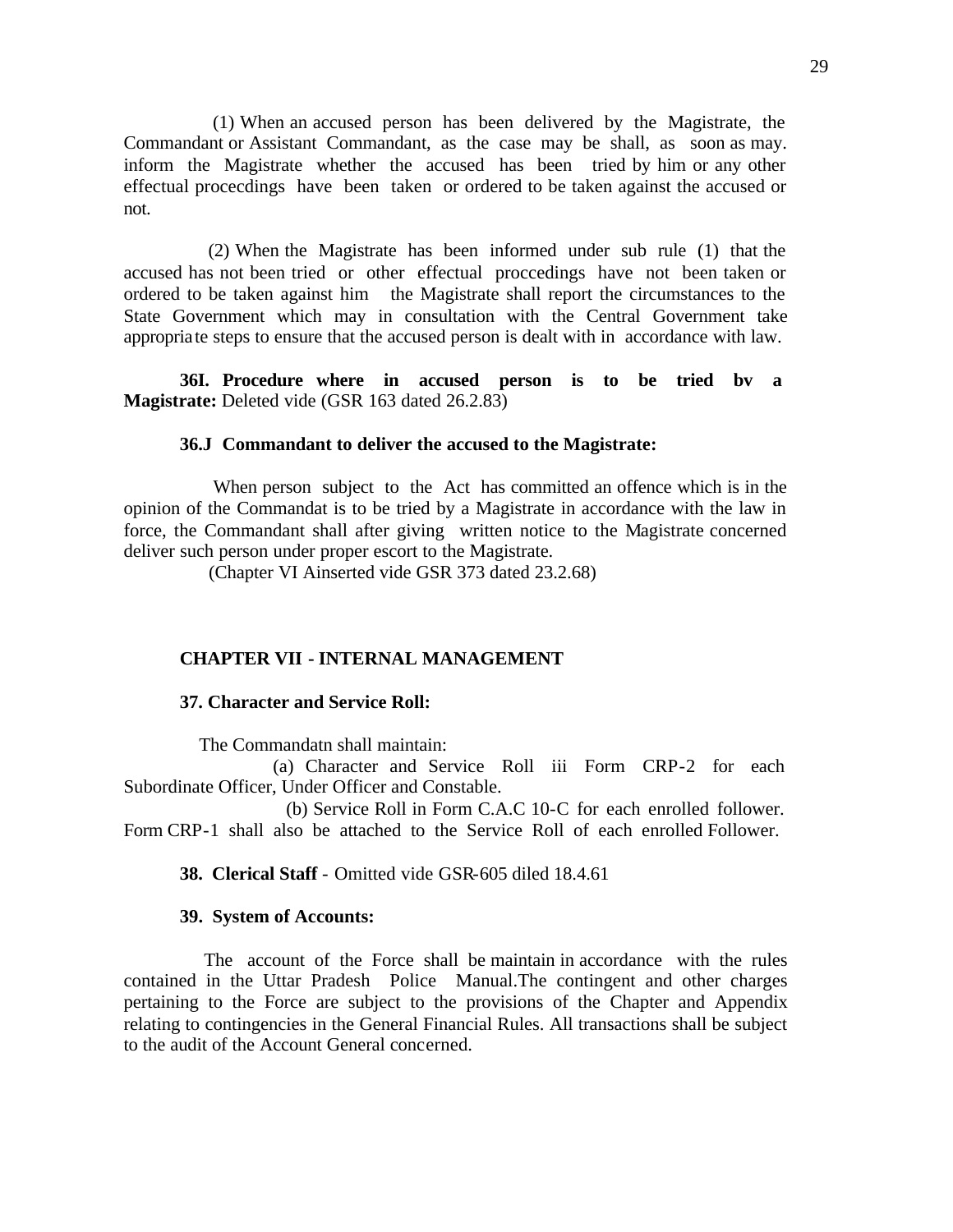### **SUPCHAPTER VIII-PAY, ALLOWANCES, PENSION, ERANNUATION AND FINANCIAI, POWERS**

#### **40. Scale of pay and Allowances:**

 The existing rates of Pay and allowance are as showan in Appendices D and E.

#### **41. Free Accommodation:**

 All members of the Force other than superior officcrs who are required to reside at or near the place of their duty for the proper discharge of duty shall be provided with rent free accommodation or house rent allowance in lieu thereof limited to the actual amount or house rent paid by the member concerned subject to a maximum of 10 percent of pay. and subject to the conditions that they engage accommodation which in the opinion of the controlling authority is conveniently near to the premises in which their regular duties have to be perfomed.

#### **42. Pension:**

 (a) Pensions and gratuities for service in the Force shall beregulated according to the provisions conitained in Chapter XV to XXI and XLVII aiid XLVIII of the Civil Service Regulation as may be amended from time to time and and the new Pension Rules promulgated by the Government of India in the Ministry ol Finance Memorandum No. F.3(1)E (spl)/47. dated the 17th April, 1950 as may be amended from time to time.

 (b) Pensions and gratuity to enrolled followers for service in the Force shall the governed by provisions contained in the Central (Class IV) Services (Gratuity, Pension and Retirement) Rules, 1936 and the New Pension Rules published in the Government of India in the Ministry if Finance Memorandum F. 3(i) (spi)-47 dited the 17th April, 1950, as may be amended from time to time.

#### **43. Superannuation:**

 (a) Retirement of member of the force Force shall take effect from the afternoon of the last day of the month in which such member attains the age of 57 years (amended vide GSR 272(E) dated 26.5.98)

 (b) The provision of column (a) shall not be applicable for a member of the force which is on extension in service on the date of coming into the Force of the CRPF (Amendment Rules) 1998 (Substituted vide GSR 272(E) dated 26.5.98)

 Provided further in all such cases prior approval of the Gove rnment in case of Superior Officers, of the Inspector General in the case of Subordinate as well as Under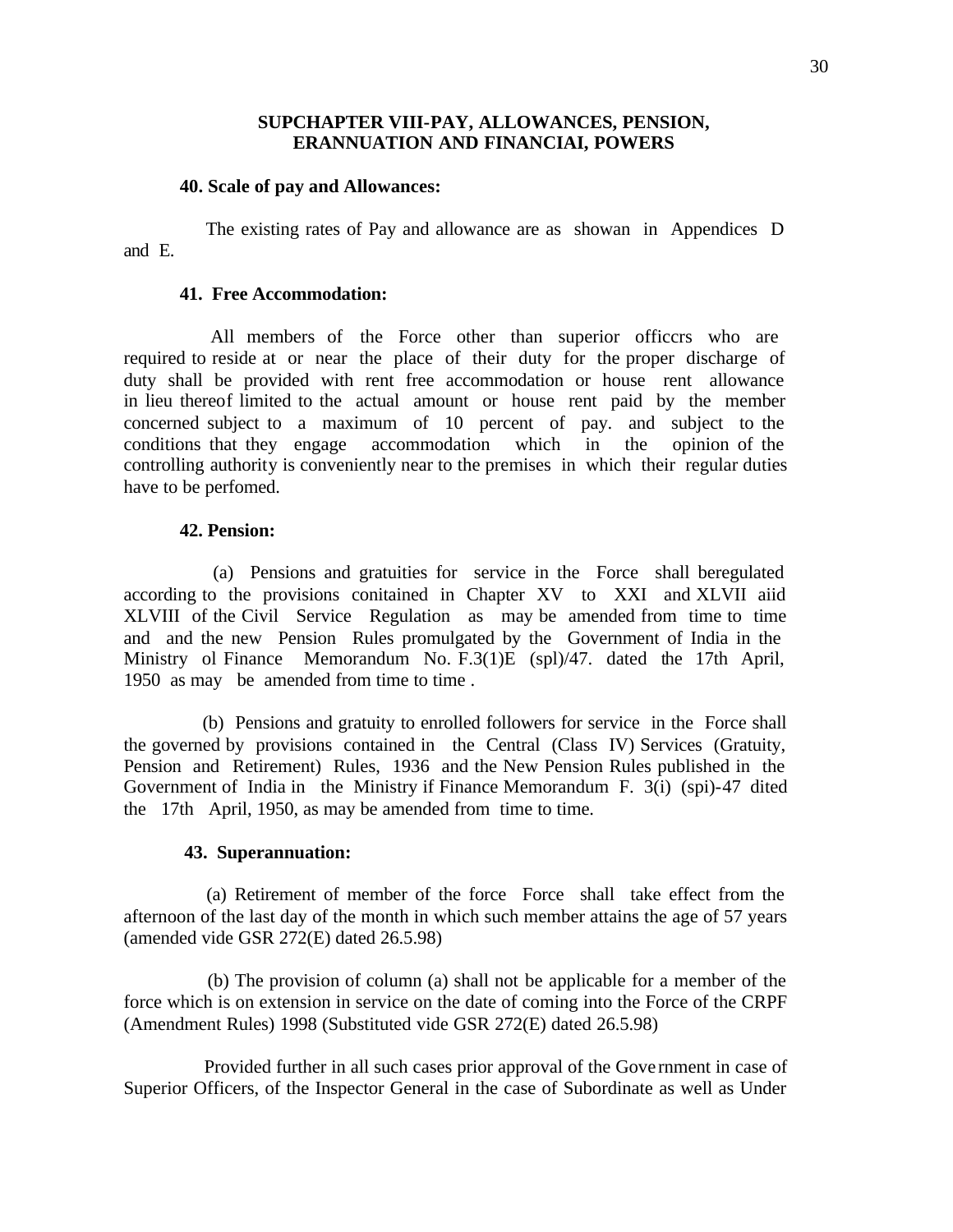Officers and of the Deputy Inspector General in the case of other member of the Force except enrolled Followers in whose case approval of the Commandant shall be obtained.

(substituted vide GSR 480 daled 9.4.77)

(c) Notwithstanding anything contained in this rule

 (i) The appointing authority shall, if it is of opinion that it is in the public interest to do so, have absolute right to retire any member of the Force who has attained the age of 50 years or put in 25 years of qualifying service, by giving notice of not less than 3 months in writing or 3 months pay and allowances in lieu of such notice.

 (ii) Any member of the Force may by giving notice of not less than 3 months in writing to the appointing authority reitre from service after he has attained the age of 50 years or put in 25 years of qualifying service.

 (d) (i) any member of the Force who has put in not less than 20 years of qualifying service may, by giving notice of not less than 3 months in writing to the appointing authority, retire from service voluntarily and unless the exigencies of service require otherwise, he shall be permitted to retire.

 (ii) the benefit of retiring pension shall be admissible to the member of Force retiring under clause(i):

 (iii) a notice of less than 3 months may also be accepted by the appointing authority in appropriate cases on the condition that the Government servant shall not apply for Commutation of a part of his pension before the expiry of the period of 3 months.

(substituted vide GSR 690 dated 27.7.85)

 (iv) a notice of voluntary retirement may be withdrawn with the approval of the appointing authority, provided the request for such withdrawal is made before the expiry of the period of notce.

 (v) before a member of the Force gives notice of voluntary retirement with reference to this sub-rule, he should satisfy himself by means of a reference to the appropriate administrative authority that he has, in fact completed 20 years of service qualifying for pension.

 (vi) a notice to retire voluntarily under clause(i) after completion of 20 years of qualifying service shall require acceptance by the appointing authority if the date of retirement on the expiry of the period notice would be earlier than the date on which the member of the Force concerned could have retired under sub-rule (a). Such acceptance may be generally given in all cases except where:

 (a) any disciplinary proceedings are pending or contemplated aginst the member of the Force concerned for the imposition of a major penalty and the disciplinary authority, having regard to the circumstances of the case, is of the view that the imposition of the penalty of removal or dismissal from the service would be warranted in the case; or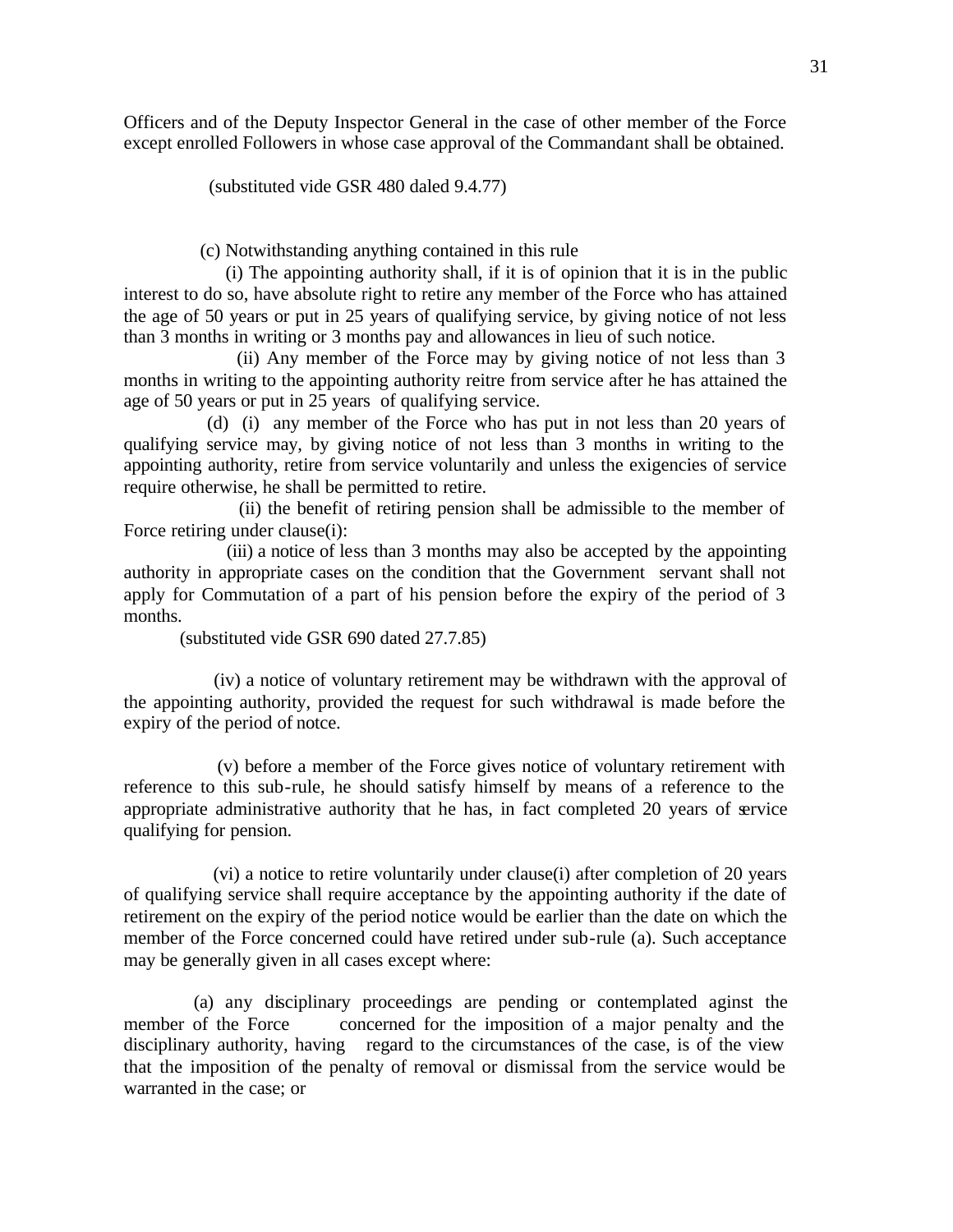(b) any prosecution is contemplated or may have been launched in a court of law against the member of the Force concerned: provided that-

(i) in cases, referred to in item(a) and item(b) above, approval of the Government in the case of Superior Officers, of the Inspector General in the case of Subordinate and Under Officers, of the Deputy Inspector General in the case of other member of the Force except enrolled followers and the Commandant in the case of enrolled followers shall be obtained;

(ii) in other cases, acceptance by the appointing authority may be presumed and the retirement of the member of the Force concerned may take effect in the terms of the notice, unless the appointing authority passes an order to the contrary before the expiry of the period of notice.

(vii) and (viii) omitted vide (GSR 690 dited 27.7.85)

 (ix) The weightage admissible under clause (i) of sub rule (c) shall only be an additon to the qualifying service for purpose of pension and gratuity, but shall not entitle the member of the Force retiring voluntarily to any notional fixation of pay for for purpose of determining the pension and gratuity based on the actual emoluments calculated with reference to the date of retirement.

(Sub-rule (c) (d) added vide (GSR-636 dt 14.6.80)

(e) (i) The qualifying service on the date of intended retirement of a member of the Force retiring under rule  $43(c)(ii)$  or Rule  $43(d)(i)$  with or without permission shall be increased by the period not exceeding five years, subject to the conditions that the total qualifying service rendered by him does not in any case exceed thrity three years and it does not take him beyond the date of superannuation.

 (ii) The weightage of five years under clause(i) shall not be admissible in cases of those member of the Force who are prematurely r etired in the public interest under rule  $43(c)(i)$ .

(Inserted vide GSR-690 dated 27.7.85)

#### **44. Special Pay**

 If any member of the Force has rendered exemplary and outstanding service, any special pay earned by him during the period of his service in the Force, may be treated wholly or partly as emoluments for the purpose of Pension in accordance with the order sanctioning the special pay, the case shall be referred for orders to the Government who shall decide each case on its own merits.

 (Special pay (1) for pay fixation on promotion is governed by Govt. of India!s decision No.2 below FR 19(2) Article 486 of the CSR governs counting for pension)

#### **45 Officiating Pay:**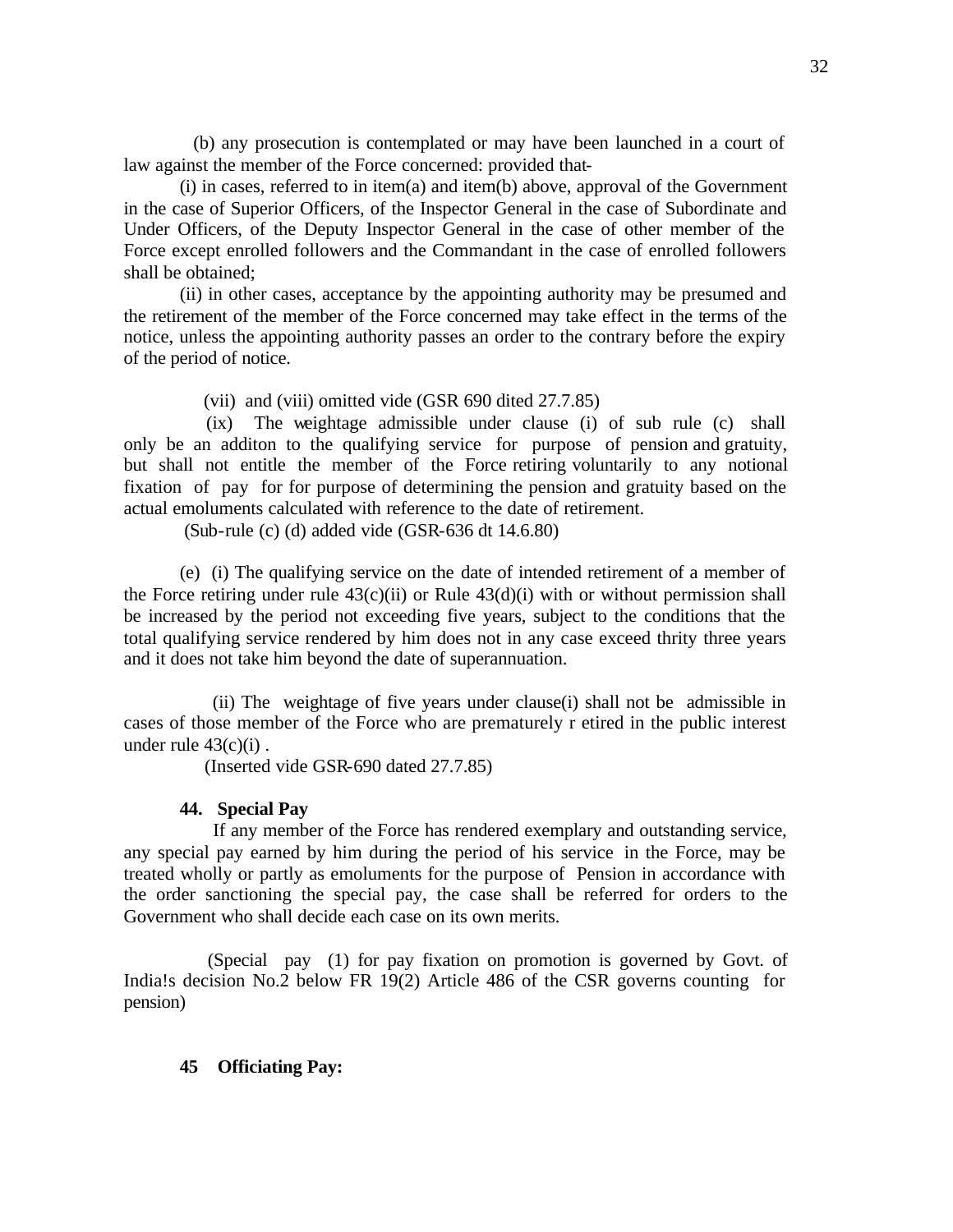The pay of the members of the Force officiating in the rank or grade other than their substantive appointment shall be regulated in accordance with the Fundamental Rules as may be amended from time to time.

#### **46. Pay and allowances on Detachments and under Training:**

 (a) Subject to conditions set forth against items 1 and 2 of Appendix B. advance of travelling allowance and pay may be granted by the Commandant to members of the Force when proceeding on detachment duty.

 (b) All ranks shall be entitled to draw travelling allowance under the Supplementary Rules as amended from time to time when proceding to or returning from duty. Railway warrants shall be used by all ranks up to the rank of Subedar (Inspector).

 (c) While on duty all ranks shall draw daily allowance under Supplementary Rules 51 read with Supplementary Rules 71 aiid 73 subject to the provision that normally daily allowance shall be reduced to 3/4 rates after the first 10 days and to half rates after the next 20 days.

 (d) The Inspector General is competent to define the limits of the sphere of duty of any detachment sent outside the Headquarters of the Force or to fix the entire area of a State (as defined in the Constitution of India) or part of a State as the temporary Headquariers of a detachment posted outside the Headquarters.

 (e) Whenever a detachment of the Force is sent out to a station away from the Headquarters of the Force with the result that it requries arrangement for the encashment of bills for the pay, allowances, etc. of the members of the detachment from the Government Treasury nearest to the place where the detachment is stationed, a reference may be made through proper channel to the Government of India in the Ministry of Home Affairs so that arrangements for such encashment may be made in case no other satisfactory arrangements are feasible.

 (f) In accordance with the Supplementary Rule 164, all ranks shall draw daily allowance at the under mentioned rates, while deputed to undergo a course of training or instruction:-

#### **GAZETTED AND SUBORDINATE OFFICERS**

(1) Al full rate for the first ten days.

- (2) At 3/4th rate for the next twenty days.
- (3) Al 1/2 rate for the rest of the period.

#### **ALL OTHERS;**

(4) At full rate of the entire period of their stay.

#### **47. Free transport on enlistment:**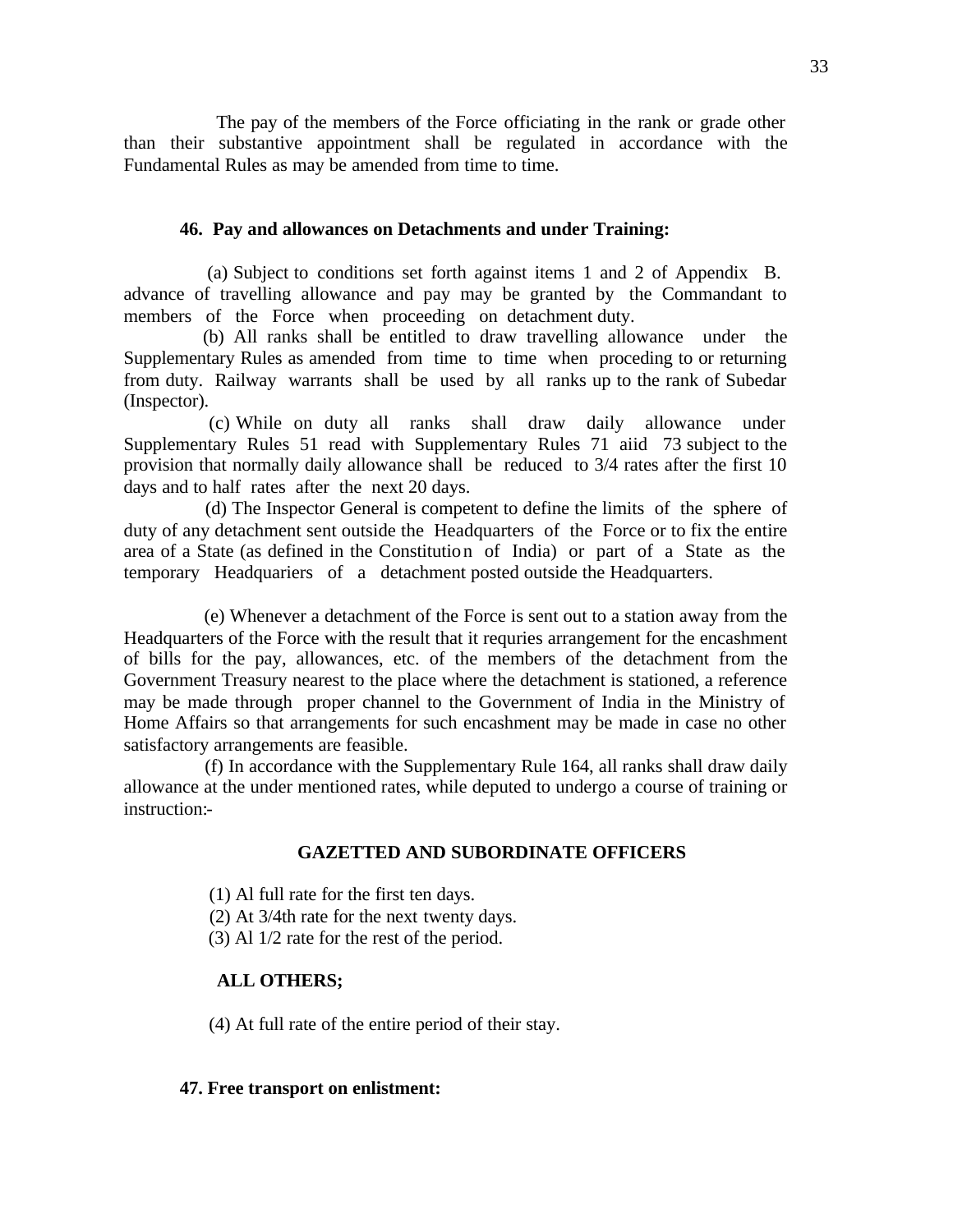On enrolment, a member of the Force is entitled to a free railway pass from the railway station nearest to his home or place of enrolment to Headquarters of the Force.

#### **48. Recruit's Sutbsistence Allowance:**

 A consolidated allowance not exceeding Rs. 6/-may be paid by the enrolling officer to recruiter for each recruit produced for enlistment. The payment is intended to cover the travelling expenses of the recruiter, and the recruit and the subsistence allowance of the recruit, upto the time of the recruit!s approval or rejection. This is not a reward, and is subject to the recruit being of the required standard, and the actual expense being incurred.

**49 Discharge of Head Constable, Naiks and Constables on pension or superannuation**- Ommitted vide MHA Notification No. F.2/3/61-P.II dated 7.12.61

#### **50. Death of Member of Force:**

 (1)In the event of a member of the Force dying while on duty the members of his family shall, besides the fares, for their transport to their home town, be also eligible to transfer grant and transfer incidentals, including the actual cost of transporting the personal effects and conveyance of the same rate as are admissible to a Government servant on transfer under S.R 1169GSR 1391 dated 24.11.79)

 (2) The Government servant shall also pay, subject to the maximum limit of Rs.250/-(Rupees two hundred and fifty) (Now Rs.500/-) funeral expenses when any member of the Force(other than a Superior Officer) dies at the headquarters of the Force or on active duty.

 (substituted vide GSR 1391 (dated 24.11.79 and re-substituted vide GSR 749 dated 15.10.93)

#### **51. Former military service and military pensions:**

 (a) Save as here-in otherwise provided the pay, allowances and pensions of Ex-service officers and men who obtain employment in the Force after being giving a military pension or gratuity or bonus shall be regulated by the appropriate rule of the Civil Service Regulations as may be amended from time to time.

 (b)When a military pension has been granted the pay and allowances in the Force shall be regulated under article 526 Civil Service Regulations as may be amended from time to time, or any other orders of the Government of India which may be issued in this regard. The officers and men shall continue to draw their military pensions and their previous military servie shall not count towards civil pension. If the military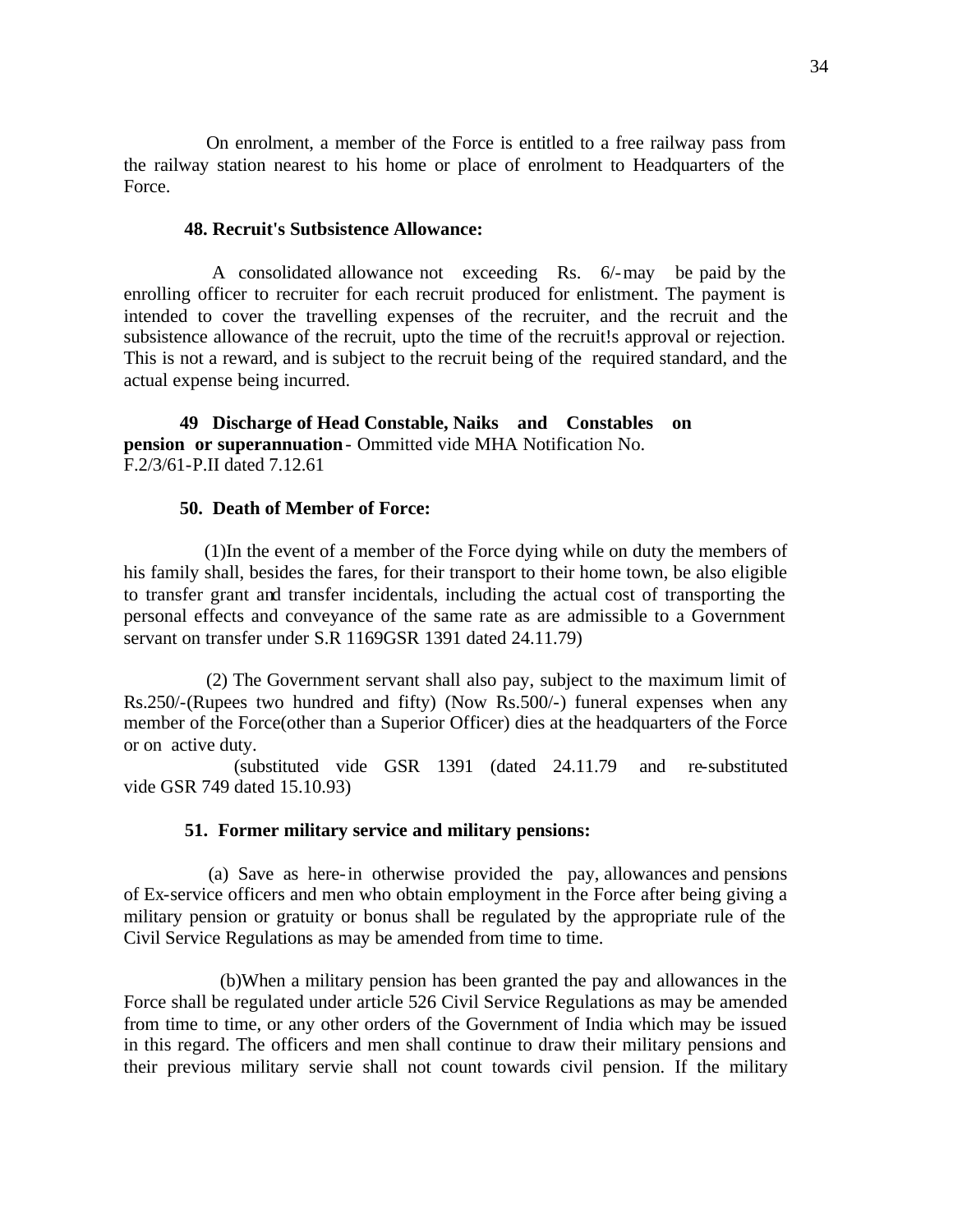pension of a person does not exceed Rs.15/- amonth it shall not be takne into account in fixing his pay and allowance in the Force.

 (c) In the case of men who have not earned a monthly military pension but are fully trained, the initial pay as Constable may be ifixed at a stage not exceeding Rs.40/- in the scale of Rs.35-1-50(pre-revised).

 (d) Men who were discharged from Army before earning a pension for their military service but receive bonus or gratuity in liey shall count their Military Service towards Civil Pension.

 Provided that the bonus or gratuity refunded in such number of monthly instalments not normally exceeding 36 and beginning from such dates as may be determined. Provided further that no instalment other than the final one should be less than Rs.3/-

 (e) In the case of men who may be discharged from the Force before the gratuity or bonus is recovered in full, the balance outstanding should be recovered either in a lumpsum or in suitable instalments from the gratuity or pension as the case may be that may be sanctioned for the combined military and civil service.

 (f) Men who received neither a monthly pension, a bonus nor gratuity shall count their approved military service towards civil pension after three years satisfactory service in the Force.

Note:- **"PENSION"** in this clause includes the pension equivalent of gratuity or any other form of r etirement benefit.

# **52. Wound, injury or family pension or gratuities:**

 All members of the Force on duty or on duty with a military force shall be entitled to wound, injury or family pensions or gratuities as laid down in Civil Service Regulations or the Central Civil Service(Extraordinary Pension) Rules, 1939 as may be amended from time to time.

#### **53. Financial powers:**

 The financial powers of the Commandant as well as of officers Commanding Detachments are given in Appendix-!B!.

### **53.A Rewards:**

 The following principles shall govern the grant of rewards to the members of the Force. Rewards shall be granted only to officers and men of and below the rank of Subedar(Inspector) for-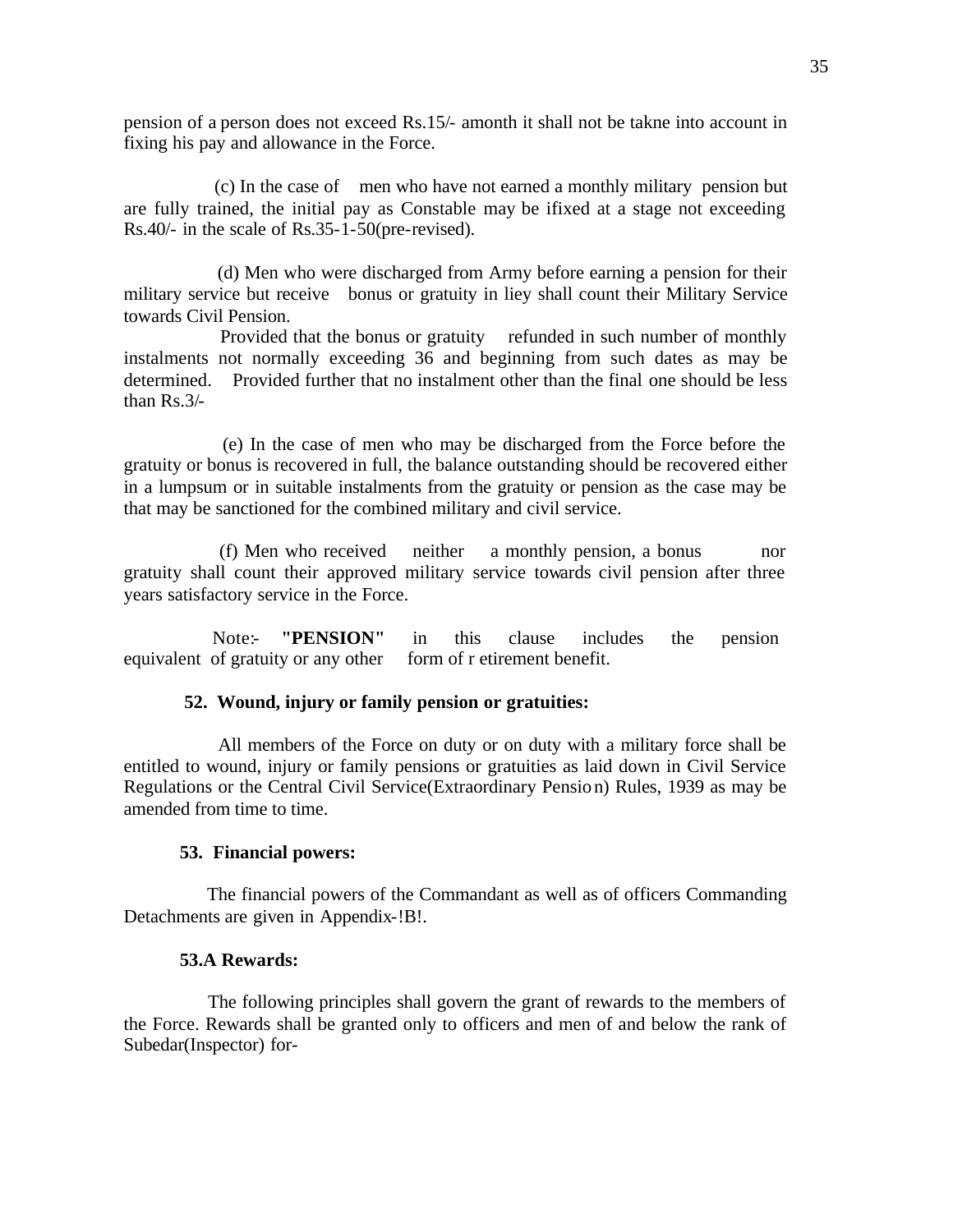(a) doing outstanding work requiring special courage, skill or initiative such as recapture of an escaped prisoner or life convicts, the arrest of a wanted criminal or in connection with the securing of informtion leading to the arrest of hostile elements or in an encounter with hostile elements or criminal etc:

 (b) doring work of a less outstanding nature but requiring prompt, honest and intelligent obsevance of, and obedience to, order so as to be of material assistance in any manoeuvre or operation.

 (c) extra hard work in connection with a big operation against hostile or lawless elements: and

 (d) in exceptional cases, for smartness diligence, praiseworthy attention to the publice or for any other purpose which in the opinion of the officers competent to grant the reward is calculated to promote the efficiency of the Force.

 Note:- (i) "General Good Work" shall not be a ground for the grant of reward. (ii) orders sanctioning reward should indicate the reasons for which they are granted. The clauses of this rule under which they are granted should also be mentioned in the order sanctioning the rewards.

> (iii) Rewards shall not be sanctioned on request. ( Inserted vide GSR 62 dated 31.12.65)

# **54. Force deductions:**

 The Commandant is authorised to make deductions from amounts due to members of the Force in satisfaction of money owed by them to messing and other funds of the Force, provided that members of the Force are not asked to make any new contributions without the prior approval of the Inspector General.

# **CHAPTER – IX**

#### **RULES FOR PROMOTION SECTION-I GENERAL PRINCIPLES**

### **55. Merit:**

 (a) All promotions shall be governed by merit. Other things being equal seniority shall count for promotion. For promotion, a member of the Force must be qualified and recommended by the Commandant, Assistant Commandant or Company Commander as the case may be.

(b) For exceptional reasons the Commandant may promote an unqualified Head Constable to the rank of Sub-Inspector or an unqualified Sub-Inspector to the rank of Subedar(Inspector) with the prior approval of the Deputy Inspector General or Inspector General respectively, provided that such promotions in either case do not exceed ten percent of the sanctioned strength in such ranks.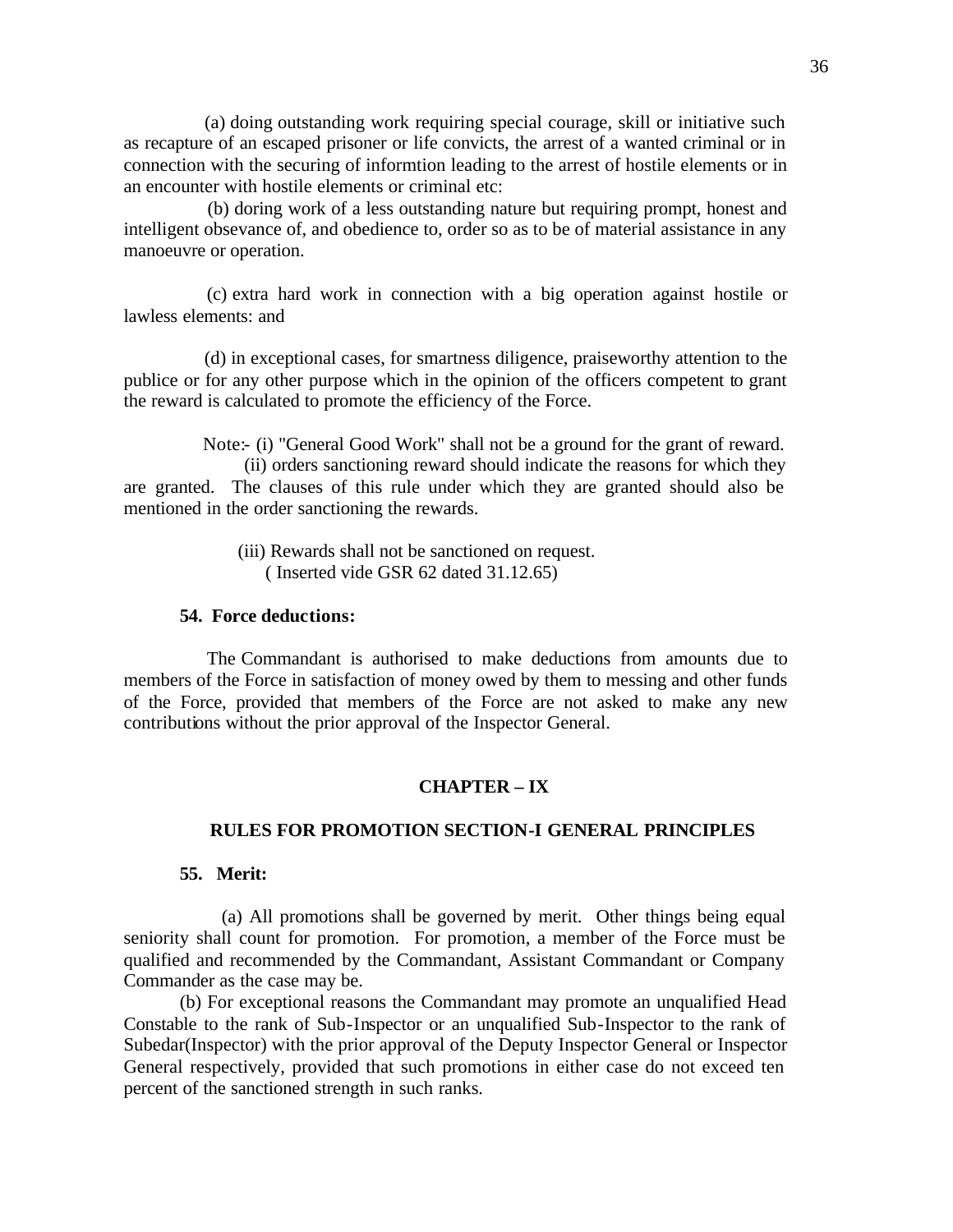#### **56. Seniority:**

 Ordinarily a senior member of the Force who is qualified and recommended shall be promoted. Any member of the Force having unsatisfactory record either from the point of view of work or conduct, may be superseded. On the other hand any member of the Force having exceptional qualification may be given accelerated promotion out of turn.

# **57. Determination of Seniority of Members of the Force other than the Gazetted Officers:**

 Seniority shall depend on the date of confirmation in each rank: provided that a person whose period of probation is extended for the reasons that he is not qualified and provided further that this non-qualification is due to circumstances beyond his control, shall retain his seniority according to the date of his promotion to a rank in a clear vacancy, if he attains the necessary qualifications at the earliest available opportunity.

#### **58. Probationary Period:**

 An Officer promoted in permanent vacancy shall be on probation for one year in the rank to which promoted. He may be reverted at any time during the probationary period but, if not reverted shall ordinarily be confirmed on conclusion of the probationary period. In special circumstances the probationary period may be extended by the officer authorised to order the promotion. Confirmation shall count from the date on which a member of the Force is promoted on probation ina clear vacancy.

IGP CRPF Order No. O.III-9/63 dated 1.2.65

 In view of the instructions contained in the Office Memorandum No. F.I/10/64-Estt(d) dated the 14th January,1965 of the Ministry of Home Affairs, it is stressed that the competent authorities for confirmation and promotion in the CRP should ensure that every officer or man or clerk to be considered for promotion or confirmation is upright and honest.

IGP CRP!S Nos. C.VI-I/64-65 dated 7.10.65 and 27.10.65

 Temporary/officiating service in a rank may be counted as probationary period, if the service is satisfactory.

#### **59. Officiating Promotions:**

Officiating promotions in temporary vacancies(e.g. Leave and Deputation) may be made, if required by the exigencies of service. Normally, such promotions shall be made from amongst persons who have already been approved for promotion.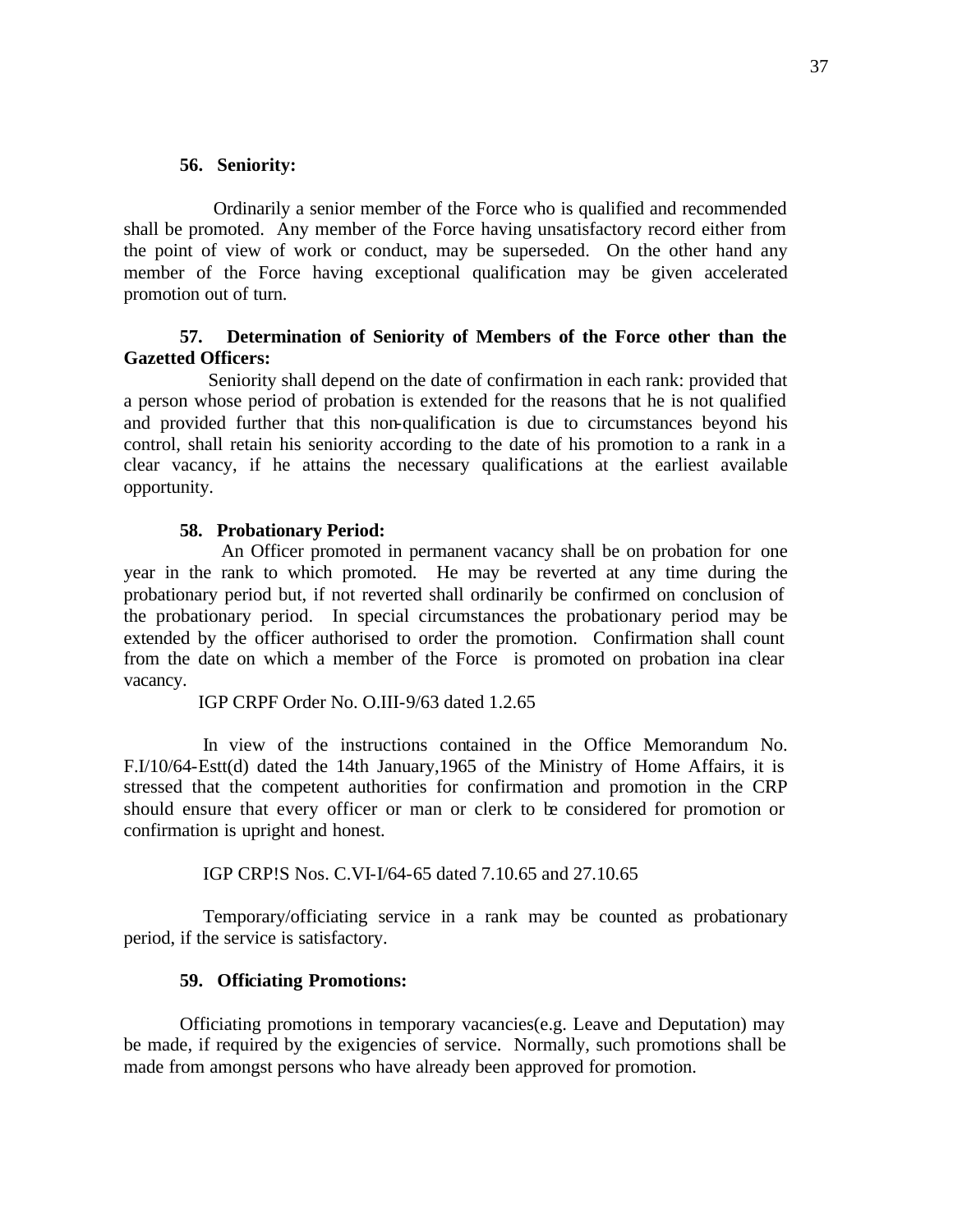### **SECTION II EXAMINATIONS**

## **60. The following examinations and courses shall be held to enable Under Officers and Constables to qualify for promotion:-**

(1) From Head Constable to Sub-Inspector

 Ist. Class Certificate of Education and Third Class English **Certificate** 

(2) From Naik to Head Constable

(i) Senior Cadre Course and

(ii) Second Class Certificate of Education

(3) From Constable to Naik

(i) Junior Cadre Course and,

(ii) Third Class Certificate of Education

Note:- Member of the Foce with Matriculation or equivalent or higher academic qualification from a recognised Board or University shall be exempted from passing any of the above mentioned examination, or courses.

(GSR No. 877 dated 3.10.1981)

#### **SECTION III PROMOTIONS**

Subedar(Inspector and Sub-Inspector)

## **61. Maintenance of Lists of Approved Candidates:**

 Lists of approved candidates for promotio to various anks, required to be maintained under sub-rule (b) of rule 62, shall be kept in the office of the Commandant, and promotions shall ordinarily be made from these lists according to the provisions of Rule 55.

## **62. Preparation of Lists of Approved Candidates:**

 (a) The Commandant may for special reasons, promote to the next higher rank any qualified candidate whose name is not on the appropriate approved list. IN the case of Subedars(Inspectors) and Sub-Inspectors prior approval of the Inspector General and Deputy Inspector General respectively shall be obtained.

 (b) Promotions shall be made from among the best men in the Force as whole and for this purpose the Commandant shall maintain separate lists for promotion to different ranks as shown below:-

 (1) List 'A" containing names of Constables fit for promotion to the rank of Lance Naik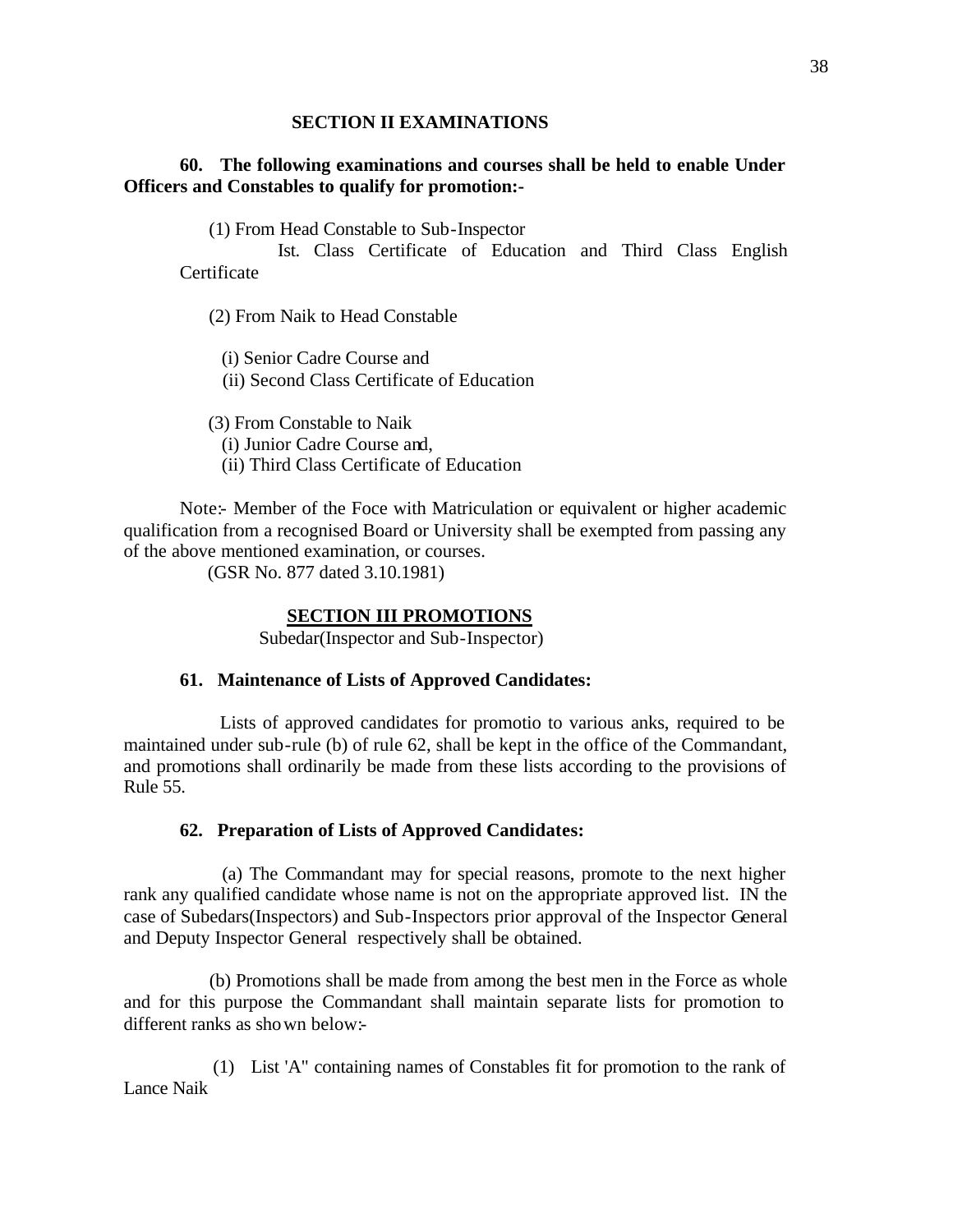(2) List 'B' containing names of Lance Naiks suitable for promotion to the rank of Naik.

(3) List 'C' containing names of Naiks suitable for promotion to the rank of Head Constables.

 (4) List 'D' containing names of suitable Head Constables for promotion to the rank of Sub-Inspectors.

 (5) List 'E' containing names of suitable Sub-Inspectors for promotion to the rank of Subedar(Inspectors).

 (c) Ordinarily, only those men shall be considered for inclusion in List 'A' who have passed the prescribed course for Drill instructors and are sifficiently educated to be able to read and write Hindi, Roman and Hindi Numerals. Higher educational qualification is necessary for promotion above the rank of Head Constable, but the normal standard shall be Third Class for promotion from Constable to Lance Naik and Second Class from Naik to Head Constable. A selected for promotion should have initiative, power and leadership the making of an officer. Men on promotion list for Naiks and above shall be on probation for at least one year and nemaes of those one the list who do not come upto the required standard shall be removed thereof from time to time. Entry of names of lists A, B and C shall be made by the Commandant and lists D and E by the Commandant with the approval of the Deputy Inspector General of Police and Inspector General of Police respectively.

#### **63. Selection Board:**

 In February and August each year the Commandant shall constitute Selection Board consisting of himself, Asstt. Commandant and Adjutant and nominate in the prescribed form Sub-Inspectors considered fit for promotion to the rank of Subedars(Inspectors) and Head Constables considered fit for promotion to the rank of Sub-Inspectors. The names of Sub-Inspectors and Head Constables whose nominations are accepted by the Deputy Inspector General shall be placed on the approval lists, seniority of men brought on these lsits shall be determined by date of their selection.

## **64. Educational Qualification for Promotion to the Rank of Sub-Inspector:**

 No Head Constable, with academic qualification below matriculation, who has not obtained a First class certificate of education and at least a third class English certificate shall be nominated for promotion to rank of Sub-Inspector(GSR 527 dated 6.6.1981)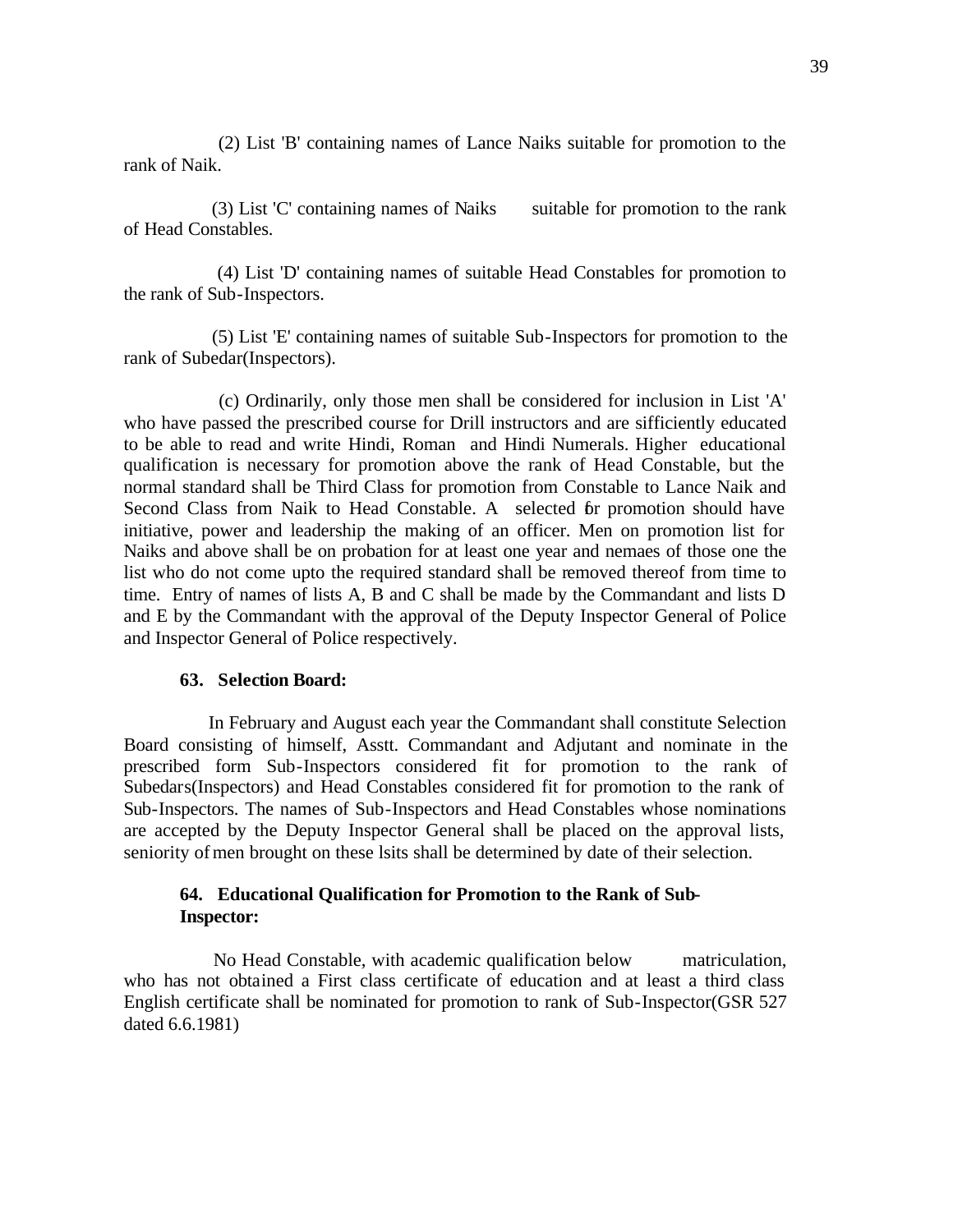#### **65. Confidential Reports:**

 In Februrary each year the Commandant shall forward to the Deputy Inspector General a confidential report in the prescribed form on the work and conduct of each and every Sub-Inspector and Head Constable whose names are on the approval lists. While recording his report the Commandant shall indicate together with reasons in support of his opinion whether he recommends that a name of the Member of the Force should remain on the approval list or be removed from it. The Deputy Inspector General shall pass orders on these recommendations after such inquiries as may deem fit.

### **66. Additions to and Removals from Approved Lists:**

 All acceptances for and removals from the approved lists shall be published in the Force Orders.

## **67. Head Constables:**

 Promotions to the rank of Head Constable shall be made by the Commandant according to seniority from the list 'C' referred to in Rule 62 subject to the general provisions of Rule 55 on the recommendations of Company Commanders. The requisite qualification for such promotions are the passing of the Senior Cadre Course and the possession of the Second Class Certificate of Education or a Matriculation or equivalent or higher academic qualification certificate(GSR 527 dated 6.6.1981)

### **68. Naiks:**

 Promotion to the rank of Naik shall be made by the Commandant from the list 'B' referred to in Rule 62 subject to the general provisions of rule 55 on the recommendation of Company Commanders. The requisite qualifications for such promotions are the passing of the Junior Cadre Course and the possession of a Third Class Certificate of Education or a Matriculation or equivalent or higher academic qualification certificate(GSR No. 527 dated 6.6.81)

#### **69. Lance Naiks:**

 A Lance Naik shall receive the same pay as a Constable. Appointments shall be made by the Commandant from the List of Constables qualified for promotion to the rank of Naik Such appointment shall be made on the recommendations of Company Commanders. Seniority alone shall not be the guiding factor in making such appointments but men who are considered to be potential leaders shall be given preference. A Constable appointed to the rank of Lance Naik but found unsuitable for the rank may be summarily reverted to the rank of Constable without assigning any reasons.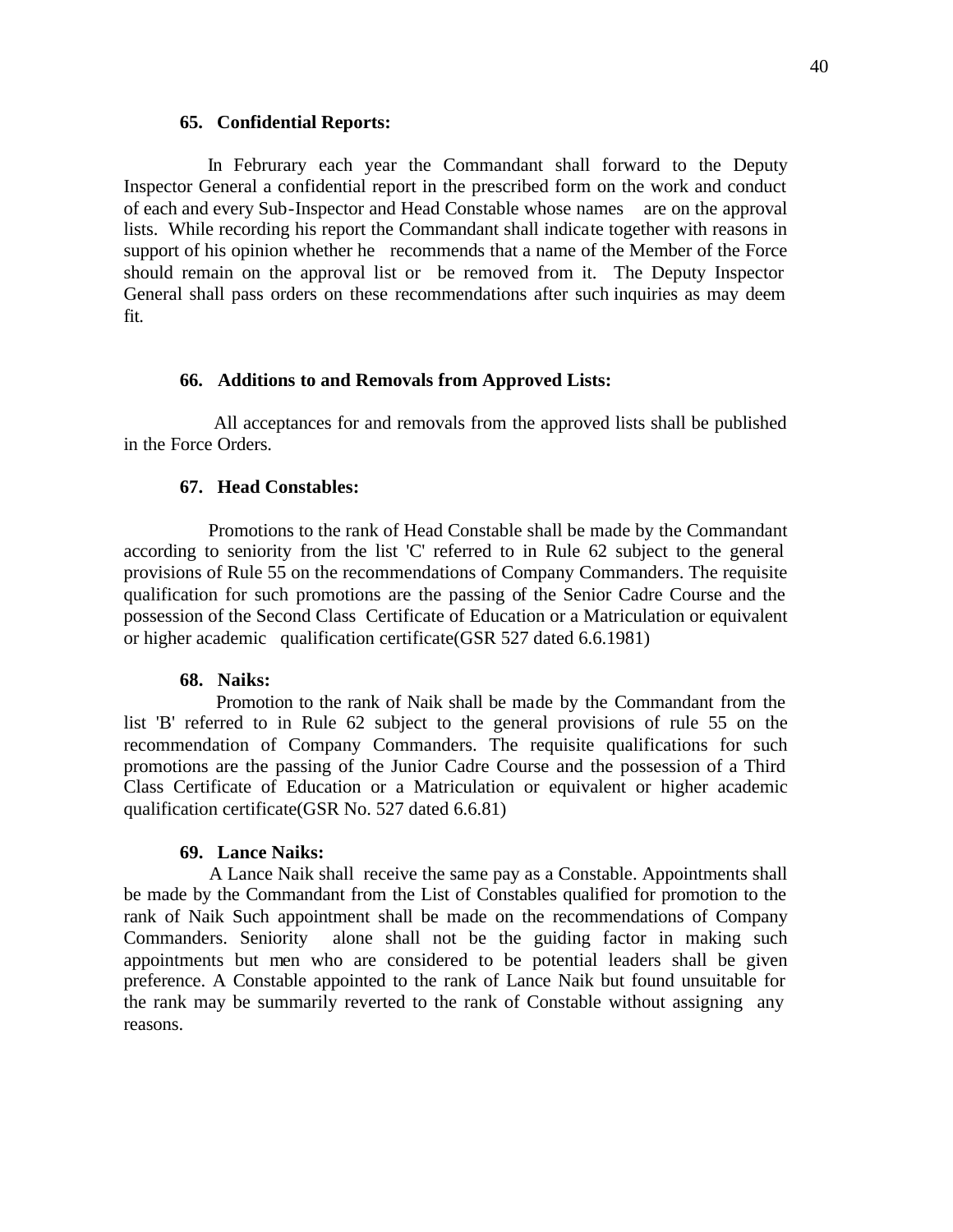### **70. Special Promotion to Naik and Head Constable:**

 The Commandant may, on the recommendation of a Company Commander, promote to the rank of Lance Naik, Naik or Head Constable respectively, a Constable, a Lance Naik who although not qualified for promotion, is considered in all respect capable of acting as an Under Officer, provided that the number of unqualified Naik and Head Constables permanent and officiating may not at any time exceed 10 percent of the sanctioned number of posts of each rank.

## **71. Special Qualification for Promotion:**

 Qualification as Drill Instructor, Physical training instructor, Weapon Training Instructor, Tear Smoke Training Instructor or Signalling Instructor etc. shall be considered as additional qualifications for promotion.

### **SECTION IV INCREMENTS**

#### **72. Withholding of INcrement:**

 If the increment of a member of the Force is withheld, the period for which it is withheld and the reason for withholding it shall be stted in the Force Orders. Such period shall not exceed one year.

#### **73. Subedars(Inspectors) and Sub Inspectors:**

(a) Subedars(Inspectors) and Sub-Inspectors are in a time scale of pay; and the grant of increment is subject to approved service, efficiency and good conduct. There are efficiency bars at the following stages; Subedars(Inspectors) at Rs.250(2600 in new scale).

 (b) Increments shall be sanctioned by the Commandant, but prior approval of the Deputy Inspector General shall be obtained before an Officer is allowed to cross an efficiency bar and the fact shall be recorded in the Force Orders.

## **74. Head Constables, Naiks and Head Constables:**

 Increment in the time scale of Head Constables, Naiks and Constables shall be sanctioned by the Commandant on the recommendation of Company Commanders. Such increments shall be sanctioned, subject to approved service general efficiency and good conduct.

#### **SECTION V OFFICIATING PROMOTIONS**

#### **74. How to be Made:**

(a) Officiating promotions shall be normally made according to seniority in the approved lists, to the general provisions of Sections I and II of this Chapter and the exigencies of the service

 (b) The Commandant shall be competent to sanction officiating promotions in the following cases: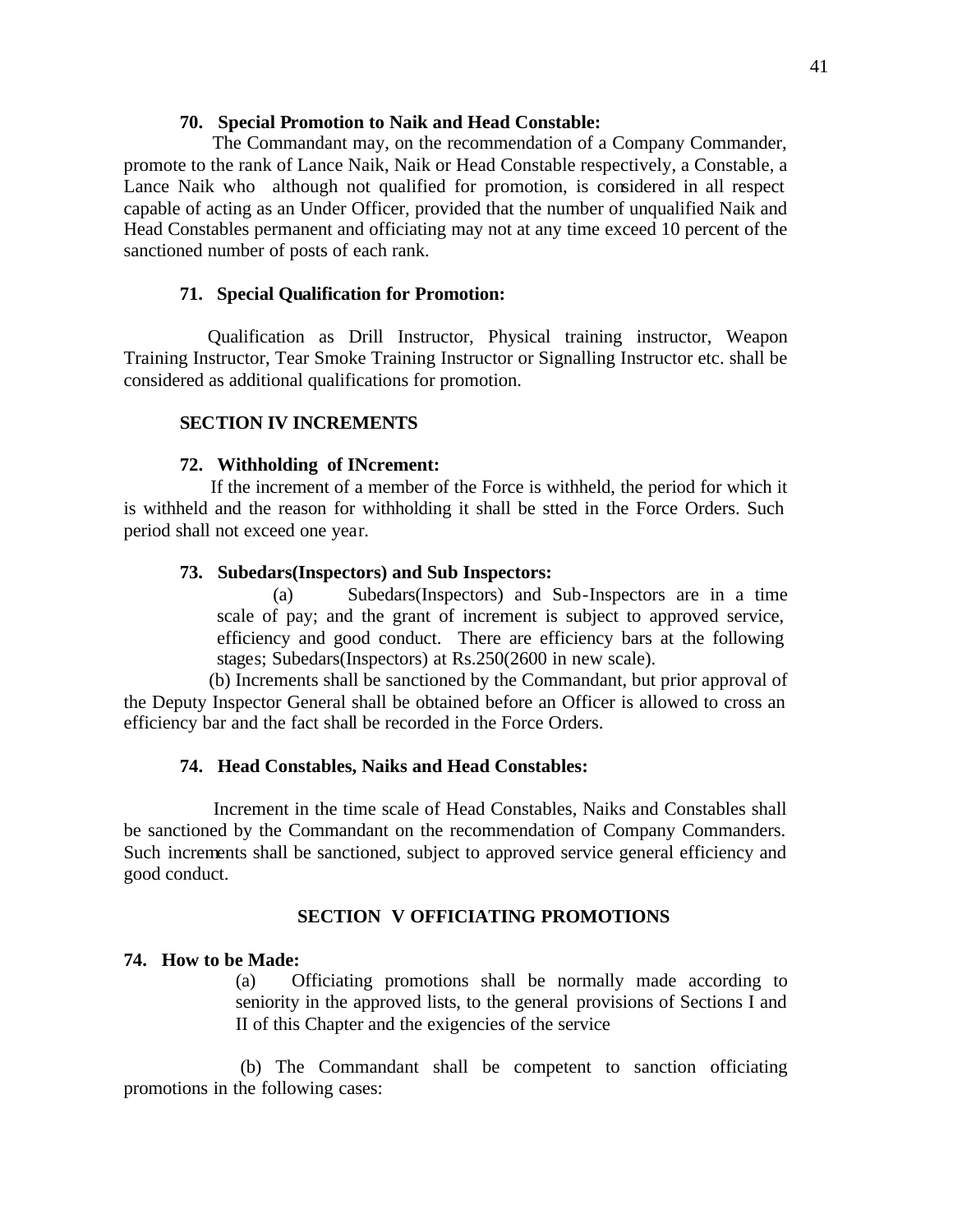(1) The Sub-Inspectors to Subedars(Inspectors) with the approval of the Inspector General.

 (2) From Head Constable to Sub-Inspector with the approval of Deputy Inspector General.

(3) From Naik to Head Constable.

(4) From Constable and Lance Naik to Naik.

 (c) If the Commandant decided to pass over, for officiating promotion, an Officer whose name is on the appropriate approved list the prior sanction of the Inspector General or the Deputy Inspector General, as the case may be, shall be obtained.

#### **76. Supersession:**

 The passing over of any member of the Force for promotion in an officiating vacancy of four months or less(except for inefficiency or misconduct) or on the grounds of technical appointment such as Motor Transport Sub\_Inspector, Raido Sub Inspector, Armourers, Tailors, Carpenters shall ot amount to supersession.

#### **76A. Honorary Rank of Company Commander/Quarter Master:**

 (1) The Central Government may, on the recommendation of the INspector General, confer the honorary rank of Company Commander/Quarter Master on senior and deserving Subedars and Subedar Major and emply them as such. During such employmentthey would not be entitled to any benefit of pay or travelling and other allowances of the post of Company Commander/Quarter Master.

(Inserted vide GSR 280 dated 6.2.63)

 (2) They will, however, be supplied free of cost the extra articles as shown in item 7 of the foot-note below Apendix-'A'(now deleted) to be worn as honorary Company Commander/Quarter Master in addition to the articles of uniform already issued to them

As Subedars. (Inserted vide GSR 1205 dated 5.8.65)

### **SECTION VI-SPECIAL APPOINTMENTS**

#### **77. Subedar(Inspector) Major:**

 (a) The appointment of Subedars(Inspector) Major shall be made by the Head of Office with the prior approval of the Director General on the basis of the recommendations of a Screening Committee to be constituted by the Director General. Selection shall be made on the principle of seniority-cum-fitness and the seniority for this purpose shall be the combined seniority of Inspectors in the Force.

 (Substituted vide GSR 37 dated 10.1.76 and re-substituted vide GSR 585 dated 26.12.92)

 The appointment shall ordinarily be for three yers, but may be extended from time to time for a period not exceeding one year at time, unless promoted, until he attains the age of superannuation.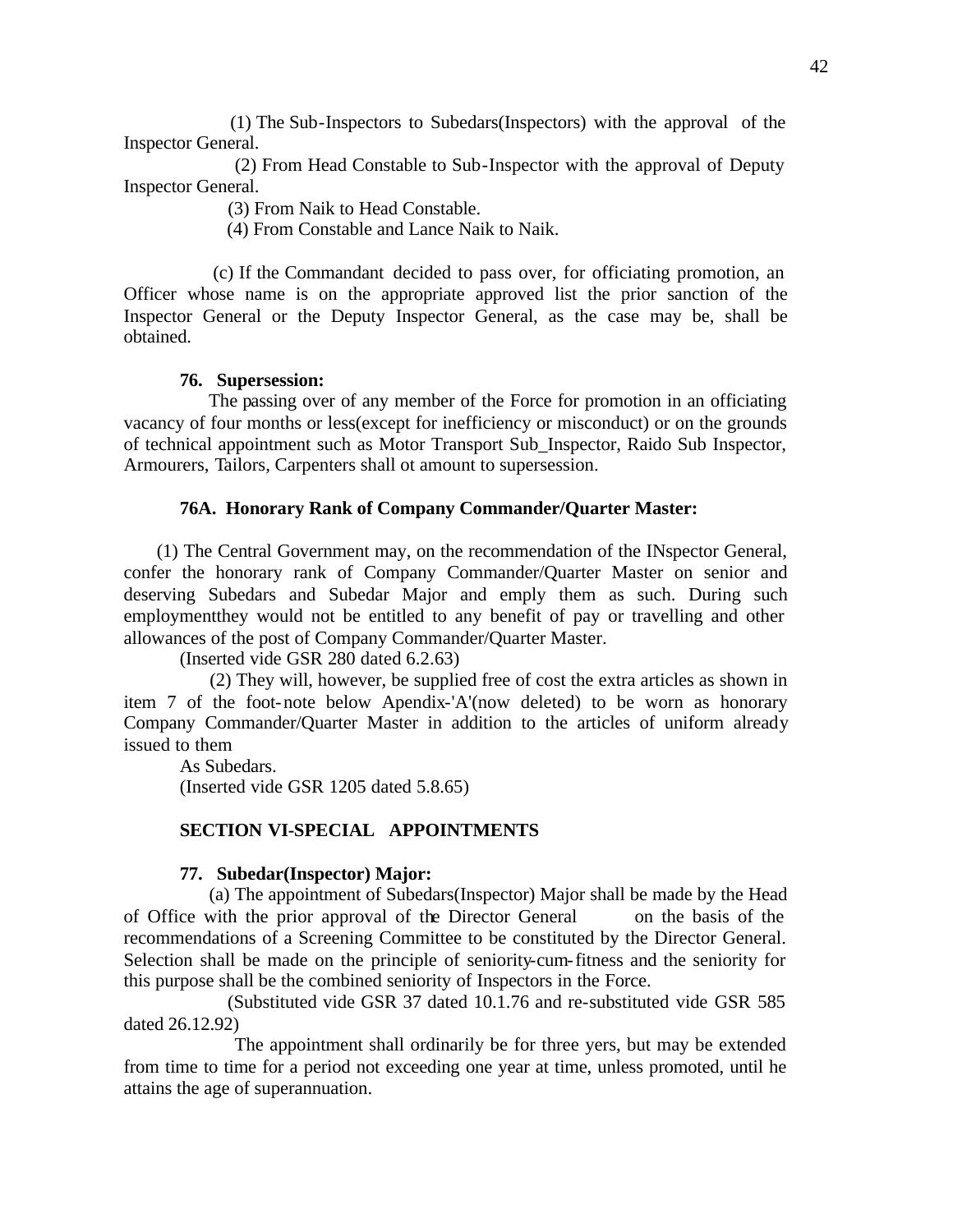(c) The Subedar(Inspector) Major ranks as the senior Most Subordinate Officer.

## **78. Sub-Inspector Adjutant:**

 (a) The appointment of Sub Inspector Adjutant shall be made by the Commandant by selection from Sub-Inspectors who are good instructors and disciplinarians.

(Substituted vide GSR 37 dated 10.1.76)

 (b) The maximum period of the appointment shall not ordinarily exceed thee years.

## **79. Quarter Master Sub-Inspector:**

 (a) The appointment of Quarter Master Sub Inspector shall be made by the Commandant from amongst Sub-Inspectors with the special qualification in this direction.

 (b) The maximum period of the appointment sha ll not ordinarily exceed three years.

## **80. Head Constables:**

 All special appointments in the rank of Head Constable shall be made by the Commandant. The Battalion Havildhar Major shall rank as the senior most Head Constable, except for purposes of promotion. The maximum period of the appointment shall not ordinarily exceed three years.

## **SECTION VII - NOMINAL ROLL**

## **81. Nominal Roll of the Central Reserve Police Force-Perticulars**

(a) A nominal roll in the following form shall be maintained for all ranks:-

- (1) Serial No.
- (2) Name
- (3) Force No.

(4) Caste

(5) Residence

(6) Date of enlistment in the Force

(7) Previous Police or Military Service

(8) Date of promotion

(9) Present appointment

(10)Educational Qualification

(11)Remarks(here enter details of promotion, reduction etc.)

 (b) A separate nominal roll shall be maintained for Recruit Constables who have not been confirmed.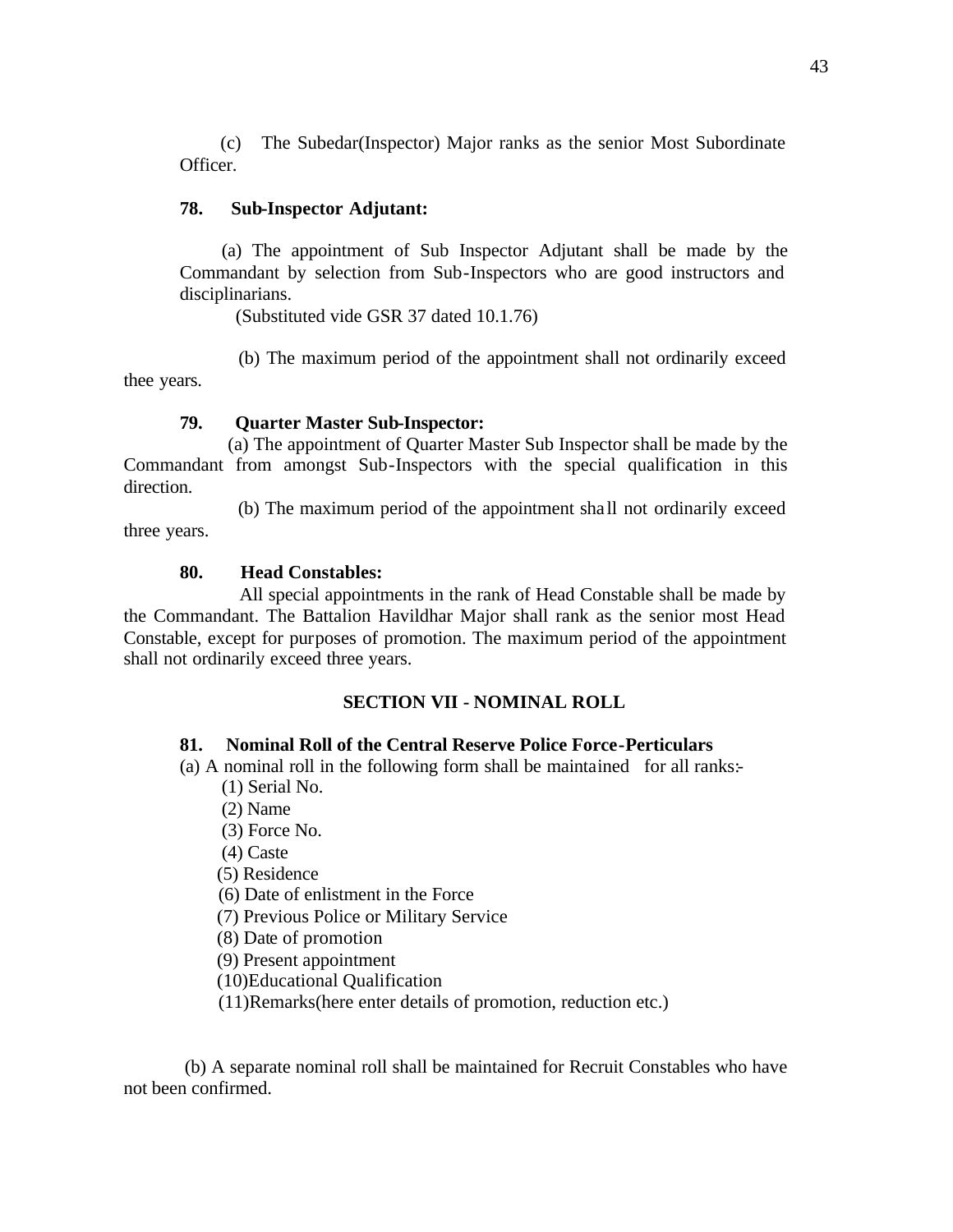#### **82. Order of Seniority:**

 Officers shall rank in the order of seniority as determined by the date of confirmation and in the case of officers officiating from the date of continuous officiating, seniority in the case of Constables shall be determined by the date of enlistment in the Force.

### **SECTION VIII-PROMOTION AND REVERSION ROLL**

#### **83. Maintenance of Promotion and Reversion Roll:**

 (a) Promotion and Reversion Rolls shall be maintained separately for officiating and substantive promotions as follows:

(1) Of Sub Inspector to the rank of Subedars(Inspectors)

(2) Of Head Constables to the rank of Sub Inspectors

(3) Of Naiks to the rank of Head Constables

(4) Of Constables to the rank of Naiks

 (b) The promotion and reversion roll shall contain the following particulars:

(1) Serial No.

(2) Nature of vacancy

(3) Date of vacancy

(4) Commandant's orders

 (5) Date on which a member of the Force was superseded or whose promotion has been withheld and the date on which he received a copy of the order

> (6) Number and date of the order notifying the promotion reversion as the case may be.

(7) Remarks

### **84. Incorporation of Entries in the Promotion and Reversion Rolls:**

 The Promotion and Reversion Rolls shall be maintained by the Establishment Clerk who shall make entries in the first three columns and submit for the orders with all necessary papers and character rolls to the Commandant whenever any promotion of Sub-Inspector to the rank of Subedar(Inspector) or Head Constable to the rank of Sub Inspector or their reversion fall due. The Commandant shall fill up columns 4 and 5 of the roll with his own hand, mentioning in column 5 the names of members of the Force superseded, with a brief note of the easons for their supersession. In other cases, the Establishment Clerk shall fill up all columns of the rolls. On the first occasion of the supersession of the member of the Force, a note to that effect together with reasons thereof shall also be made in his character roll and he shall be given a copy of the order.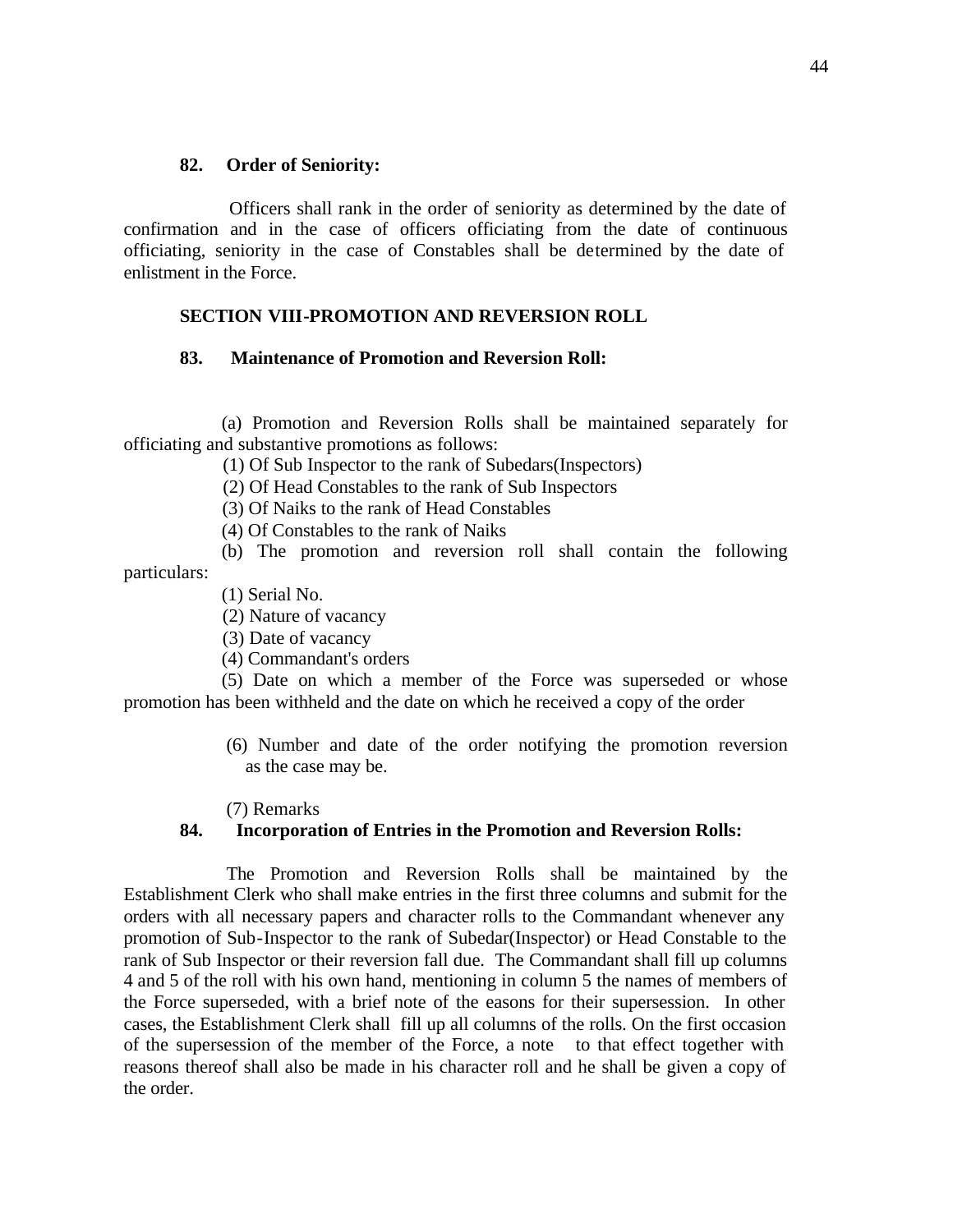# **CHAPTER - X ; LEAVE AND LEAVE CONCESSIONS**

## **85. Army Officers:**

 Leave to military officers on deputation to the Force shall be regulated in accordance with the provisions of Rule-35 of the Central Civil Service(Leave) Rules-1972.(Substituted vide GSR 845 dated 26.7.74)

## **86. Other Superior Officers:**

 Leave shall be admissible under the rules applicable to them in the service to which they belong.

# **87. Other Police Officers on Deputation from other Services:**

 Leave shall be admissible under the rules applicable to hem in the service to which they belong.

 Note: It shall be open to the officers mentioned in Rules-85 and 86 to elect, on the permanent transfer to the Force or at any time thereafter, the leave rules applicable to the members of the Force on the analogy of the F.R. 93-A.

## **88. Other Superior Officers and Members of the Force:**

 (1) Subject to the provisions of sub rule(2), all superior officers and members of the Force, than those to whom rules 85 to 87 apply shall be governed by the provisions of the Central Civil Services(Leave) Rules-1972 for the time being in force.

 (2) Notwithstanding anything contained in sub rule(1), all superior officers and members of the Force other than those to whom rule 85 to 87 apply shall, while serving in any establishment of Central Reserve Police Forces except offices of Director General/Inspector General/Deputy Inspector Generals be entitled to 60 days eanred leave in a calender year in the following manner:

 (i) The credit to be afforded to the leve account of all the personnel as stated in para(2) above in respect of earned leave at the commencement of each calender half year shall be at a uniform rate of 30 days.

 (ii) The credit to be afforded vide (i) above shall be reduced by 1/6 of the period of extra-ordinary leave only availed of during the previous half year subject to a maximum of 30 days.

(iii) No such earned leave shall be accummulated for more than 120 days.

(iv) No such earned leave shall be ganted for more than 90 days at a time,

and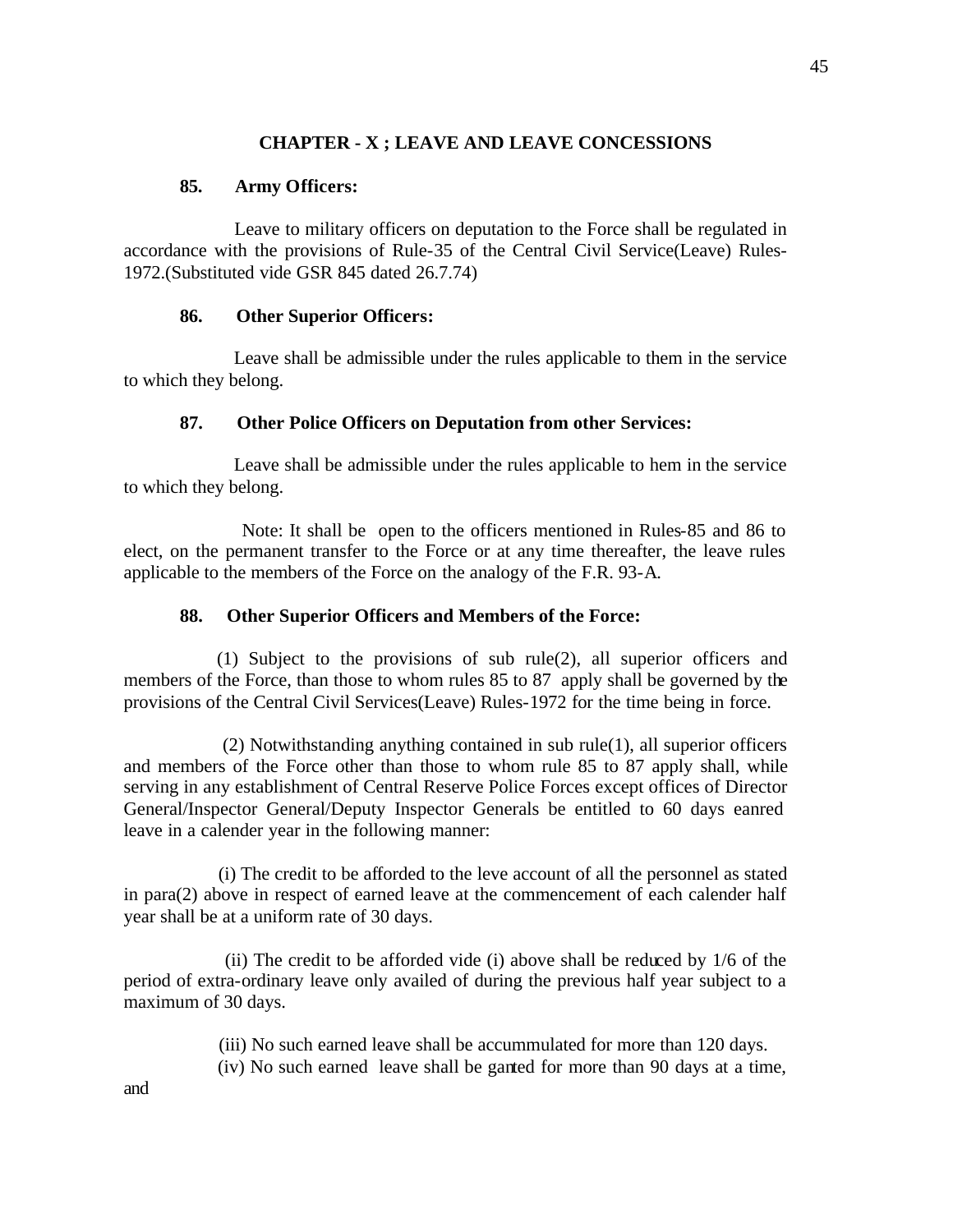(v) No second Saturdays shall be availed as off days by the executive personnel working in Units other than the offices of DG,IG and DIG. (Substituted vide GSR 775 dated 9.6.79 and re-substituted vide GSr 235 dated 1.3.80)

## **89. Leave Sanctioning Authorities:**

 (a) Any leave other than special disability leave, admissible under the rules shall be granted as follows:-

 (1) to a Superior Officer by the Commandant, after obtaining a report in regard to its admissibility from the audit officer and to the Commandant by the Deputy Inspector General.

(GSR No. 421 dated 19.4.80)

 (2) to members of the Force other than Superior Officers at the discretion of the Commandant.

(b) Casual Leave:

 (1) Casual leave to superior officers shall not exceed fifteen days in any one calender year, subjet to the condition that not more than ten days casual leave may be allowed at any one time. This condition may, however, be waived in individual cases if there are exceptional circumstances justifying a relaxation in this regard. This leave shall be granted by the Deputy Inspector General in the case of Commandant and by the Commandant in the case of other Superior officers of the Force.

 (2) Save as otherwise provided in clause(3), the Commandant and the Company Commander may grant casual leave not exceeding fifteen days in any one alender year to any member of the Force working under them subject to the condition that not more than ten days casual leave may be allowed at any one time. The Head of Office may, however, waive this condition in individual cases, if he considers tht there are exceptional circumstances justifying a relaxation in this regard.

 (3) In the case of those members of the Force who require more than five days to complete the onward and return journeys to their homes, the maximum period of casual leave admissible in any one calender may be enhanced in accordance with the following scale:

| Number of days reqired to | Maximum number of days |  |
|---------------------------|------------------------|--|
| Complete both onward and  | casual leave in one    |  |
| Return journey.           | Calender year.         |  |

6 days 16 days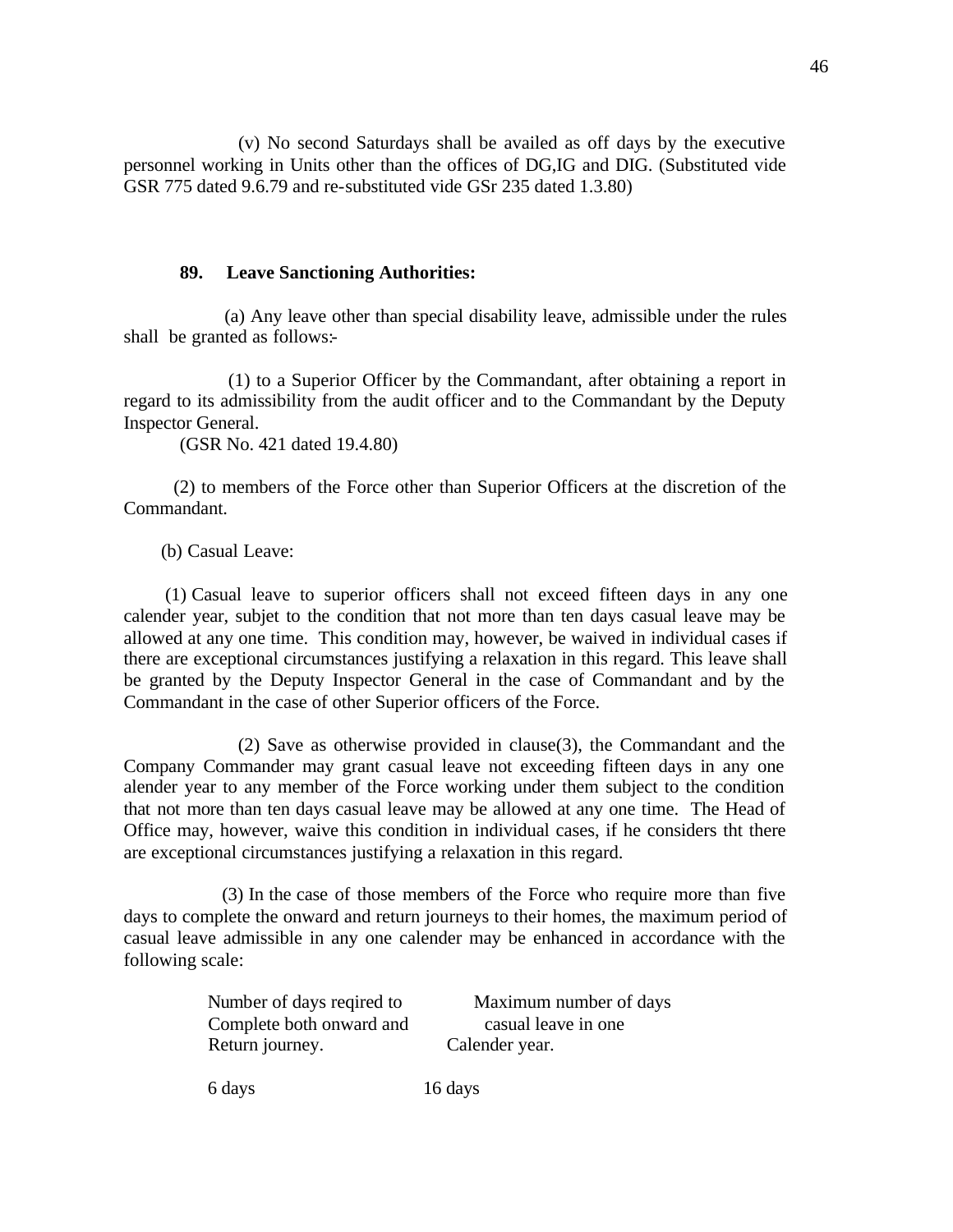| 7 days  | 17 days |
|---------|---------|
| 8 days  | 18 days |
| 9 days  | 19 days |
| 10 days | 20 days |

 (4) Casual leave cannot be combined with any other kind of leave. In no case shall holidays or off days be counted as part of casual leave.

 (5) The special disability leave to any member of the Force may be granted by the Government in accordance with the provisions of the Fundamental Rules 83 read with Serial No.26 of Appendix-4 thereof.

### **90. Recall from leave:**

 (a) Members of the Force on leave may be recalled at any time by authority empowered to sanction their leave.

 (b) They may be directed to report for duty either at headquarters or to proceed direct to the place at which their services are required.

 (c) In either case, they will be entitled to travelling allowance as on tour(by shortest route) for the return journey. If a free railway pass is in the possession of a member of theForce and it can be used for the return journey, it should be so used. IN that case, member of the Force will be entitled to the balance if any of the travelling allowance admissible. If the pass cannot be utilised, it should be surrendered where

upon it shall lapse. The member of the Force concerned in that case will be entitled to the full travelling allowance admissible.

#### **91. Free Passage to Families:**

 When a member of the Force sent on detachment duty from the headquarters of the Force and the duration of the duty is expected to last for a period of not less than one month, the Commandant, may if he considers it desirable that his family should not remain at headquarters, issue free railway warrant to the members of his family covering the journey from the headquarters to the railway station nearest to their home. This concession shall be admissible to all ranks of the Force except Gazetted Officers.

#### **92. Free Leave Pass Concessions:**

 The undermentioned free pass concessions from the Headquarters of the Force or the place of duty of the railway station nearest to his home and return shall be admissible to Head Constables, Naiks, Constables and enrolled followers of the Force.

(1) One free leave pass every three years.

(2) On free leave pass for family every six years.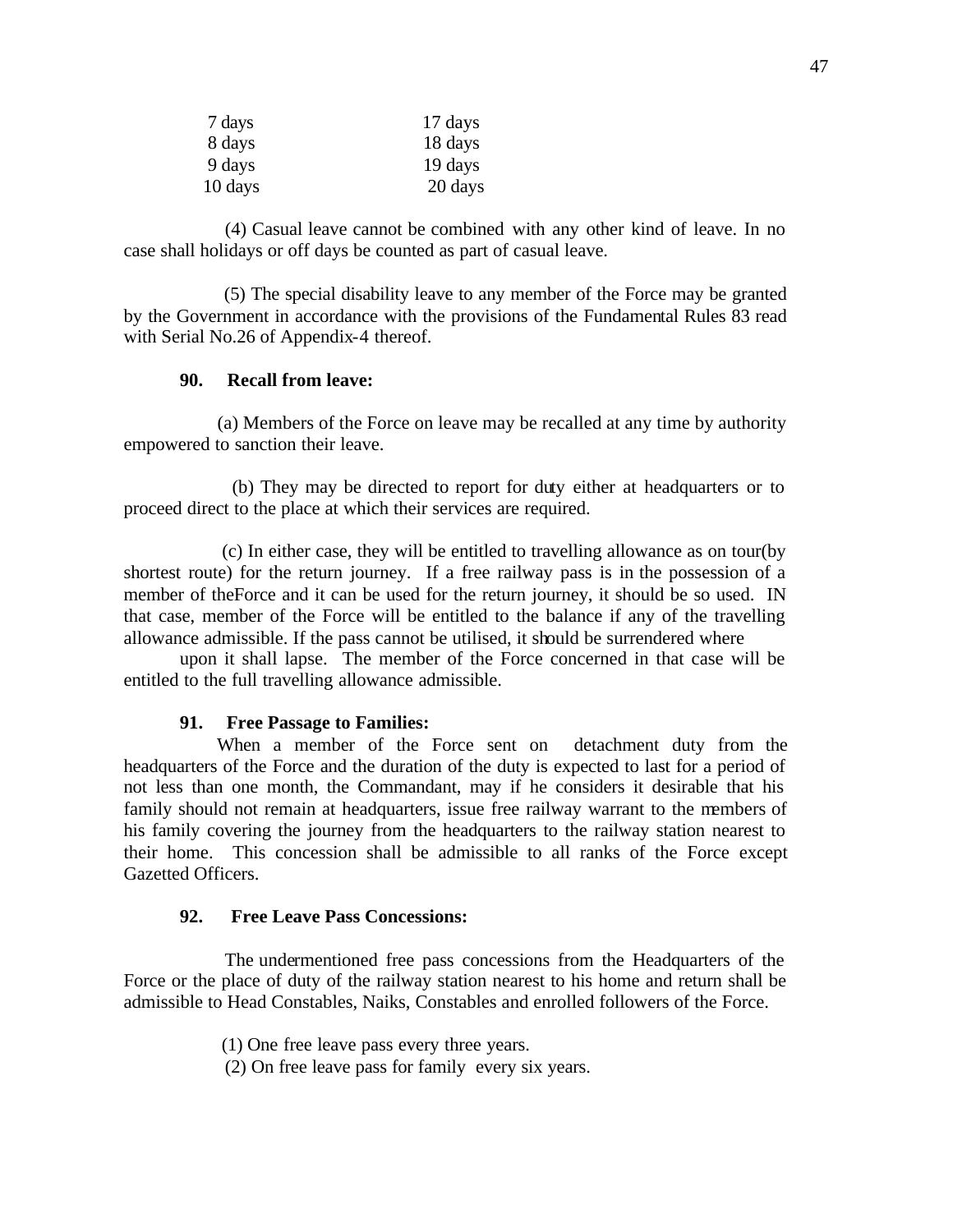(3) Free leave pass when proceeding on medical leave of duration of not less than one month, provided it is certified that the illness or injury, which necessitated medical leave was not brought about by any fault or negligence on the part of the member of the Force concerned.

### **CHAPTER XI - UNIFORMS**

#### **93. Dress Regulations:**

 (a) The Dress Regulations for officers and all ranks shall be as prescribed in this Chapter and as laid down in the Force Standing Orders. No additions or alterations to these Regulation may be made without the previous sanction of the Central Government.

 (b) The colours of the Force shall be light blue and white, the distinctive colour being light blue.

#### **93. Superior Officers:**

 (a) Gazetted Officers of the Force shall be entitled to uniform grant as indicated below:-

 (1) Officers of the Regular Army or Police joining the Force on deputation as Gazetted Officers Rs.200/-

(2) Local Promotees or directly recruited Gazetted Officers.

(a) Initial uniform grant of Rs.900/-(now 3200) regulated as under:-

 (i) Rs.450/-(Now 1600) half of the grant after 3 months continuous oficiating or temporary service in the Gazetted rank in the Force and a certificate from the Inspector General of Police that the officer concerned is likely to continue as such.

 (ii) Rs.450(now 1600) representing the balance on completion of three years service as Gazetted Officer in the Force or on confirmation, whichever is earlier, subject to the stipulation that the Officer concerned is not substantive when the amount becomes due, is certified by the Inspector General of Police as fit for permanent retention in the Force.

 (b) Renewal uniform grant of Rs.450/-(now 1500) at intervals of the every seven years to be calculated in respect of temporary or officiating Gazetted Officers from the date they complete 3 months' temporary or officiating service in the Central Reserve Police Force in a gazetted post.

 (3) State Police or Army Officers initially appointed on deputation, but subsequently retained permanently in the Force:-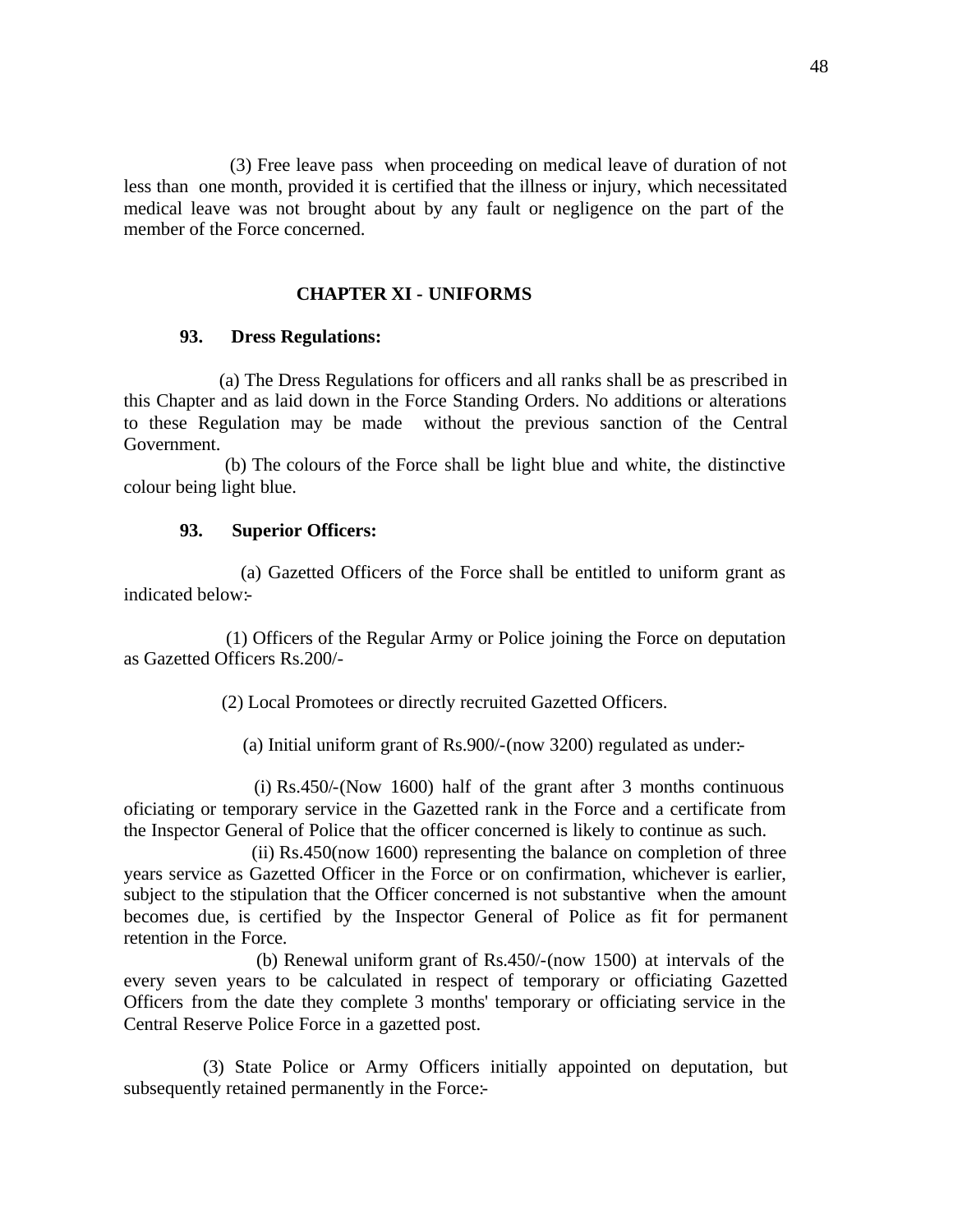(a) initial uniform grant of Rs.900(now 3200) (Rs.450.00(Now 1600) initially, the amount of Rs.200 paid to them as deputationsts being deducted from this amount, the balance of Rs.450/- (Now 1600) being paid after they have completed 3 years service thereafter(amended vide GSR 1989 dated 21.12.66).

 (b) Renewal uniform grant of Rs.450/- (Now 1500) every seven years (to be reckoned from the date of confirmation in the Central Reserve Police Force.

Note: The grant of initial uniform allowance mentioned in item(3) to the officers mentioned in the said item shall be subject to the condition that if the officer has availed of any initial or renewal grant from his aprent Department or the Stege Government for any period extending beyond the date of his permanent absorption in the Central Reserve Police Force, the proportionate amount of the initial or renewal grant sanctioned by this Department or State shall be adjusted in the total amount of initial grant admissible under clause(a) of item(3)(only above note).

(Substituted vide GSR 402 dated 8.3.76)

 (4) Police or Army(serving) Officers who are received on deputation in the Central Reserve Police Force but get release or retirement whilst in the Foce and are continued in the same rank in the Force(Rs.200/- if the period of their employment in the Central Reserve Police Force exceeds one year).

Note:-1 "no officer (whether he was appointed by direct recuitment or by promotion or was initially taken by way of deputation or

re-employed and has subsequently been permanently absorbed in the Force) who is due to retire within two years of the date on which the grant of uniform allowance falls due shall be entitled to the grant of that allowance." (GSR 1440 dated 30.8.63)

Note:-2 An Officer mentioned in item(2) or (3) quitting service on resignation or discharge within the period for which the grant is sanctioned shall be liavble to refund the proportionate amount of the grant of uniform allowance.(GSR 1440 dated 30.8.63)

 The uniform of Superior Officers of the Force is that prescribed for officers of the Indian Police Service, with the undermentioned minor alterations to distinguish them as members of the Force. As and when

Indian Police Service Officers are taken on deptation in the Force, they shall be entitled to wear the same badges of rank which they are entitled to in the Indian Police Service (Rule-94 upto this portion substituted vide GSR 1242 dated 14.9.62).

 (1) Shoulder Badges: A white metal badge consisting of the letter C.R.P in half inch block letters to be worn at the base of the shoulder strap.(substituted vide GSR 151 dated 3.2.61)

 (2) Buttons: of white metal, canvex in shape, die struck and embossed with the C.R.P devic e in four sizes.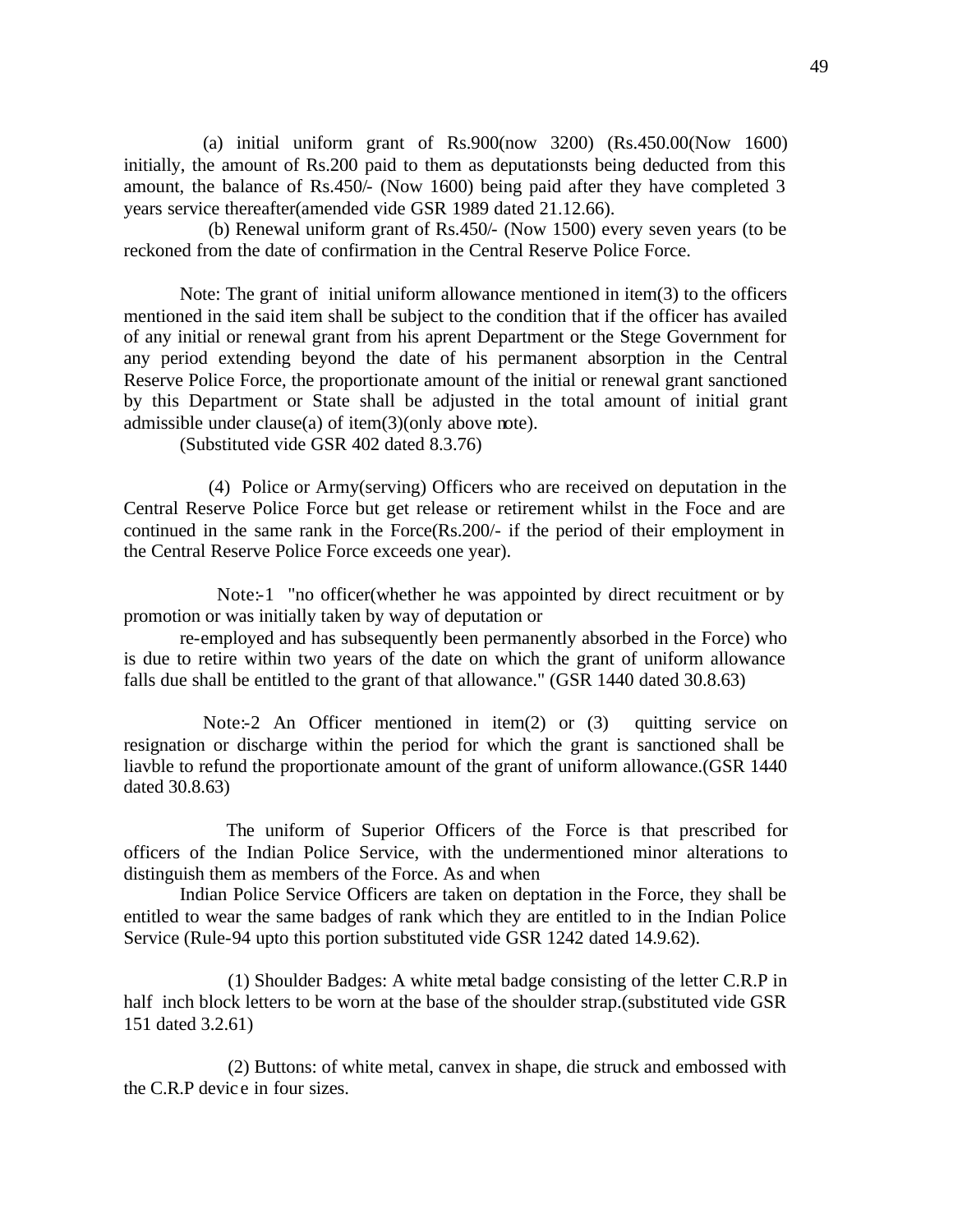(3) Badges of rank:

 Commandant : State emblem one star Asstt. Commandant(Both second- In-command and Adjutant) : State emblem Company Commander, Quarter Master and Deputy Supdt. Of Police (Radio Officer) : Three stars

(4) Badges and Metal Fittings:

 All Superior Officers of the Force shall wear buttons, badges and Metal fittings of white metal.

The star shall be of the star of Indian Pattern.

 (5) Head Gear: Except in the case of Sikh Officers who may wear Khaki Pagree, head gear shall be Army regulation pattern with pith topee, fitted with two chin straps, one of which shall pass over the top of the helmet and shall be worn down when required. The topees shall have a pagree of nine folds of khaki with a light blue flash a quarter of an inch wide at the top between the helmet and the Pagree, the whole when tied not to exceed three inches in width.

(6) Ties : Superior Officers shall wear a navy blue tie of regulation pattern.

 (7) (a) Swords: of pattern prescribed for I.P/I.P.S Officers except that Army Officers may wear their own(Army) swords.

 (b) The following modifications are permissible in the Dress uniform of superior officers for use on informal occasions:-

 (1) Bush Shirt:- The pattern of the bush shirt shall be as for a jacket with the following modifications, no ties shall be worn with the bush shirt.

(i) Button-up Collar, 1 1/2 inches in width at back 2 1/2 to 3 inches at

points.

and one button.

(ii) Sleeves, as for a shirt with single plain cuff 2 1/4 inches in width

 N.B:- For hot weather, the sleeves may either be rolled up or short sleeves be worn.

 (iii) Four buttons excluding collar button, top button to be four inches below collar button and the remainder evenly spaced.

 (iv) Belt two inches broad with silver plated buckle to be made either for Khaki drill or Khaki twill.

(v) All buttons to be of bone.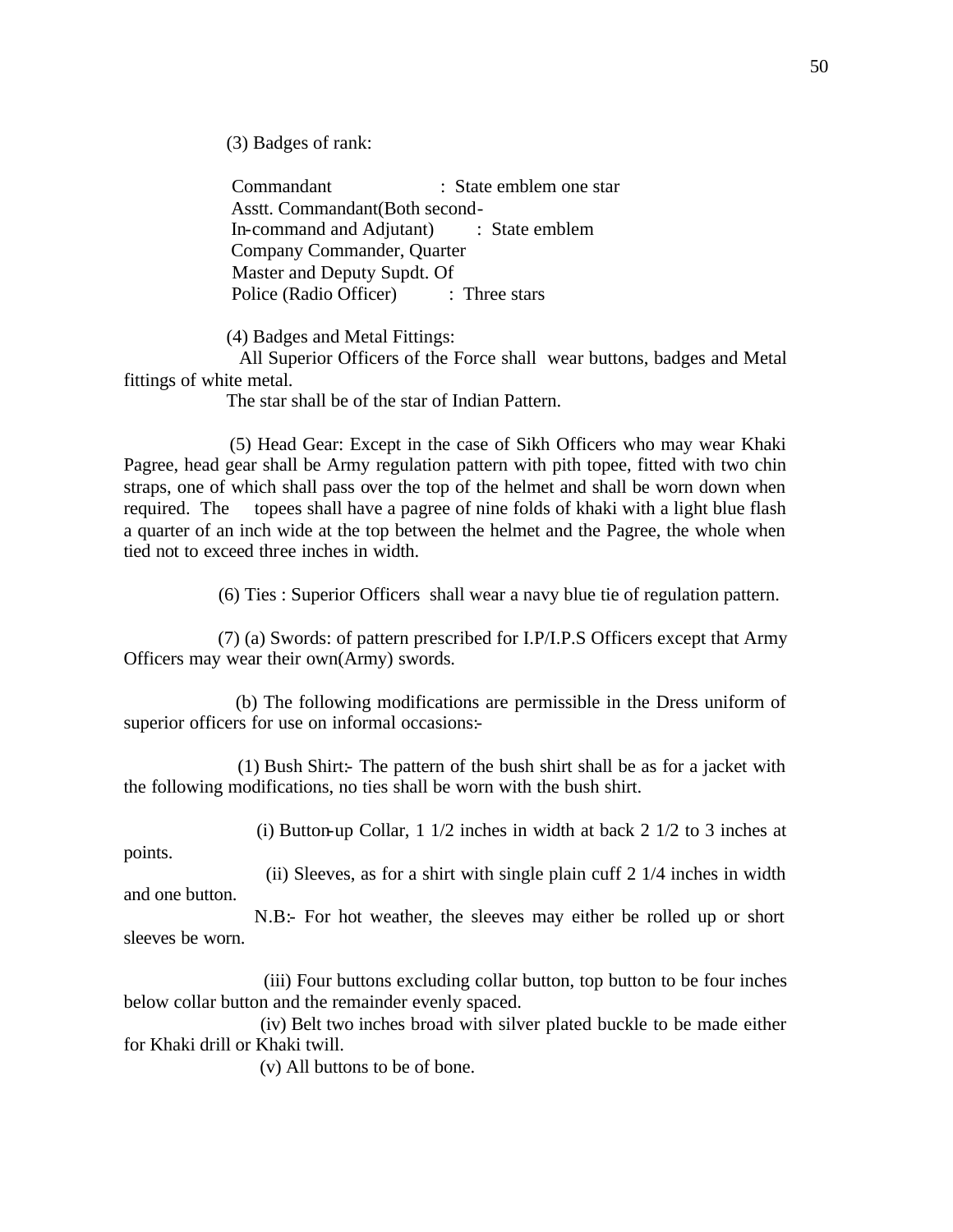(2) Badges:- Worsted shoulder and rank badges on detachable shoulder straps.

 (3) Forage Cap-Khaki forage cap of darb material of regulation shade, with peak of same material, brown leather chin stray C.R.P crest. The crest shall consist of a monogram of the letters C.R.P followed by a wreath with Ashoka Chakra on top.

 (4) Shoes:- Brown shoes, instead of ankle boots, may be worn with trousers.

 (5) Breeches, boots and spurs:- These articles shall not be worn except for mounted duties when specially ordered.

 (c) Indian Police Service officers wearing state Emblem and two stars shall wear(i) a dark blue band of woollen material to be place dbetween the two lower welts of the forage cap with silver embroidered C.R.P crest, and if wearing pugri, a similar blue bank and embroidered crest on the pugree and (ii) Gorget patches of dark blue woollen material with a Central Silver stripe.

(Inserted vide GSR 151 dated 3.2.61)

## **95. Scale of Uniform:**

 The authorised scale of Uniforms for subordinate officers and other ranks of the Force as well as nrolled followers shall be such as the Director General may, from time to time, and with the previous sanction of the Central Government, by order, lay down.

Substituted vide GSR 244 dated 8.4.89)

## **96. Initial issue and replacement of Uniform:**

 On enlistment a free issue of uniform shall be made to each Subordinate officer, lower rank and enrolled follower according to the scale laid down under rule 95. (Substituted vide GSR 244 dated 8.4.89)

## **97. Periodical Inspections:**

 (a) Periodical inspections shall be held by platoon Commanders at least once a month: at which articles which are no longer fit for use shall be condemned and sent to Stores for replacement.

 (b) If the life of a condemned article has expired, it shall be replaced free. If its life has not expired, the article shall be replaced and a proportionate cost deducted from the pay of the member of the Force concerned. A free issue may be sanctioned if the article has been rendered unserviceable owing to excessive wear and tear on duty or has been lost on duty through no fault of the member of the Force concerned.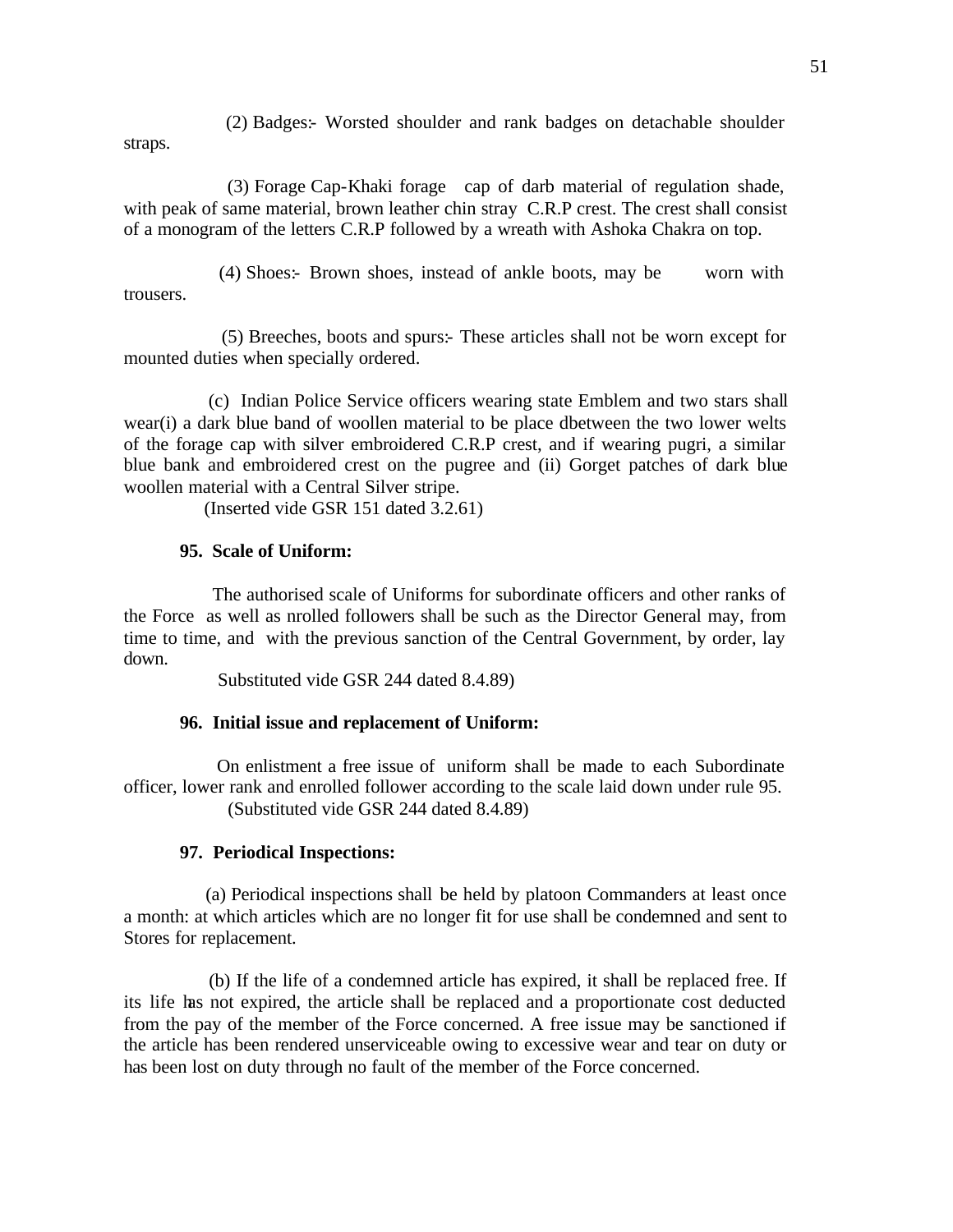(c) Condemned articles shall be utilised, where possible for repair work, dusters etc. Periodical public auctions of the remaining condemned articles shall be held and the sale proceeds credited to Government. A member of the Force may purchase condemned articles of clothing for his private use at price fixed by the Commandant.

 (d) When a member of the Force ceases to belong to the Force, his kit shall be examined and serviceable article brought on to the resumed stock and subsequently reissued. When any such resumed article is re-issued, its life period shall count from the date of riginal issue and not from the date of re-issue.

 (e) On promotion to the rank of Sub Inspector an Under Officer shall be entitled to receive free initial supply of uniform as prescribed for Subordinate officers, Under officers kit being returned to stores.

 (f) All Under Officers and men shall deposit their uniform in the store when proceeding on leave, excepting such articles of clothing as may be permitted by the Commandant to be retained.

 (g) A Superior Officer or Subordinate Officer on his retirement or superannuation or invalidation may be allowed by the I.G.P or Dy.I.G.P as the case may be, to retain one suit of uniform provided his work and conduct has been found satisfactory. Such officer may wear the said uniform after such retirement with the permission of the I.G.P or of the Dy.I.G.P as the case may be subject to such conditions as the I.G.P or the Dy.I.G.P may think fit to impose.

#### **98. Uniform Stock Registers:**

The Quarter Master shall maintain the following stock registers:

 (1) A uniform stock register in respect of all receipts of uniform for initial issue and replacement. All issues whether an initial issue or replacement shall be accounted for in this stock register.

 (2) A Resume Stock Register in which shall be entered all transactions of uniform returned and reissued.

 (3) A Condemned Stock Register in which shall be entered all receipts of uniform condemned and disposed of by sale or otherwise.

#### **CHAPTER XII - EQUIPMENTS**

#### **99. Authorised Scales:**

 The scale of equipment to be dr awn from the regular Army Ordinance Corps shall be as sanctioned by the Government of India and shall be as shown in the "Equipment Tables(India) for Central Reserve Police, January,1945 issued by the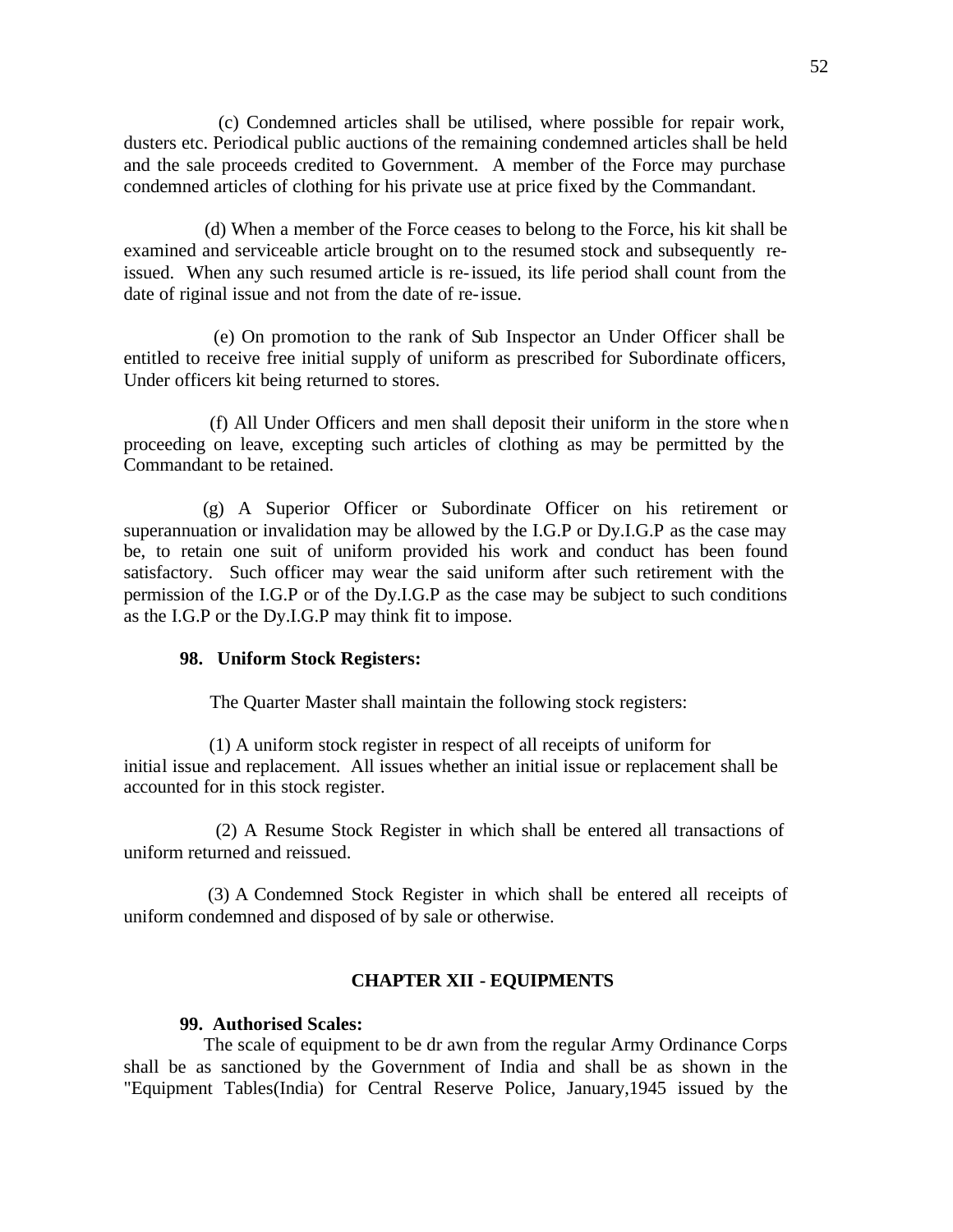Government of India in the then War Department" as subsequently aamended from time to time.

# **100. Accountrements:**

 (a) Accountrements are those personal articles of equipment which are issued to men for their use and for the care of which they are personally responsible.

(b) Accountrements remain the property of the Govt.

## **101. Accountrements of Subordinate Officers:**

 (a) Swords and belts shall not be supplied to re-employed Commissioned Officers who are in possession of swords and Same Browne belts of infantry pattern.

 (b) The Inspector General may as a reward for exemplary service sanction the retention of his sword and Sam Browne belt.

# **CHAPTER XIII - APPLICABILITY OF CENTRAL GOVERNMENT RULES AND ORDERS**

## **102. Other conditions of Service:**

 The conditions of service of members of the Force iin respect of matters for which no provision is made in these rules shall be the same as are for the time being applicable to other officers of the Government of India of corresponding status.

## **CHAPTER XIV-RULES AND REGULATIONS FOR RECRUITMENT . APPOINTMENT AND OTHER CONDITIONS OF SERVICE OF SUPERIOR OFFICERS.**

## **103 Cadre Regulations:**

There shall be a separate cadre for the Superior posts in the Force manned by Army or Indian Police Service or State Police Officers, direct recruits and local promotees. The strength of the cadre shall be flexible but ordinarily it shall, for a four-service Company Battalion, have such number of superior officers determined in accordance with the provisions of clause(a) of sub-rule(1) of Rule 5.

## **104 Classification:**

(1) The posts of Commandant, Assistant Commandant(Second-in-Command/Adjutant) and Company Commander/Quarter Master shall be the posts included in the General Central Service. Class-I.

(2) The posts of Principal, Vice-Principal and Assistant Principal of the Central Training College, Central Reserve Police Force, Neemuch, shall also be the posts included in the General Central Service, Class-I.

(substituted vide GSR-1241 dated 24.6.68).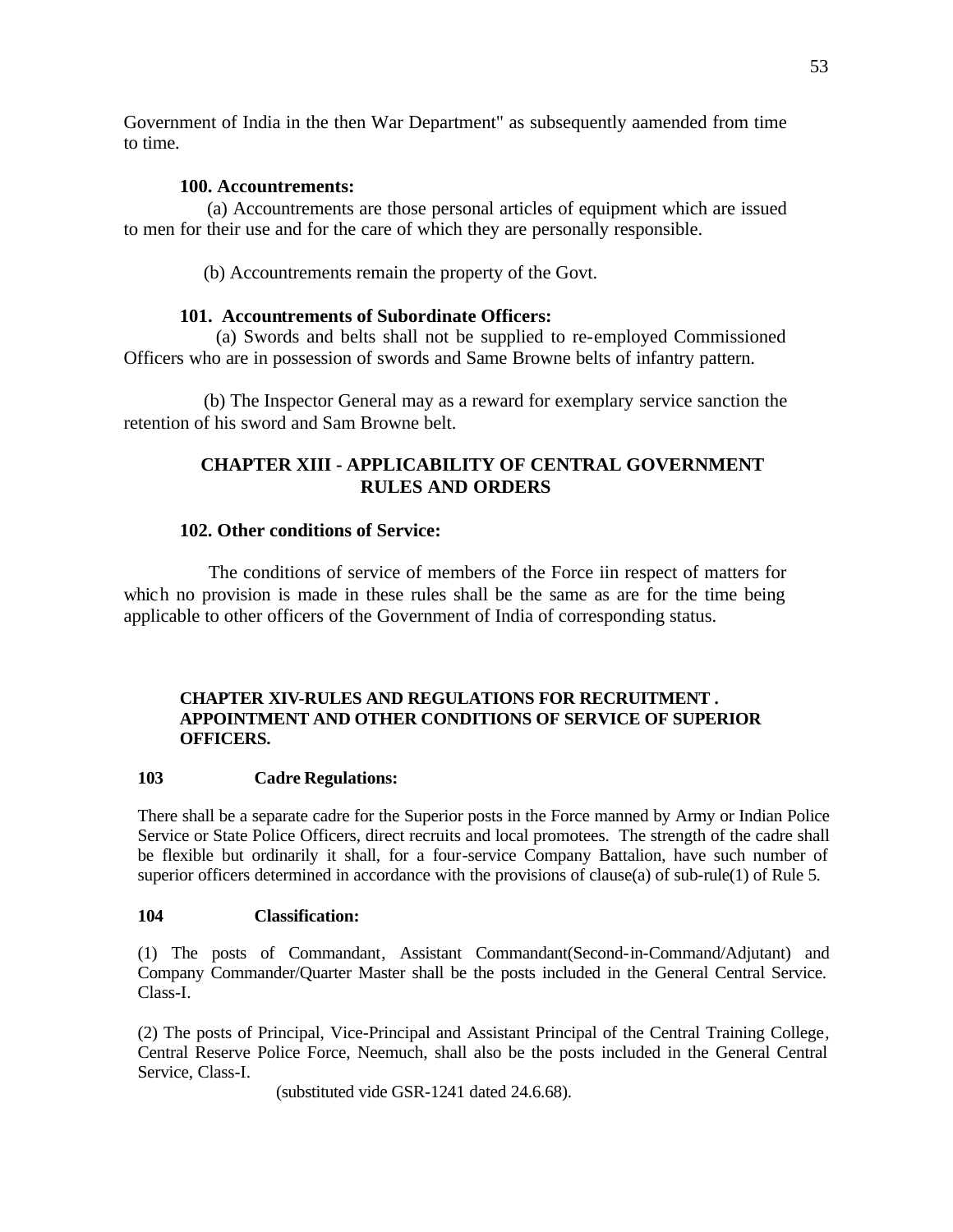#### **105 Appointment and Promotion of Superior Officers:**

(1) The post of Commandant of a Bn. Other than Signal Battalion or Principal. CTC shall be filled :-

i. by transfer on deputation from the rank of Lt. Colonel from the Army or Indian Police Service (Senior Scale) Officers or State Police Officers holding posts of Supdt, of Police or equivalent posts, preferably with experience of Armed Police duties or

ii. by re-employment of retired or released Army Officers or Indian Police Service (Senior Scale) Officers or State Police Officers holding posts of Supdt. of Police or equivalent posts, preferably with experience of Armed Police duties or

iii. by promotion from amongst Assistant Commandant (Second-in-Command/Adjutant/Junior Staff Officers, Vice-Principal, Central Training College) who have either served in the Force for a

minimum period of two years or are otherwise eligible to be posted as Commandant under clause (i) : or

iv. in case not falling under clause (iii), by promotion from amongst the locally promoted and substantive Assistant Commandants (Second-in-Command/Adjutant/Junior Staff Officer/Vice-Principal, Central Training College).

(2) The post of Commandant in the Signal Battalion shall be filled :-

(i) by transfer on deputation of officers having the required technical qualifications, from the rank of Lt .Colonel from the Army or Indian Police Service (Senior Scale) Officers of State Police Officers holding post of Superintendent of Police or equivalent posts, or those holding post of Deputy Superintendent of Police for a period of not less than eight years : or

(2) by re-employment of officers having the required technical qualifications, from among retired/released Army Officers of the rank of Lt. Colonel or Indian Police Service (Senior Scale) officers or State Police Officers of the rank of Superintendent of Police of equivalent posts or Central Reserve Police Force Officers of the Signal Battalion of the rank of Commandant ; or

(iii) by Promotion from amongst Assistant Commandants, having the required technical qualification, who, if on deputation, have served in the Force for a minimum period of two years.

(3-A) The posts of Assistant Commandant (Second-in-Command or Adjutant of Junior Staff officer or Vice-Principal, Central Training College) in Battalions other than Signals Battalions shall be filled :-

(i) by transfer on deputation from amongst officers –

(a.) holding the rank of Major in the Army, or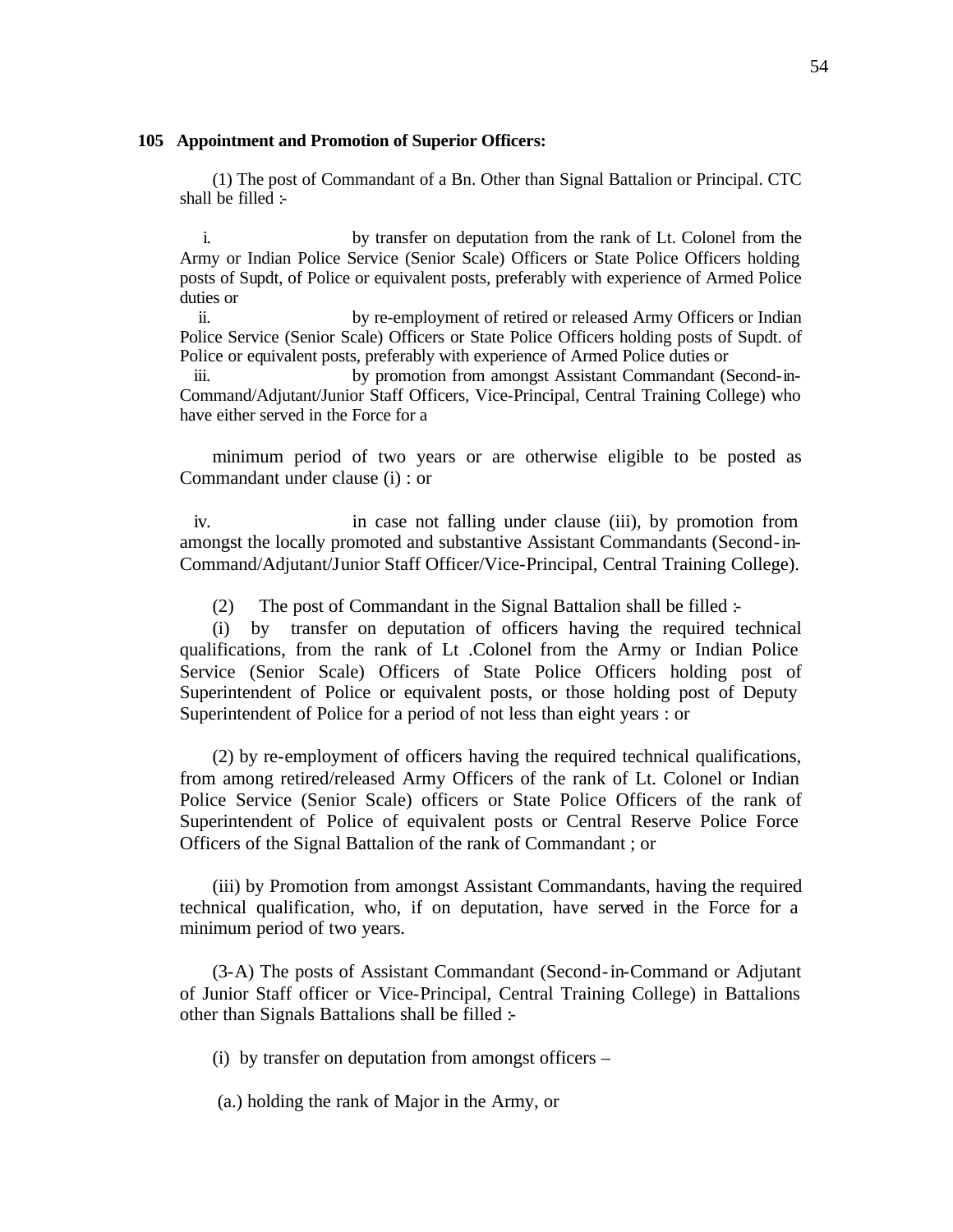(b.) who are members of the Indian Police Service (Senior Scale), or have rendered four years of service as such, or

 (c.) of the State Police holding the post of Superintendent of Police or equivalent post, preferably with experience of Armed Police duties, or

(d.) of the National Cadet Corps holding posts in the scale not lower than Rs. 1200-1700(Pre-revised). or

(e.) of the Home Guards and Civil Defence organizations holding posts in the scale of pay not lower than Rs. 1200-1700.(Pre-revised)

(Substituted vide GSR No. 569 dtd .2.8.86)

 (ii) by re-employment of retired or released Army Officers or substantive Majors of the Te rrorial Army of Indian Police Service Officer(Senior scale) or with, four years of service as such or State Police Officers holding the posts of Superintendent of Police or equivalent Posts preferably with experience of Armed Police duties or Assistant Commandants of the Central Reserve Police Force: or

(iii) by promotion –

(a) from amongst Assistant Superintendents of Police serving in the Central Reserve Police Force on deputation who have been promoted to the Senior Scale of the Indian Police Service or have completed four years of service in the Indian Police Service; or

(b)from amongst Coy Commanders or Quarter masters or Assistant Principals, Central Reserve Police Force who have completed 5 years gazetted service in the force.

(Substituted vide GSR-332 dated 6.4.85)

(3-B) The post of Assistant Commandant in the Signals Battalions shall be filled:

(i) by transfer on deputation of officers having the required technical qualification, from the rank of Major from the Army or Indian Police Service Officers who have been promoted to the Senior Scale of the Indian Police Service or those who have completed four years of service in the Indian Police Service or State Police Officers holding posts of Superintendent of Police or equivalent posts, or those holding posts of Deputy Superintendent of Police for a period of not less than six years; or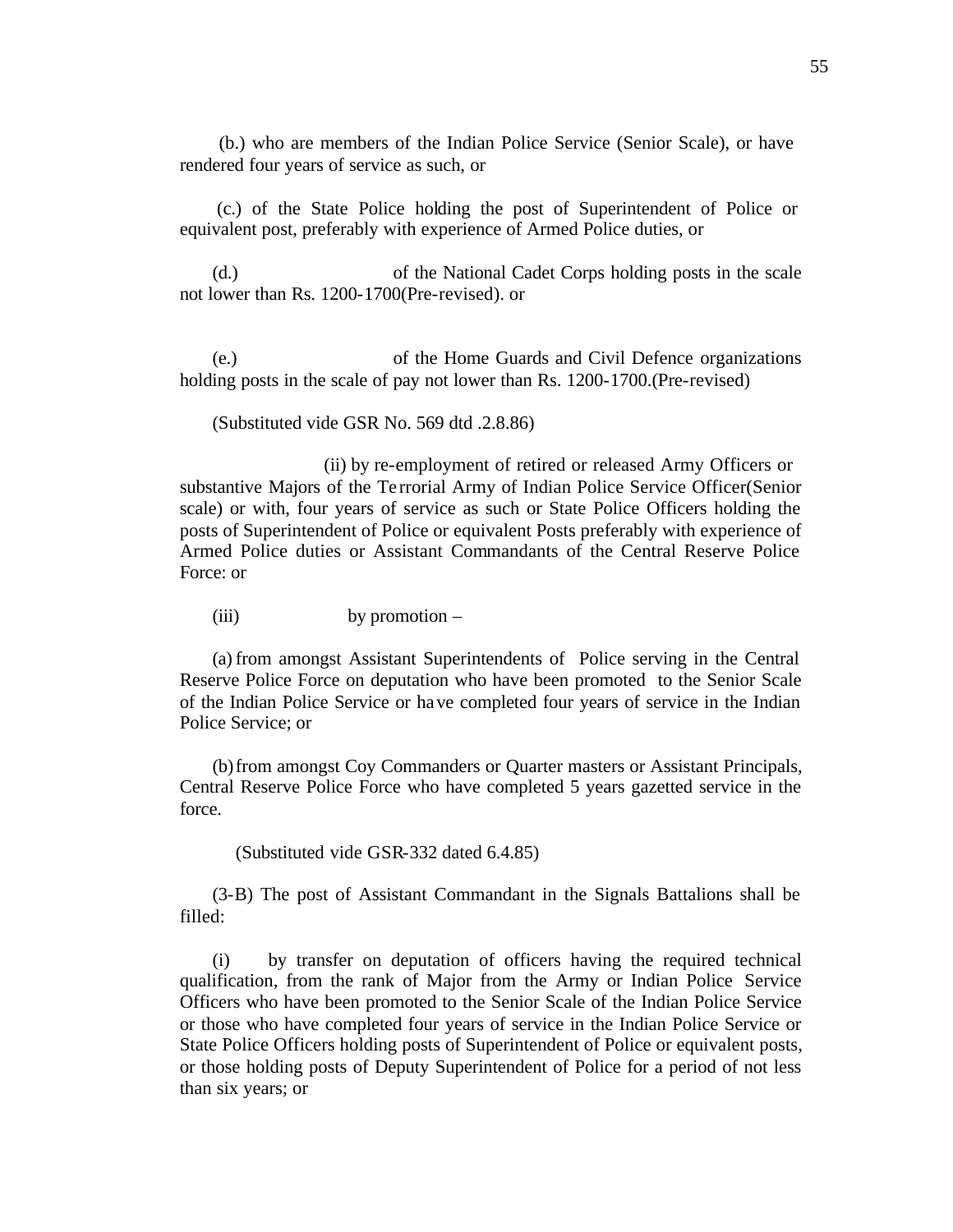(ii) by re-employment of officers having the required technical qualification, from among retired/released Army Officers of the rank of Major, substantive Major of the territorial Army or Indian Police Service Officers (Senior Scale) or State Police Officers of the rank of

 Superintendent of Police or equivalent posts or Central Reserve Police Force Officers of the Signals Battalions of the rank of Assistant Commandant: or

by promotion from amongst technically qualified Company Commanders/Quarter Masters or Assistant Principals, Central Training College of the Central Reserve Police Force who have completed 5 years gazetted service in the force:

(Substituted vide GSR No. 332 dtd 6.4.85)

(30C) The posts of Assistant Commandant (Executive Engineer) in Central Reserve Police Force shall be filled by :-

(i) promotion of Deputy Superintendent of Police (Assistant Engineer) in the Force with six years service in technical line : or

(ii) appointment of Assistant Commandants serving in the Force who have rendered 5 years' service in the Army Engineering Corps and attended Young Officers Courses of Corps of Engineers at College of Military Engineering Pune: or

(iii) transfer on deputation of officers holding analogous post or Deputy Superintendent of Police (Assistant Engineer) with 6 years' service in technical line or Engineers, from other Central Police Organisations or Government Departments".

(Inserted vide GSR 345 dated 8.6.91)

(4) The posts of Company Commander or Quarter Master in Battalions other than Signals Battalion or Assistant Principal, Central Training College shall be filled.

(i) by transfer on deputation of officers holding post of Captain in the Army or Assistant Superintendent of Police or Deputy Superintendent of Police in a State or an Officer of the National Cadet Corps holding post in the scale of pay not lower than Rs.700-1300/- (Pre-revised) or officers of the Home Guards or Civil Defence organizations holding posts in the scale of pay not lower than Rs. 700- 1300/-.(Pre-revised)

(Substituted vide GSR NO. 569 dtd 2.8.86)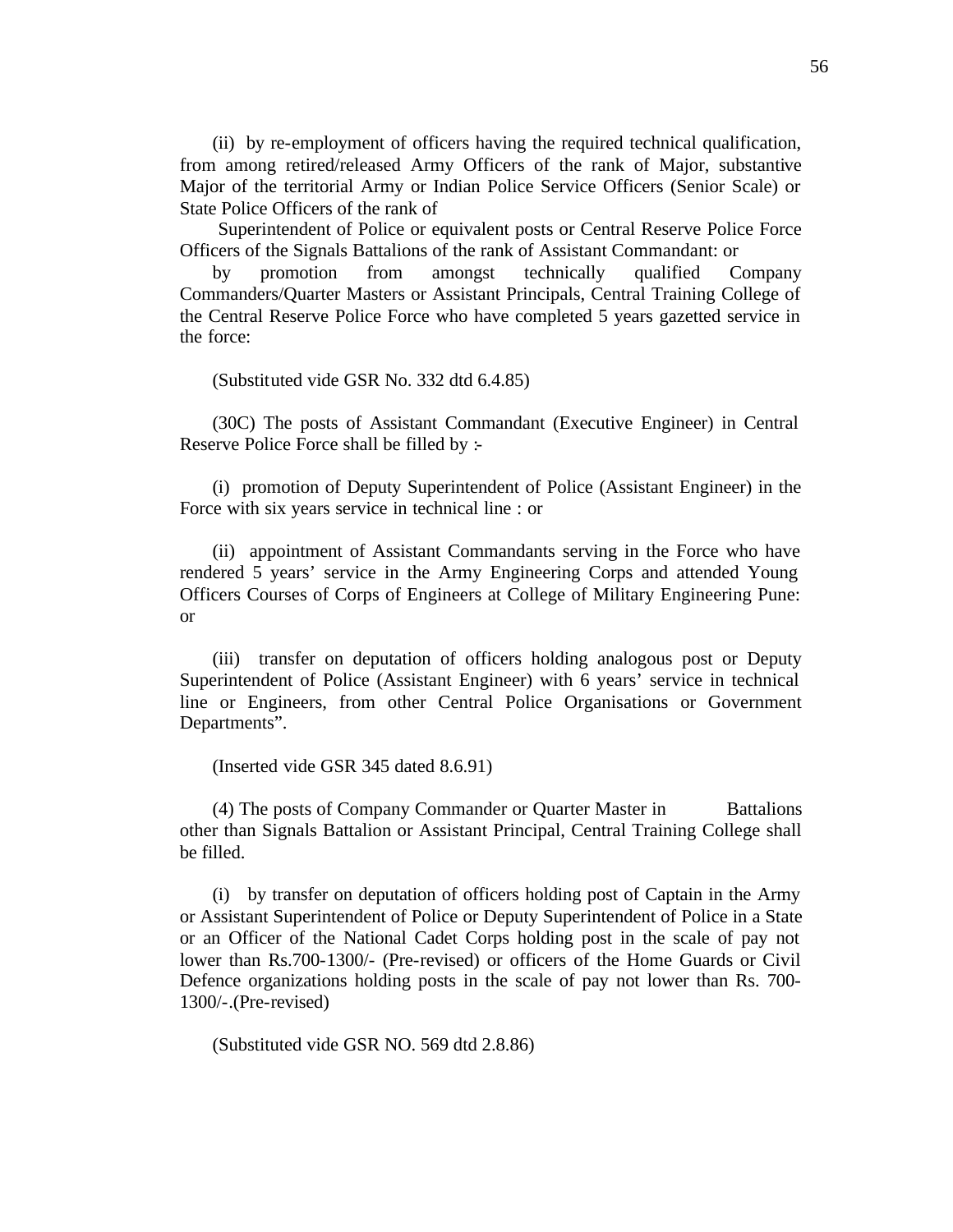(ii) by transfer on deputation(by promotion) of Inspectors on the select list for promotion to the posts of Deputy Superintendent of Police or equivalent posts in the State Police or substantive holders of the posts of inspector or equivalent posts or officiating Inspector with at least three years' continuous service in that grade or equivalent posts in any Central or State Police Orgnisation preferably with the experience of Armed Police: or

 (iii) (a) by promotion of Subedars with a minimum service of 3 year in that rank in the Force, who have successfully completed the Senior Subedars' Refresher Course, Central Reserve Police Force ,and

(Substututed vide GSR No. 548 dtd 27.7.86)

(b) from amongst Ex-Emergency Commissioned Officers below the age of 50 years who have a minimum service of 2 years as Subedar in the Force and have successfully completed the Senior Subedar's Refresher course.

(iv) by direct recruitment from amongst the candidates possessing the following qualifications: namely:

must have attained the age of 19 years and must not have attained the age of 25 years age limit being relaxable in the case of Scheduled Caste and Scheduled Tribes Candidates and other special categories of persons in accordance with the orders issued by the Central Governmental from time to time.

Note: 1. Preference may be given to candidates possessing experience of the Armed Police, territorial Army or other Armed Forces:

2. The age limit of 25 years is relaxable for Government Servants up to 5 years in accordance with the instructions or orders issued by the Central Government. (GSR 768 dt. 22.10.83)

(b) (i) a first class or second class Bachelor's degree of a recognized University:

 (ii) a third class Bachelor's degree plus National Cadet Corps B' Certificate or "C" certificate or outstanding sport or athletic certificates; or

 (iii) A degree in Tele-communication Engineering of a recognized University.

(c.) must satisfy the minimum physical standards, namely; height 165 Cms. Chest 81 Cms.(unexpanded) 86 Cms. (expended) weight 50 Kgs; eye- sight (with or without glasses) distant vision 6/6 in one eye and 6/9 in the other eye; near vision 0.6 in one eye and 0.8 in the other eye; candidates should not have knockknees or flat foot.

(substituted vide GSR-1928 dated 19.11.70)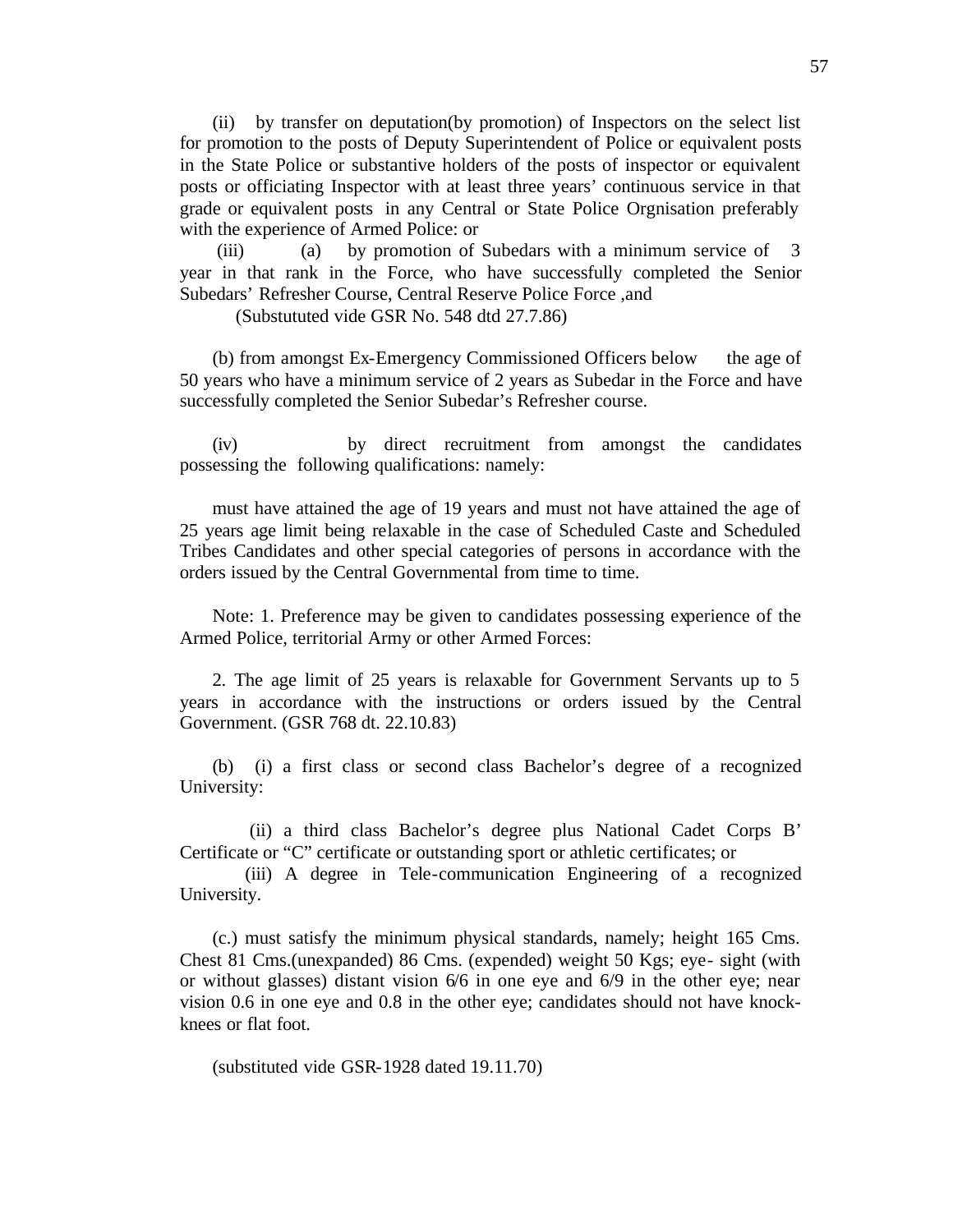(cc) In the case of female candidate they must satisfy physical standard, namely:- height 157" cms; weight according to height but not less than 46 kgs; eye sight (with or without glasses) distant vision 6/6 in one eye and 6/9 in the other eye; near vision 6.6 in one eye and 0.8 in other eye, candidates should not have knock knee or flat foot.

(d)must possess all other qualifications as may be prescribed by the Central Government from time to time regarding citizenship, eligibility and such other matters; or

(iv-A) by appointment of emergency commissioned officers and shortservice commissioned Officers of the Armed Forces of the Union who were commissioned on or after the  $1<sup>st</sup>$  November, 1962 and were released at any time thereafter;

(v) by re-employment of retired of released Army Officers who have held the rank of Captain or retired Police Officers or Officers of the Force who have held the rank of a Dy. S.P. or other equivalent rank.

(4-A) The posts of Company Commander in the Signals Battalions shall be filled  $\div$ 

(i) by transfer on deputation of officers having the required technical qualification from the rank of Captain of the Army or Assistant Superintendent of Police or Deputy Superintendent of Police in a State; or

(ii) by transfer or deputation (by promotion) of officers having the required technical qualifications from amongst Inspectors on the select list for promotion to the posts of Deputy Superintendent of Police or equivalent posts in a State Police or substantive holders of the post of Inspector or equivalent posts of officiating Inspectors with at least three years continuous service in that grade or equivalent posts in any Central or State Organisation, preferably with the experience of Armed Police.

(iii) by promotion from amongst technically qualified Subedars below the age of 50 years and with minimum service of three years' in that rank, in the Central Reserve Police Force; or

(iv) by direct recruitment from amongst technically qualified candidates possessing the additional qualifications as prescribed in clause (iv) of sub-rule (4); or

(v)by re-employment of technically qualified and retired or released Army Officers who held the rank of Captian or retired State Police officer or officers of the Force who have held the rank of a Dy. S.P. or equivalent ranks.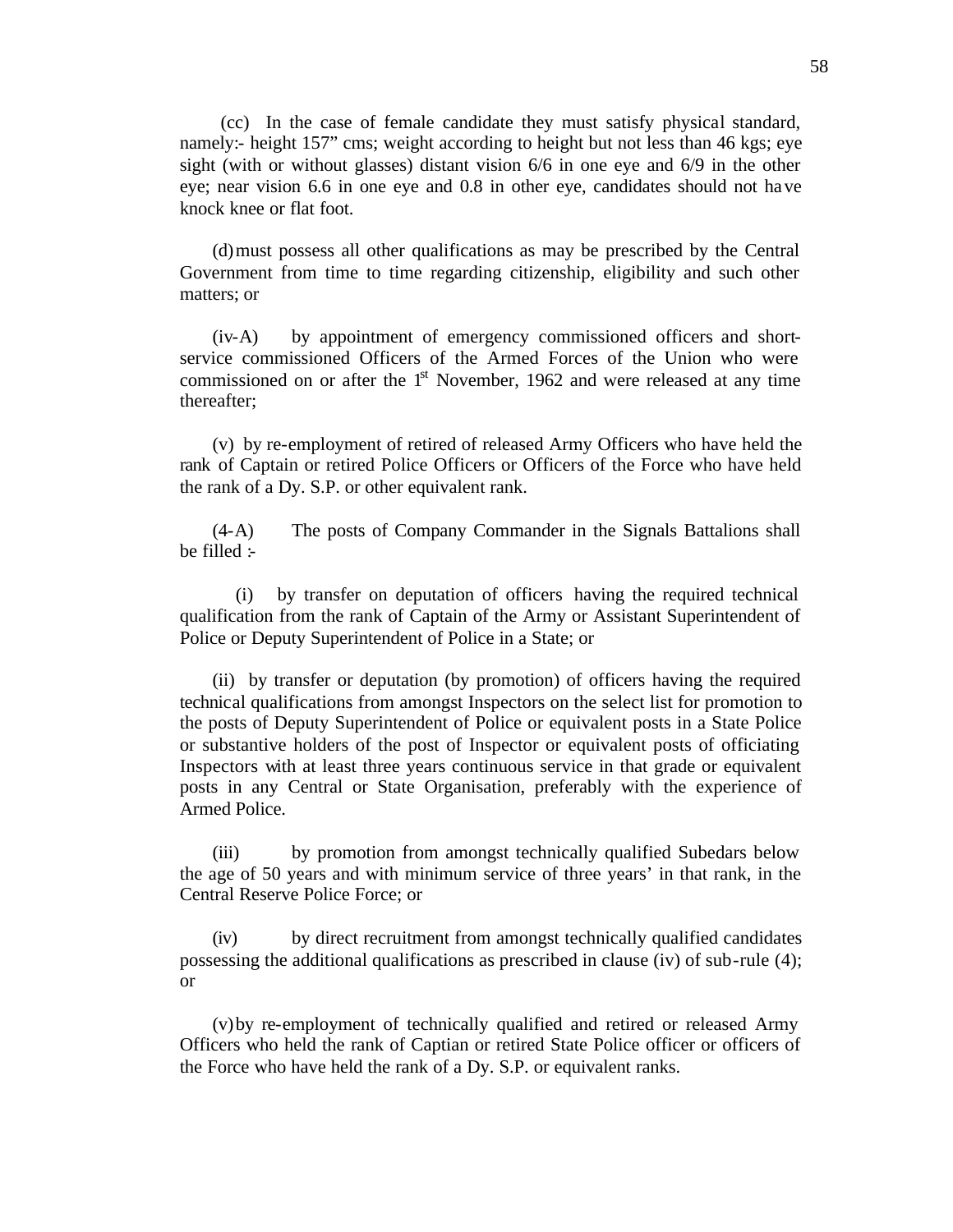(4-B) For the purpose of sub-rules (4) AND (4-A) the percentage for recruitment shall be as follows :-

i by direct recruitment – 50%

ii by promotion  $-50\%$ 

iii any short fall in direct recruitment or recruitment by promotion in the rank of Deputy Superintendent of Police, may be filled by deputation or re-employment as specified in these rules.

(In-serted vide GSR No. 1006 dtd 22.11.86)

(4-C) The posts of Deputy Superintendent of Police (Assistant Engineer) shall be filled by :-

(i) promotion of serving Inspector (Overseer) with 3 years' service as such in the Force and having degree/diploma in Civil Engineering; or

(ii) serving Deputy Superintendent of Police with 3 years commissioned service in Army Corps of Engineers and who has attended Young Officers' Course of Corps of Engineers at College of Military Engineering Pune or serving Deputy Superintendent of Police in the Force with degree in Civil Engineering : or

(iii) transfer on deputation of officers holding analogous post from other Central Police Organisations or Government Department.

(Inserted vide GSR- dated 8.6.1991)

(5)All promotions shall be on the basis of merit with due regard to seniority

 (6) Where the Central Government is of the opinion that it is necessary or expedient so to do, it may, by order and for reasons to be recorded in writing, relax any of the provisions of the this rule with respect to any class or category of persons.

### 106 **Training**

v. The officers received on deputation from the Army and Police Forces of States may be required to undergo a short course of training as prescribed to enable them to acquire working knowledge of the Central Reserve Police Force before they are finally posted to take up their appointments.

vi. Direct recruits shall be required to undergo a full course of instruction at a Training Centre for Public Officers.

#### **107. Tenure:**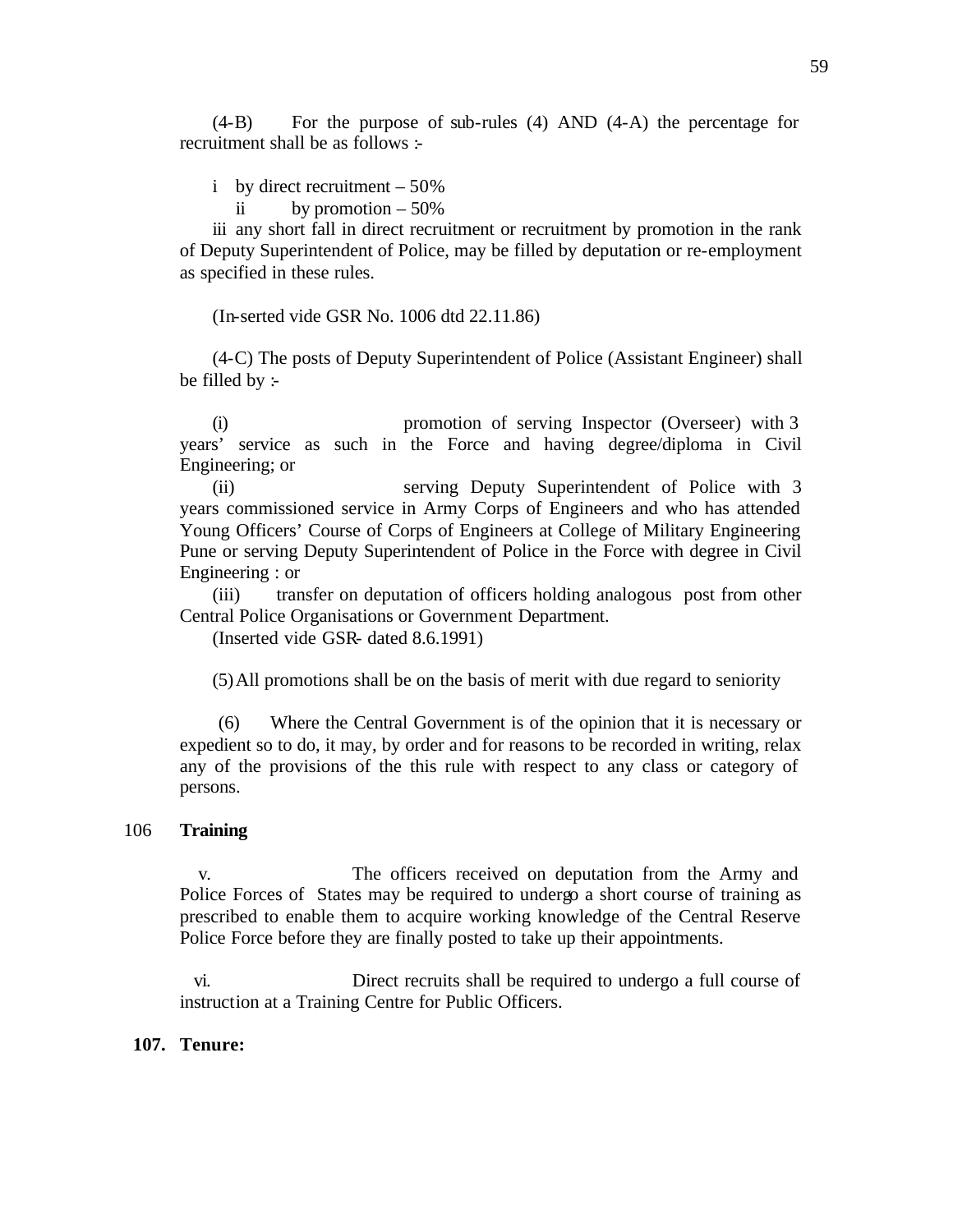(1) The initial period of appointment of all officers on deputation whether belonging to the Police or the Army, shall not be less than three years, subject to premature termination, should (a) administrative exigency or (b) unsuitability of the officers concerned or (c) any other unforeseen factors so demand. This initial period shall be extendable, on a yearly basis, on mutual agreement between the officer concerned and the lending and the borrowing authorities, provided that the total period of appointment in the Force shall not be more than 5 years, unless the officer is permanently absorbed in the Force.

 (2) (a) In the case of officers re-employed after they had retired/ discharged/released from Army prior to the attainment of the age of superannuation in the civil post, if appointed to civil posts, be treated as direct recruits and their seniority in the grade fixed accordingly as under :-

(i) the interse-seniority of persons so **e**-employed shall be determined in accordance with the orders of their selection:

(ii) the relative seniority of persons so re-employed in relation to direct recruits and promotees shall be determined on the basis of chronology of selection:

their confirmation and promotion to higher posts would take place with reference to seniority so fixed subject to fulfilment of other laid down conditions regarding probation.

(b)The ex-army officers re-employed after they have attained the age of superannuation in civil posts shall not form part of the cadre and would be treated as if appointed on contract basis and such re-employment on contract basis shall be extendable on year to year basis.

(Substituted vide GSR No. 942 dtd 12.10.85)

#### **108 Probation and Confirmation:**

a. The selected candidates shall be appointed or promoted to a superior post in the Force on probation for a period of two years.

b. On the completion of the period of probation, the candidates shall, if considered fit for permanent appointment, be confirmed in their appointments subject to the availability of substantive vacancies in permanent posts.

c. The Government may extend the period of two years specified in  $sub$ -rule $(1)$ .

d. If on the expiration of the period of probation referred to in subrule (1) or of any extension thereof under sub-rule (3), as the case may be, the Government are of the opinion that a candidate is not fit for permanent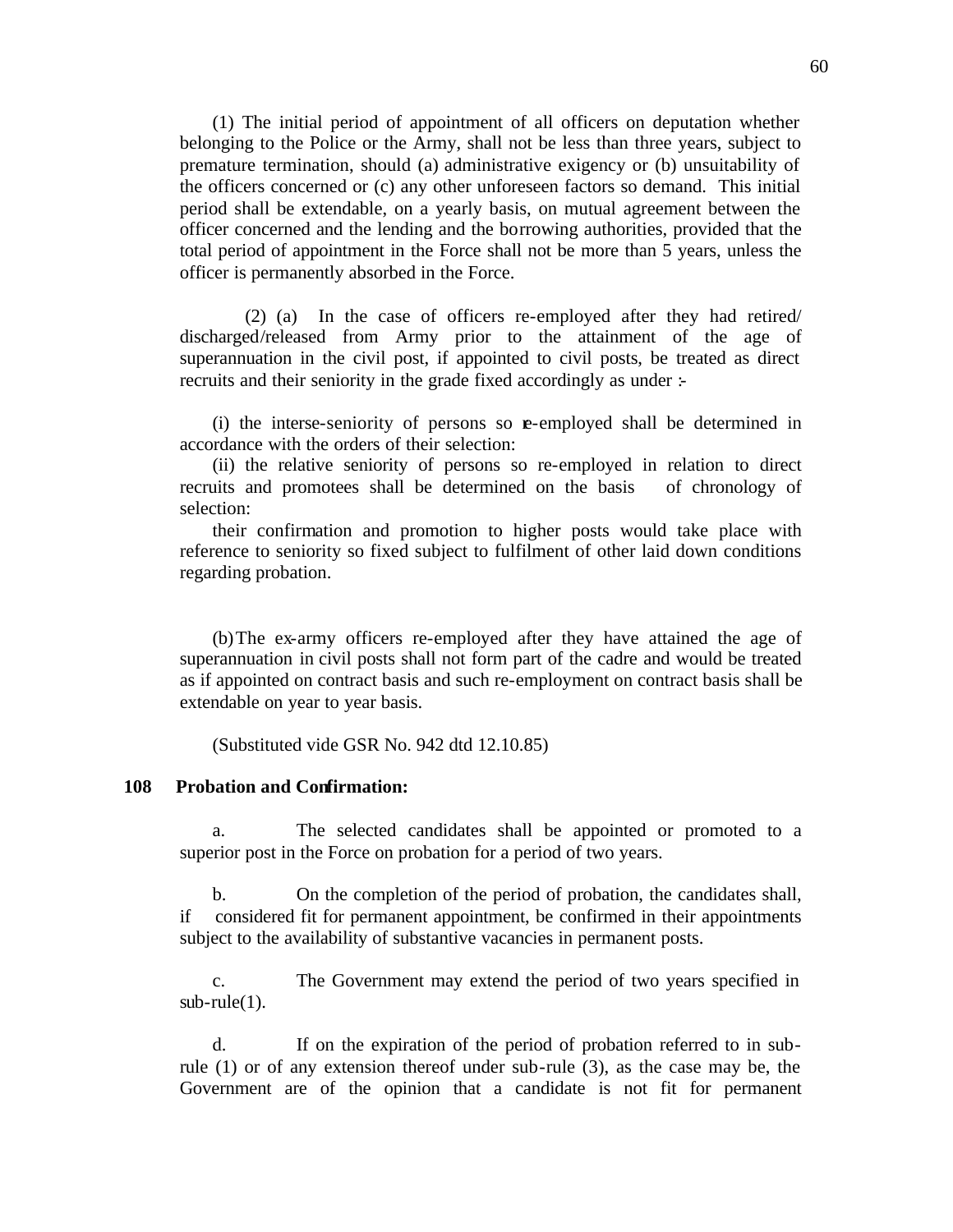appointment, or if at any time during such period of probation or extension they are satisfied that he will not be fit for permanent appointment on the expiration of such period of probation or extension, they may discharge him or pass such orders as they think fit.

e. Where no action is taken by Government under sub-rule (2) or (3) or (4), the period after the prescribed period of probation shall be treated as an engagement from month to month terminable on either side on the expiration of one calendar month's notice in writing.

f. A probationer may be required to pass such tests as may be prescribed including a test in Hindi before confirmation.

g. On promotion to a superior post in the Force, the officiating service in that post or an equivalent post previously rendered may be allowed to count towards the probationary period at the discretion of the controlling authority.

Note- "Controlling authority" for the purpose of this rule will be the Inspector General of Police, Central Reserve Police Force.

## **109 Transfers:**

 (1) In any Battalion, Company Commanders and Quarter Masters may be transferred from one Company to another Company by the Deputy Inspector General with due intimation to the Inspector General of Police.

 (2) Superior Officers from one Battalion to another Battalion may be transferred by the Inspector General of Police with due intimation to the Central Government.

#### **110 Discipline and Appeal:**

The Superior Officers of the Force shall be subject to the provisions of the Central Civil Service (Classification, Control and Appeal) Rules, 1957, as amended from time to time.

#### **111 Pensions and Pensionary Benefits:**

h. Subject to the provision of sub-rule(2) Superior Officers of the Force shall be entitled to such pension and pensionary benefits as are admissible under the rules applicable to the Service to which they belong..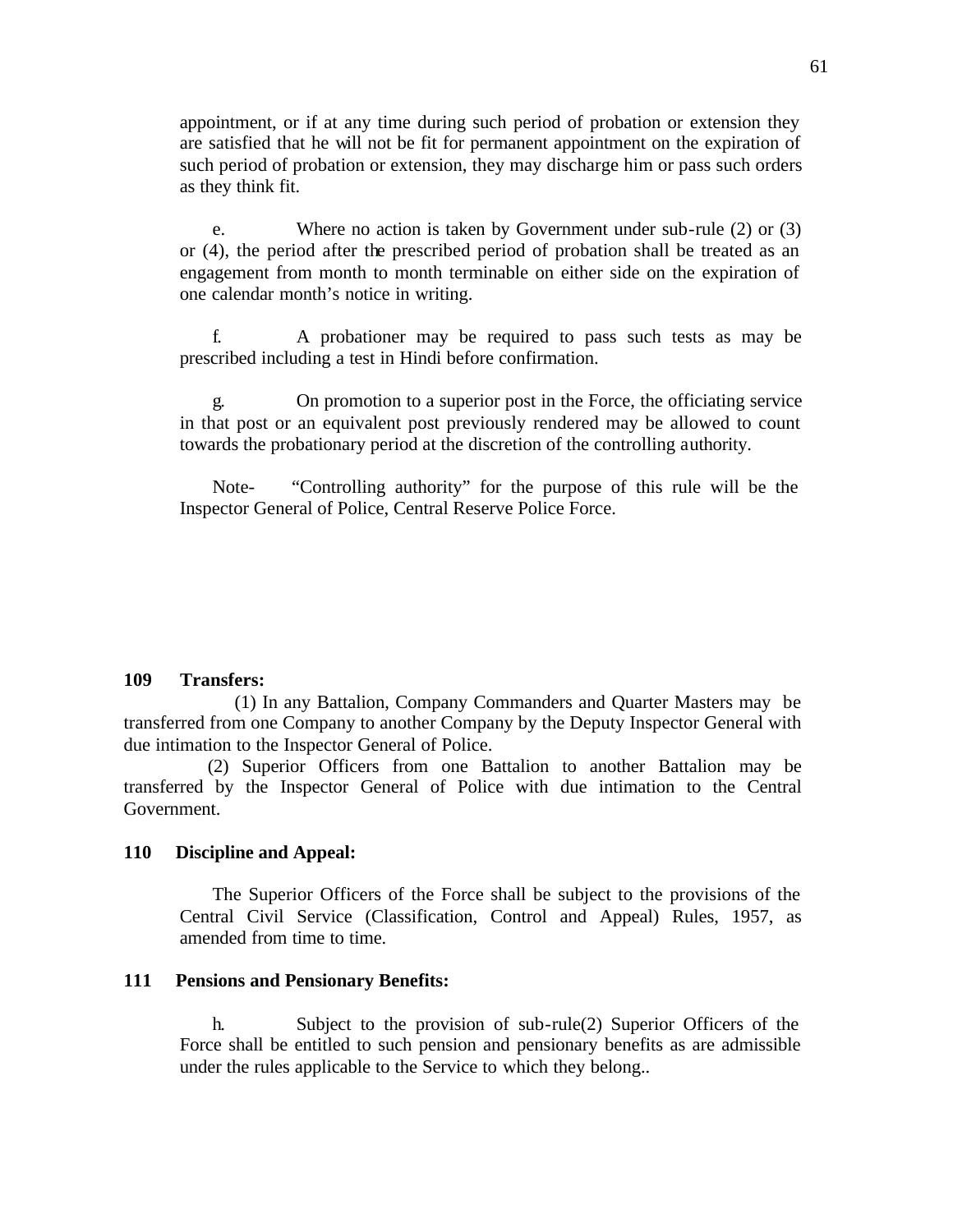i. On his permanent transfer to the Force, or within six months thereafter the officer may elect to be governed by the Liberalised Pension Rules, 1950 as amended from time to time. The options once exercised shall be final and will be communicated by the officer to the audit in writing with a copy to the appointing authority within the said period of six months. If no such election is made, he will automatically be governed by the said rules.

Note- The Superior Officers who have already been absorbed in the Force and have not yet exercised the option, may do so within six months hereafter, failing which they will automatically be governed by the said rules.

(Chapter XIV inserted vide GSR-1242 dated 1.9.62)

## **CHAPTER XV**

Chapter XV relating to the Special Provisions to Border Security Force was inserted vide GSR 1988 dated 21.12.66. This chapter is not reproduced as there is a separate set of rules for Border Security Force framed by the Central Government vide S.O.2336 dated 9.6.69 and published in the Gazette of India, Extraordinary (No. 204) part-II Section-(ii) dated 13.6.69 page 739-797.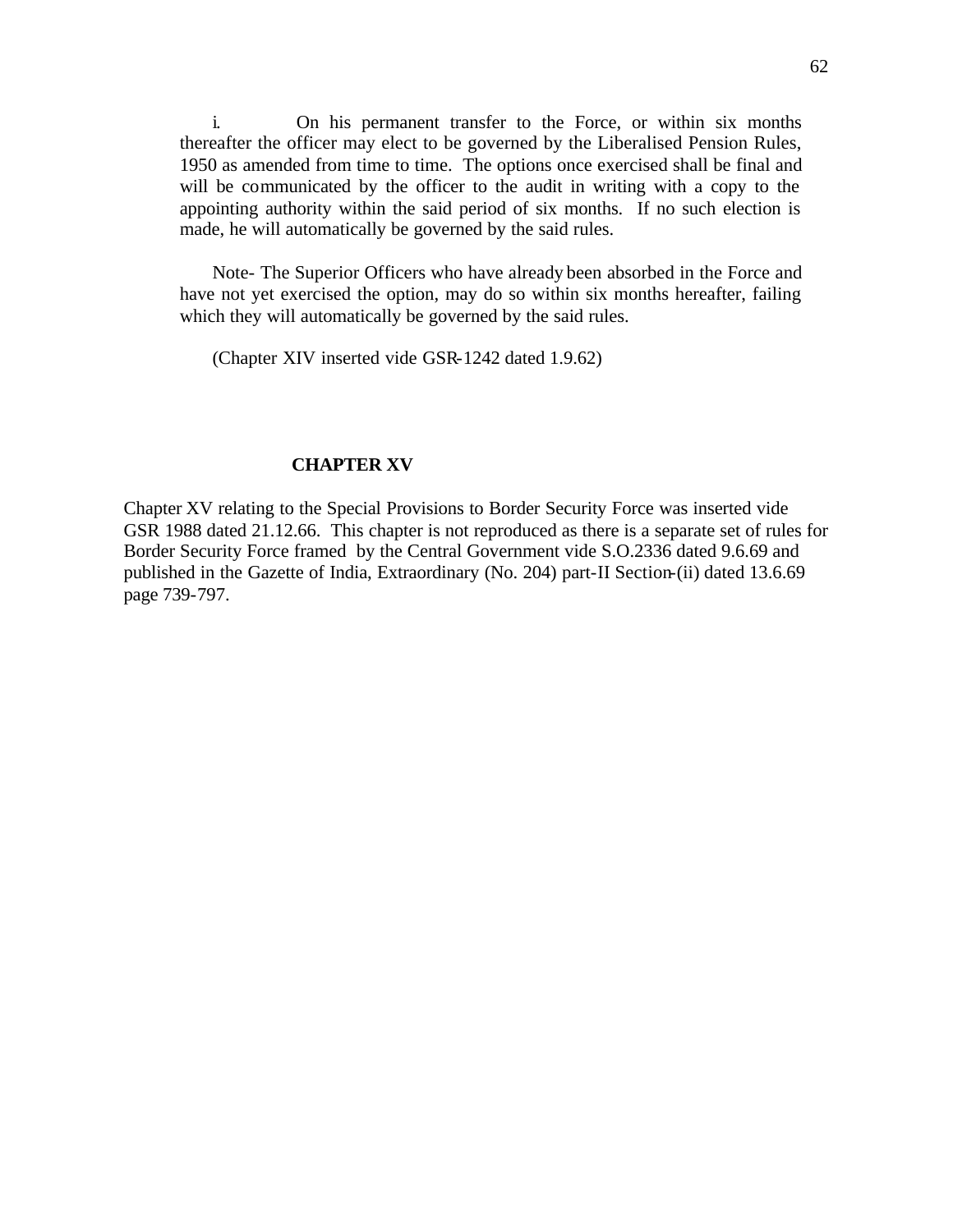Appendices

## **APPENDIX 'A' SCALE OF UNIFORM**

(See Rule 95 & 96) (Deleted vide GSR 244 dated 8.4.89)

# **APPENDIX 'B' FINANCIAL POWERS**

(See Rules 46, 53 and 53A)

|   | Item of expenditure<br><b>Commandant BNs</b><br>Sl.No.                                                                                                                                                                                                                                                                                                                                                                                                                                                  |                                                                                                                      |
|---|---------------------------------------------------------------------------------------------------------------------------------------------------------------------------------------------------------------------------------------------------------------------------------------------------------------------------------------------------------------------------------------------------------------------------------------------------------------------------------------------------------|----------------------------------------------------------------------------------------------------------------------|
|   | 1 Advance of travelling allowance to<br>Full powers provided the cost<br>Gazetted and Commissioned Officers<br>of travelling is substantial<br>When proceeding on detachment, in<br>and cannot easily be met by<br>Accordance with paragraph 269(iii)<br>the Officer from his private<br>Of Central Government Compilation<br>resources.<br>Of GFR(Vol.I)                                                                                                                                               |                                                                                                                      |
| 2 | Full powers, subject to(i)<br>Power to sanction advance of pay<br>to members of the Force other than<br>the advance shall not exceed<br>Gazetted and Commissioned Officers<br>one month's pay of the member<br>of the Force; and (ii) that<br>When proceeding on detachment<br>Which is expected to last for a<br>the advance shall be recover-<br>Period exceeding two months<br>ed in three equal monthly<br>Instalment commencing from<br>The first issue of pay after<br>The drawal of the advance. |                                                                                                                      |
| 3 | Power to grant rewards to Sub-<br>Upto Rs.100/- in a case or<br>ordinate officers and men of<br>one one occasion.<br>The Force.<br>NOTE; This limit may be en-<br>Hanced upto Rs.300/- with<br>Prior approval of Deputy                                                                                                                                                                                                                                                                                 | Inspector General or upto<br>Rs.1000 with the prior<br>Approval of Inspector General<br>Subject to budget provision. |
| 4 | Power to sanction temporary<br>imprest for a detachment pro-<br>ceeding on duty from Head<br>quarters.                                                                                                                                                                                                                                                                                                                                                                                                  | Upto a maximum of Rs.2000/-                                                                                          |

\_\_\_\_\_\_\_\_\_\_\_\_\_\_\_\_\_\_\_\_\_\_\_\_\_\_\_\_\_\_\_\_\_\_\_\_\_\_\_\_\_\_\_\_\_\_\_\_\_\_\_\_\_\_\_\_\_\_\_\_\_\_\_\_\_\_\_\_\_\_\_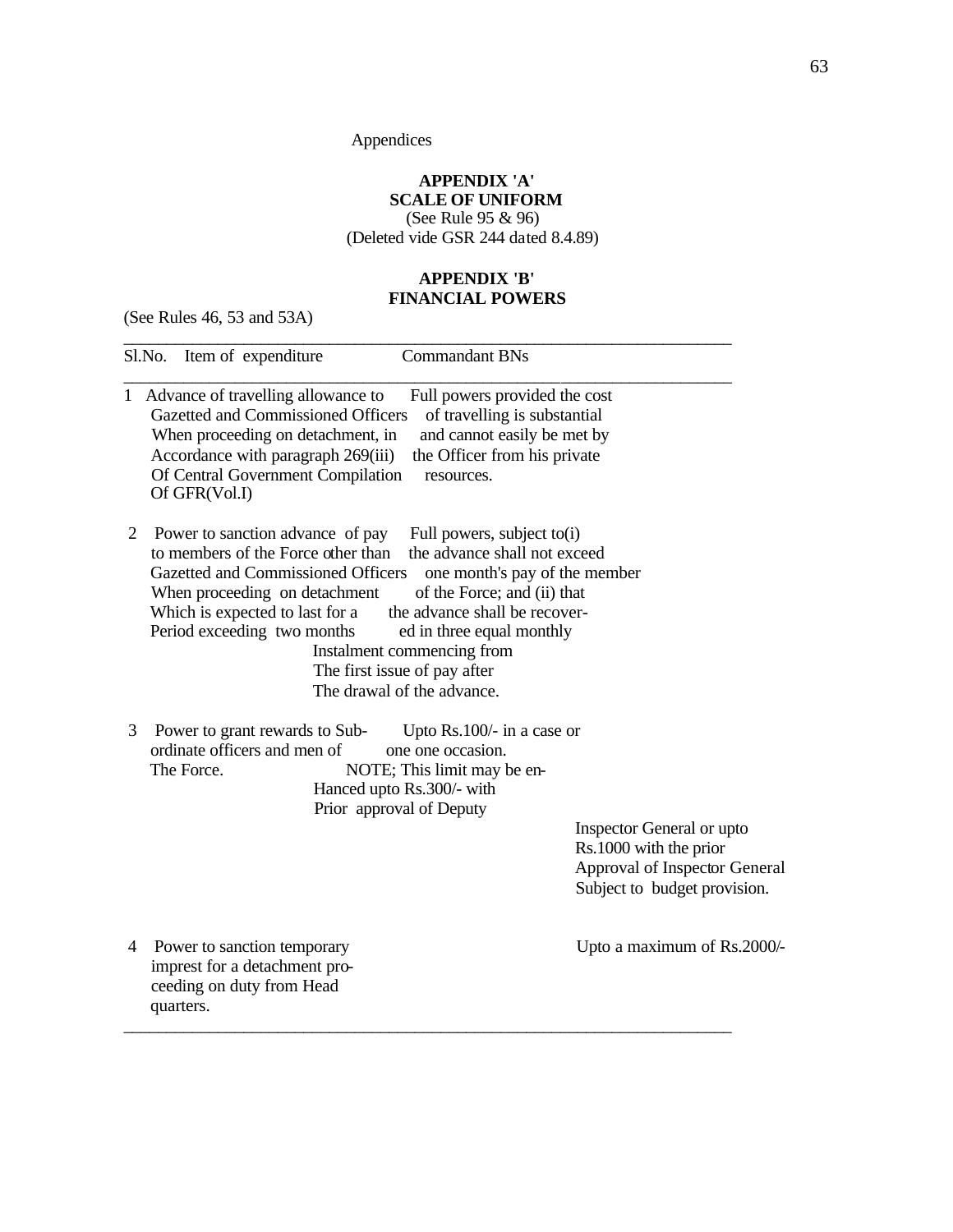Foot note :-

(1) The Commandant shall be the drawing officer in regard to the pay and allowances of the members of the Force other than the Commissioned and Gazetted Officers. He will also be the drawing officer in respect of the Contingent and other charges pertaining to the Force subject to the provisions of the Central Government compilation of the General Financial Rules, Vol.I.

(2) Deleted.

(3) The Commandant will also act under Supplementary Rule 191, as the Controlling Officer for travelling allowance purposes in regrd to the Commissioned and Gazetted Officers as well as of the non-gazetted establishment of the Force and Force Hospital, except in respect of Medical Superintendent and Staff Surgeon of the Hospital.

(4) The Deputy Inspector General will be the Controlling Officer for all the above mentioned purposes in regard to the following:

(i) Commandant and,

(ii)Medical Supdt. And Staff Surgeon of the Hospital.

 BY VIRTUE OF 1959 DELEGATION VIDE MHA's NO. 39/49/59-AC.I dated 28.9.59 IGP's No. 5300-1 E/19(34) dated 20.10.1959.

1. Power to creat temporary posts: DIG, CRPF Posts in Class IV for a period not exceeding 2 years

2. Contingent expenditure relating to matters other than those mentioned at S.No.3 to 14 below. (i) DIG CRPF,

Recurring Rs.200/- p.a. in each case Non-recurring Rs.1000/- p.a. in each case.

(ii) Commandants of CRPF BNs: Recurring Rs.120/- p.a. in each case. Non-recurring Rs.500/- p.a. in each case.

3. Bicycle Repairs:

(i) DIG, CRPF

Full powers

- (ii) Commandants of CRPF BNs Not exceeding Rs.30/- per cycle per year.
- 4. Conveyance Hire:

(i) DIG, CRPF;

 Non-recurring upto Rs.1000/- p.a. Conveyance hire may be reimbursed to a non gazetted Govt. servant only who (i) is despatched for duty to a place at some distance from office if the Govt. servant concerned is not entitled to draw travelling allowance under the ordinary rules for the journey or (ii) is summoned to office outside the ordinary office hours of duty by the special orders of a Gazetted Officer.

 Reimbursement of conveyance hire should be made in accordance with the Scheduled Scale of charges for the conveyance, used.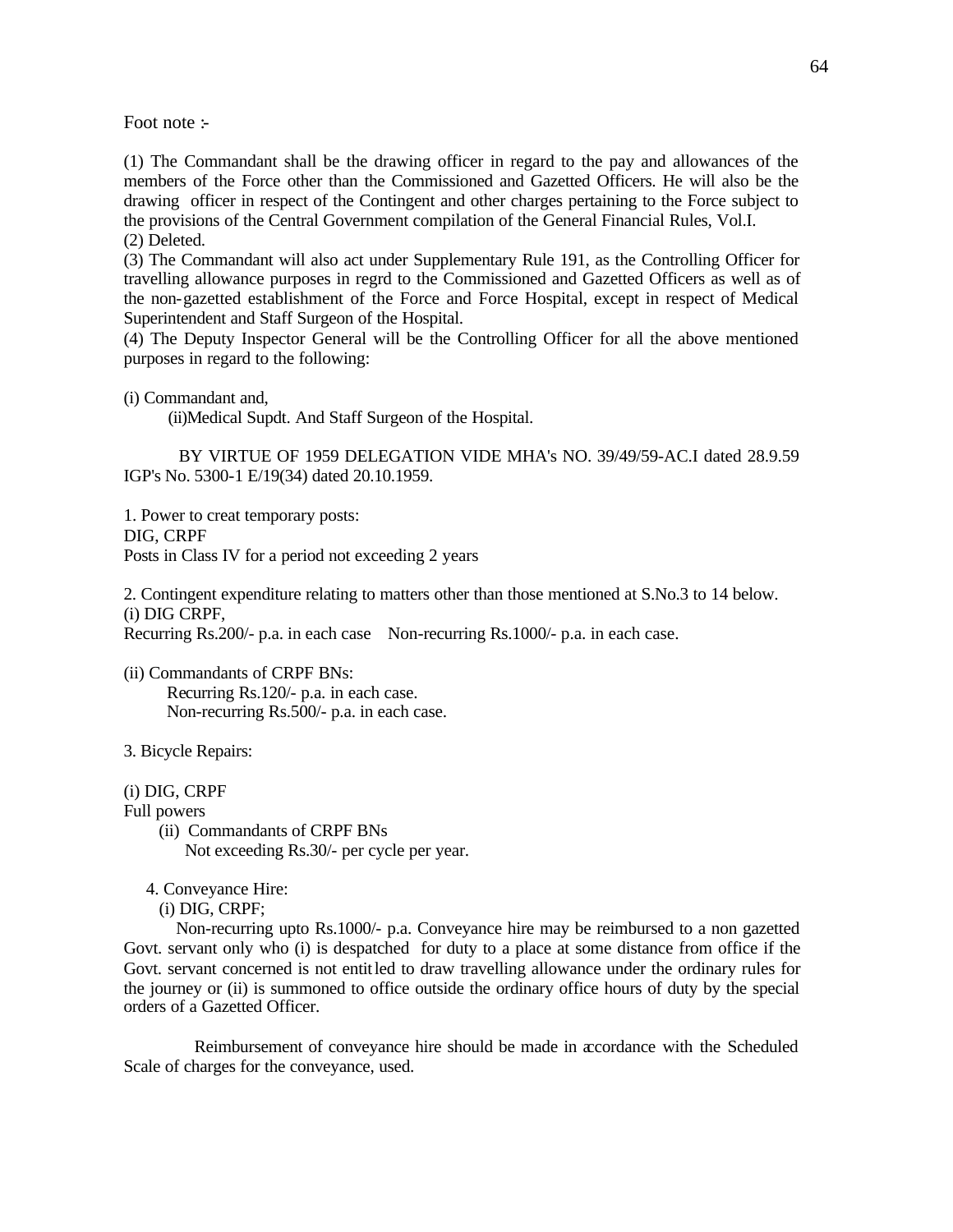The conveyance hire should not be granted in respect of a journey if the Govt. servant is granted any compensatory leave or is otherwise entitled to receive any special remuneration for the purpose of the duty which necessitates the journey.

(ii) Commandants of CRPF BNS: Same as above. 5 Electric, Gas and Water Charges:

(i) D.I.G, CRPF Full powers 6. Freight and demurrage/Wharfage charges: (ii) Freight charges<br>(ii) Demurrage charges Commandants of CRPF BNs D.I.G, CRPF Full powers (ii) Freight charges - Full powers (iii) Demurrage charges Rs.100/- Rs.25/- in each case. in each case.

7. Hire of Office Furniture, Electric Fans, Heaters, Clock and Call bells: (i) DIG, CRPF Rs.1000/- p.a. per office. (ii)COMMANDANTS OF CRPF BNS Rs.200/- p.a. 8. Instruments, Minor equipments and Apparatus: (i) D.I.G, CRPF

Rs.1000/- p.a. per office

 (ii)COMMANDANTS OF CRPF BNS Rs.200/- p.a.

- 9. Maintenance and upkeep of Motor Vehicles: (i) DIG, CRPF Rs.2000/- for repairs for one or any number of vehicles at a time (MHA No.R.6/I(Accts)-F.(P).I dated 10.6.70)
- 10. Muncipal Rate and Taxes: (i) DIG, CRPF Full powers (ii)COMMANDANT OF CRPF BNS: Full powers

11. Petty Works and Taxes: REPAIRS AND ALTERATION OF THE HIRED AND REQUISIONED BUILDINGS: (i) DIG, CRPF Rs.1000/- in each case(Non-recurring) p.a. and Rs.25/- p.a. in Each case(recurring) (ii) COMMANDANTS OF CRPF BNS: Rs.100/- in each case(Non-recurring) and Rs.25/- p.a. in each Case(recurring).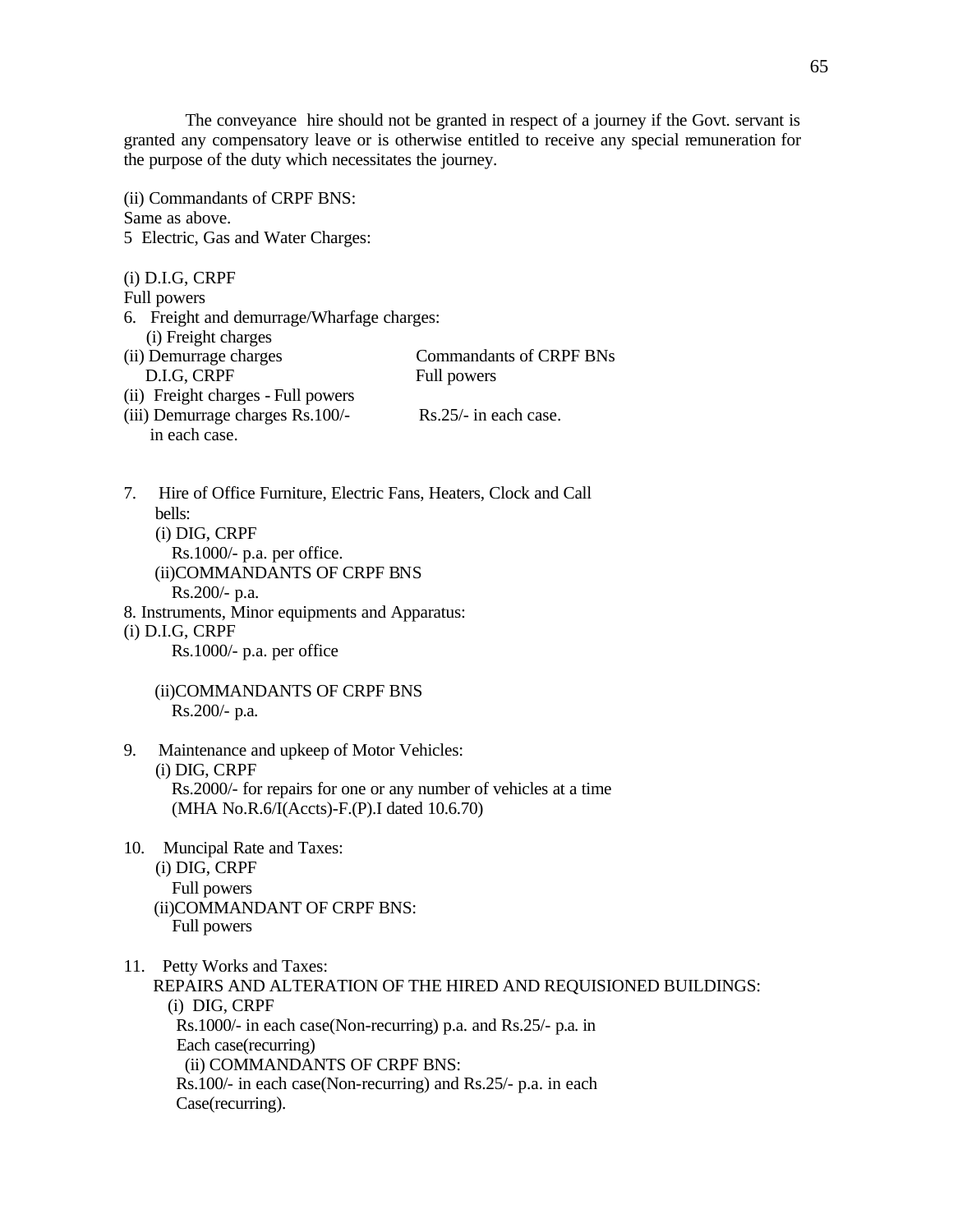This expenditure is subject to the condition that the terms of the agreeament/lease deed provide such expenditure to be borne

by the Government.

(MHA No. F.3/14/64-Finance(i) dated 7.1.65/R.IX-7/62)

12. Postal and Telegraph Charges:

 (i) CHARGES FOR THE ISSUE OF LETTERS AND TELEGAMS ETC. (ii)COMMISSION OF MONEY ORDERS:

(i)DIG, CRPF

 (i) Charges for issue of letters and telegrams etc - Full powers (ii)Commission on money orders - Full powers

## (ii) COMMANDANTS OF CRPF BNS

- (i) Charges for the iseue of letters and telegrams - Full powers (ii)Commission on money orders - Full powers
- 13. Superseded vide Item 6 of 1961 delegation:

14. Staff paid from Contingencies:

 (i) DIG, CRPF Full powers (ii)Commandants of CRPF BNs Full powers

- 15. Petty Works and Repairs:
- (i) Execution of petty works and special repairs to Govt. owned buildings including sanitary fittings, water supply and electric installations in such buildings and repairs to such installation.

(ii)Ordinary repairs to Govt. buildings:

- (a) DIG, CRPF
	- (i) Rs.1000/- in each case subject to provisions of para 189 and 192 to 195 of the GFRs(Vol.I).
	- (ii)Rs.1000/- in each case subject to provisions of para 189 and 192 to 195 of the GFRs(Vol.I)

## (b) COMMANDANTS OF CRPF BNS

- (i) Rs.100/- in each case subject to provisions of para 189 and 192 to 195 of the GFRs(Vol.I)
- (ii)Rs.100/- in each case subject to provisions of para 189 and 192 to 195 of the GFRs(Vol.I)

By virtue of 1961-Delegation vide MHA's No. 33/12/61.AC.I dated 4.12.61, IGP's No. R.IX-1/61 dated 5.1.1962(R.IX-7/62)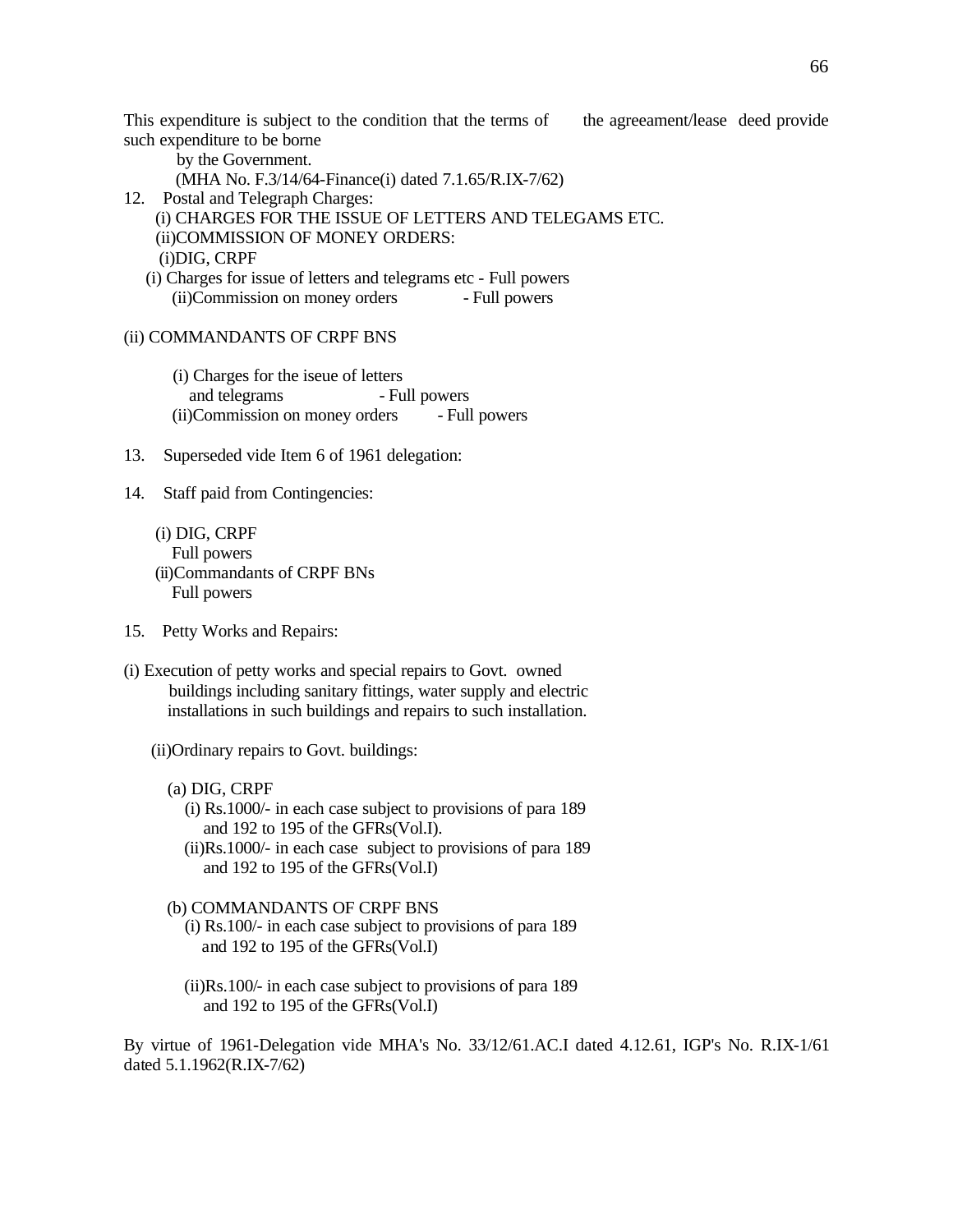(1) Publications Officials Non-officials

- (i) DIG, CRPF Official - Upto Rs.100/- p.m. Non-Official - Full powers subject to; (i) Budget provision and
- (ii) purchase being made through authorised agents of publications.

#### (ii) COMMANDANT OF CRPF BNS

 Official - Upto Rs.5/- p.m. Non-official - Full powers subject to; (i) Budget provision, and (ii)Purchase being made through authorised agents of publications

 (2) Purhcase of stores including arms and ammunition, equipments and accountrements other than replacement of weapons and their components, in accordance with authorised scale.

(i) DIG, CRPF

(ii)COMMANDANTS OF CRPF BNS

Full powers subject to the condition that budget provision exists to meet the expenditure, purchases are made through DGS&D or DCPW and the Army Ordnance Depots and general provisions contained in DFPR-1958, GFRs and other procedural instructions issued from time to time.

(3) Fixtures and furniture purchase and repairs:

(i) DIG, CRPF

 Rs.1500/- p.a per office subject to the condition that the total expenditure sanctioned by various authorities including the Head of Deptt. For the same office does not exceed Rs.2500/- p.a.

- (ii)COMMANDANTS OF CRPF BNS Rs.300/- p.a.
- (4) Installation of telephones other than those at reisdences.

 (i) DIG, CRPF \* Full powers (ii)COMMANDANTS OF CRPF BNS \* Full powers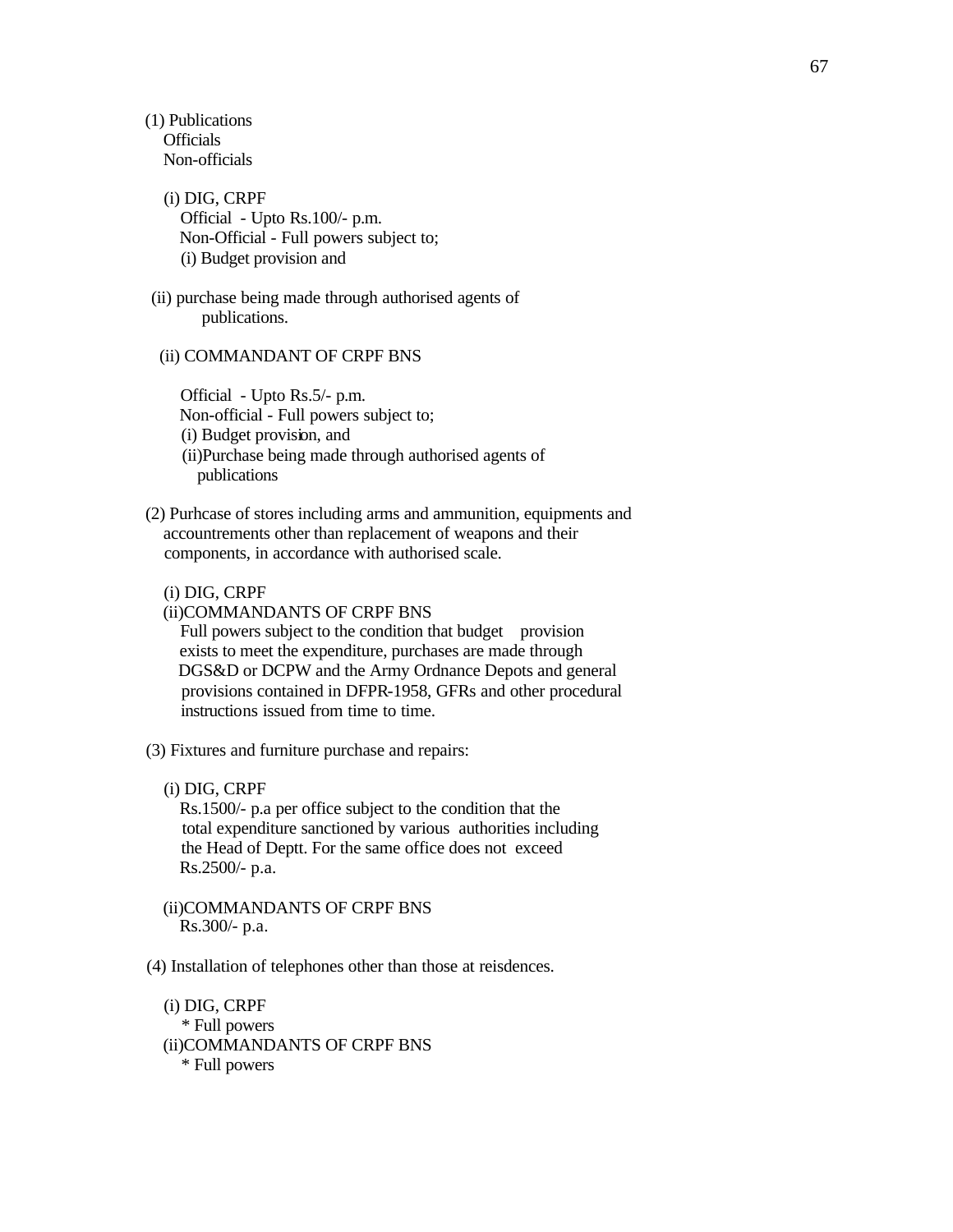\* In connection with installation of telephones for detachments in case of absolute urgency and necessity.

(5) Motor Vehicles : Maintenance, upkeep and repairs;

(i) DIG CRPF

 Rs.2000/- for repairs for one or any number of vehicles at a time (MHA No.3/3/67-Finance dated 5.5.67) F,3/15/67-Fin. Dated 6.5.67(R.6/I(Acctt) F.(P).I dated 10.6.70)

#### (ii)COMMANDANTS OF CRPF BNS

 Rs.1000/- for repairs for one or any number of vehicles at a time.(MHA No.3/3/67-Finance dated 5.5.67)(R.6/I(Acctt) F(P).I dated 10.6.70)

 (iii)ASSISTANT COMMANDANT AT DETACHMENT; Rs.500/- for repairs for one or any number of vehicles at a time. (MHA No.4/11/63-Finance dated 18.10.63) R.6/I-Accts.F(P).I dated 10.6.70.

- (6) Rent/Ordinary accommodation used for office, hiring parade ground etc. at Dett.
	- (i) DIG, CRPF Upto Rs.300/- p.m.
	- (ii)COMMANDANTS OF CRPF BNS Upto Rs.300/- p.m.
	- (iii)AUTHORITIES OTHER THAN THOSE MENTIONED ABOVE: Asstt. Commandant - Rs.300/- p.m. Coy Commander - Rs.200/- p.m.

N.B; This item supersedes the powers delegted at item No.13 of the statement attached to this Ministry's letter No. 39/49/59-AC-I dated 28.9.59.

 By virtue of 1961 delegtion vide MHA's No.33/12/61-AC.I (A) dated 14.12.61 - IGP's No. R.IX-1/61 dated 5.1.1962(R.IX-7/62).

- (i) Purchase of clothing for the members of the Force in accordance with the sanctioned scales.(members of the Force include Class- III/II posts also)
- (i) IGP, CRPF

 Full powers subject to (i) budget provision and (ii) purchase being made through DGS&D.

(ii) DIG CRPF

 Full powers subjec to (i) budget provison and (ii) purchase Being made through DGS&D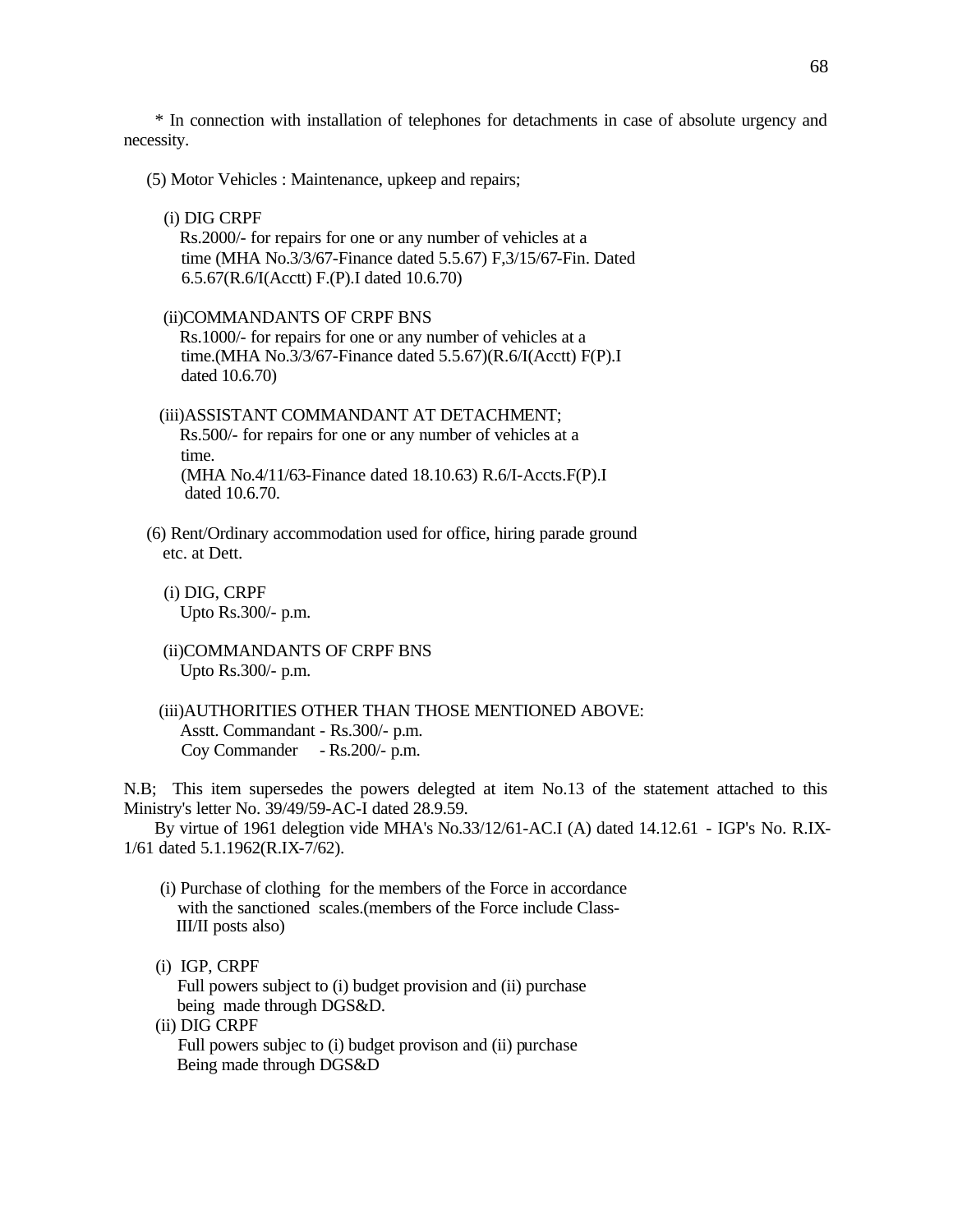(iii) COMMANDANTS OF CRPF BNS Full powers subjec to (i) budget provision and (ii) purchase being made through DGS&D.

 Note: If an item is covered by a rate contract the purchase shall be made under the rate contract irrespective of the value of the stores. If an item is not covered by a rate contract and the expenditure involved is less than the minimum monetary limit fixed by DGS&D for entertainment of indents for such items of stores, the purchase may be made locally.

(2) Expenditure on matters such as sanitation and hospital necessities:

- (i) IGP CRPF
	- Upto Rs.5000/- on one occasion.
- (ii) DIG CRPF

 Upto Rs.3500/- on one occasion. (iii)COMMANDANTS OF CRPF BNS

Upto Rs.2500/- on one occasion.

 (iv)AUTHORITIES OTHER THAN THOSE MENTIONED ABOVE: Officers in charge of detachments stationed at places away from HQrs. May incur expenditure upto a maximum limit shown below on one occasio subject to budget provision.

 Asstt. Comdt. - Rs.500/- Coy Commander - Rs.300/-

N.B: the above limits include expenditure on contingency paid staff.

APPENDIX 'C' ( See Rule.9 )

#### OATH OR AFFIRMATION TO BE TAKEN ON ATTESTATION

 (a) The oath or affirmation to be taken on attestation shall be in one of the forms or in such oher form to the same purport as the attestation officer ascertain to be in accordance with the religion of the member of the Force to be attested, or otherwise binding on his conscience.

#### **FORM OF OATH**

 I......Swear by Almighty God that I shall be faithful and bear true allegiance to India and to the Constitution of India as by law established and that I shall as in duty bounb, honestly and faithfully serve in the Central Reserve Police Force and go wherever I may be ordered by air, land and sea and that I shall observe and obey all commands of any officer st over me even to the peril of my life.

#### **FORM OF AFFIRMATION**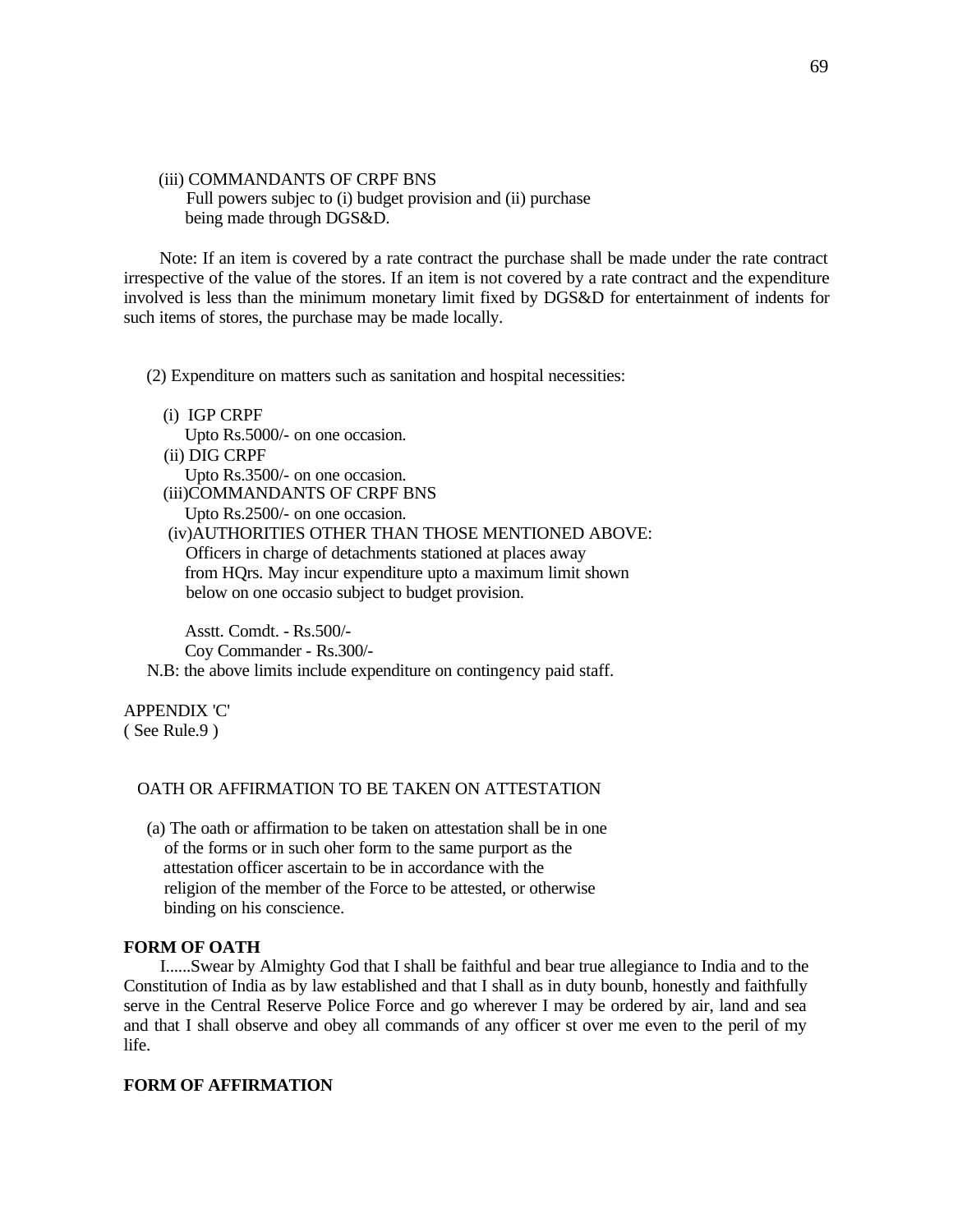I.......Solemnly affirm in the presence of Almighty God that I shall be faithful and bear true allegiance to India and to the Constitution of India as by law established and that I shall as in duty bound, honestly and faithfully serve in the Central Reserve Police Force and go wherver I may be ordered by air, land or sea and that I shall observe and obey all commands of any officer set over me ven o the peril of my life.

- (a) The oath or affirmation prescribed, shall whenever practicable be administered by the Commandant.
- (b) The following is a translation into Hindi of the above affirmation:-

 Main.....Parameshwar ko sakshi manker apne dharm se paran karta Hun ke main Hindustan aur Hindustan ki hakumat jo ke kanun se Banai gai hai ka sache man se hiteshi rahunga aur Central Reserve Police Force men apne dharam aur sachchai ke sath sewa Karta rahunga, Pawan, Jal, Bhumi me se jis marg se jane ki agya

 Hogi jaunga, aur jise mera adhikari sthapit kiya jayega uski Sari agyaon ki tan man se palan karunga yadi usmen pran jane ka Bhi bhaya ho.

## THE OATH FOR SIKHS BEGINS

 Main.....Shri Guru Granth Sahibji ki saugand khaker kahta hun ki main ....(and proceeds as in the Hindi translation of the form of affirmation).

## THE OATH FOR MUSLIMS BEGINS

 Main...Kudai-i. Taala ko hazir-or-nazir jankar iman se eqrar karta hun ki kain Hindustan aur Hindustan ki hakumat jo ki kanun se banai gai hai ka sachche dil se wafadar rahunga aur Central Reserve Police Force men imandari se faraz shinasi se kidmat ka faraz baja launga. Hawa, Khuski ya tari ke raste jahan bhi jane ka hukam milega, jaunga au jise mera officer muqrrar kiya jaega uske sub hukam ki tamil aur pairwi karunga khwa us men jan ka khatra ho.

> **APPENDIX 'D' (See Rule 40)**

Schedule showing rates of pay sanctioned for the memebrs of the Force.

### A - GAZETTED OFFICERS

 1. Serving Army Officers appointed as Commandant, Asstt. Commandant or Company Commnader-Pay in respect of such officer will be fixed in accordance with the civil rate of pay on adhoc basis which will indicate their Indian Army rate of pay and special pay Rs.400/-, Rs.250/- or Rs.150/- p.m. respectively, if appointed to the posts of Principal, Central Training College and Asstt. Principal, Central Training College they will be entitled to free unfurnished Government accommodation in addition to the special pay at Rs.200/- and Rs.100/- per month respectively.

2. Retired/released Army Officers re-employed in the Central Reserve Police Force.

Designation of post Pay Scale

1. Commandant in a Battalion or Rs.820-40-1100-50/2-1250 equivalent posts in training plus special pay of Rs.100 institutions p.m. and Compensatory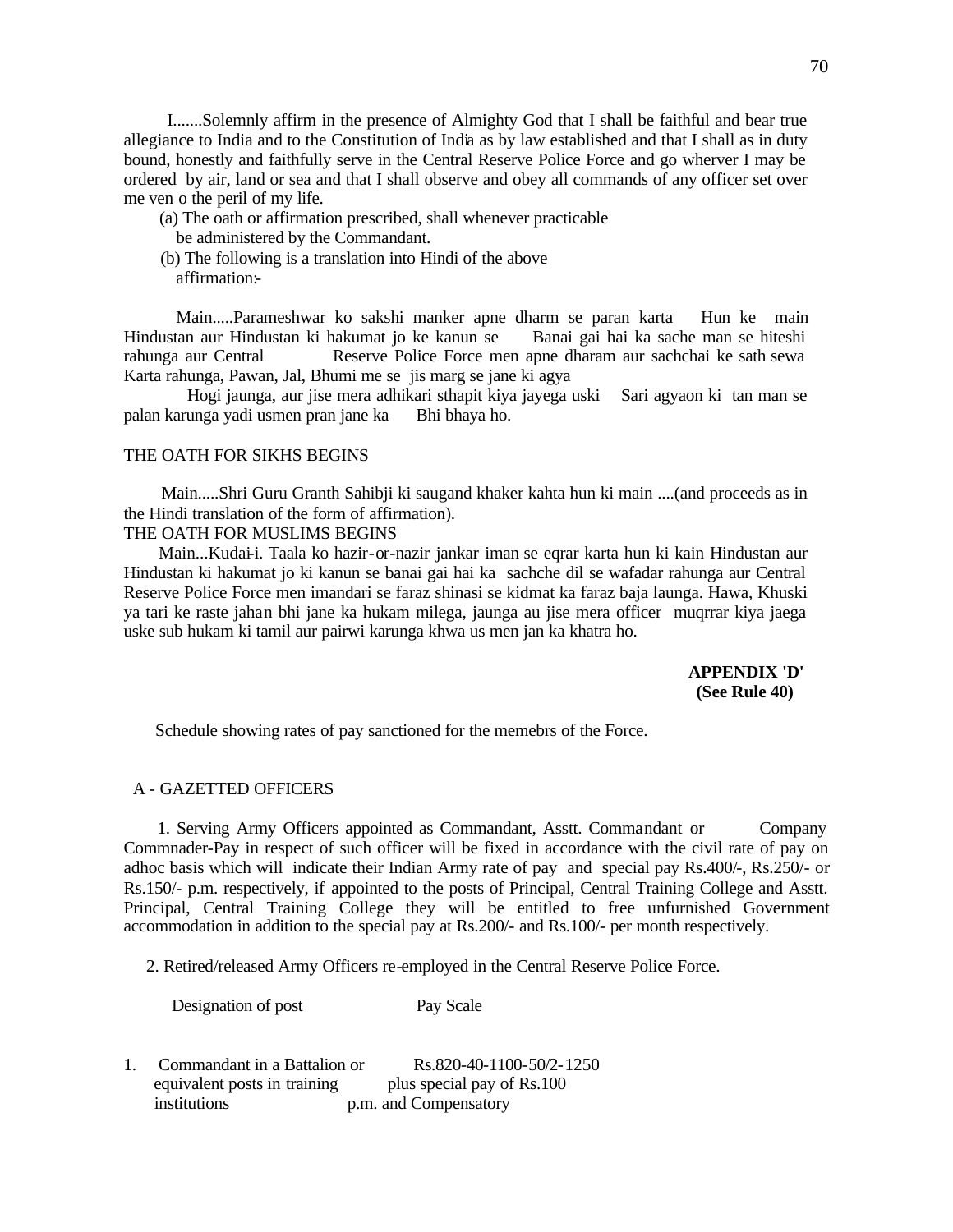allowance of Rs.100 p.m. (Pre-revised)

- 2. Asstt. Commandant in Battalion Rs.820-40-11---50/2-1250 or equivalent posts in training plus compensatory allowance institutions of Rs.50/- p.m.(Pre-revised)
- 3. Company Commander/Quarter Master Rs.325-25-600-35-670-EB-35 in a battalion or equivalent 950 plus special pay of Rs.<br>Posts in training institutions 150/- p.m. (Pre-revised) Posts in training institutions

Fixation of Pay:

 (a) The pay of re-employed members of the Force shall be fixed in the above scales in accordance with the Ministry of Finance Office Memorandum No.8(34)-E/III-57 dated the 25th November, 1958 as amended from time to time. In fixing the pay in the above scales, the benefit of ignoring the first Rs.50/- (Now Rs.500/-) of pension shall be allowed in accordance with the provisions of the Ministry of Finance OM No. 7(34)-Estt.III/62 dated the 16th January,1964.

 (b) Special pay attached to various posts shall be treated as part of the scales shall be takne into account in fixing the pay provided that the compensatory allowance shall be allowed in addition to the pay fixed in the above scales.

 (c) Those members of the Force who are already re-employed in the CRPF shall be given the option to continue in the present pay scales or to come over to the new scales and have their pay refixed as above, provided that the option shall be exerised within 6 months of the issue of these orders and the option once exercised shall be final.

 (d) Members of the Force re-employed after the issue of the these orders shall have their pay fixed only in the new scales prescribed in these rules.

(e) Pending cases shall also be decided in accordance with the provisions of sub-para(d) above.

3. Indian Police Service Officers - Deputationists:

 The posts of Commandant/Principal; Central Training College and Asstt. Commandant are equated to those of Asstt. Director in the Intelligence Bureau and Superintendent of Police in the Special Police Establishment respectively. IPS Officers appointed as Commandant and Asstt. Commandant will draw a special pay of Rs.300/- and Rs.200/- respectively and a compensatory allowance of Rs.100/- and Rs.50/- respectively. An IPS Officer appointed as Principal, Central Training College will draw a special pay of Rs.200/- and be entitled to a rent free unfurnished accommodation. The above special pay and compensatory allowances will be in addition to pay in the Senior Scale of the Indian Police Service.

 This will include non IPS Officers holding the rank of Superintendent of Police or equivalent posts in States subject to the condition that:-

 (a) the officer concerned should have immediately before his appointment in the CRPF held a post equivalent in status and responsibility to the post of Superintendent of Police.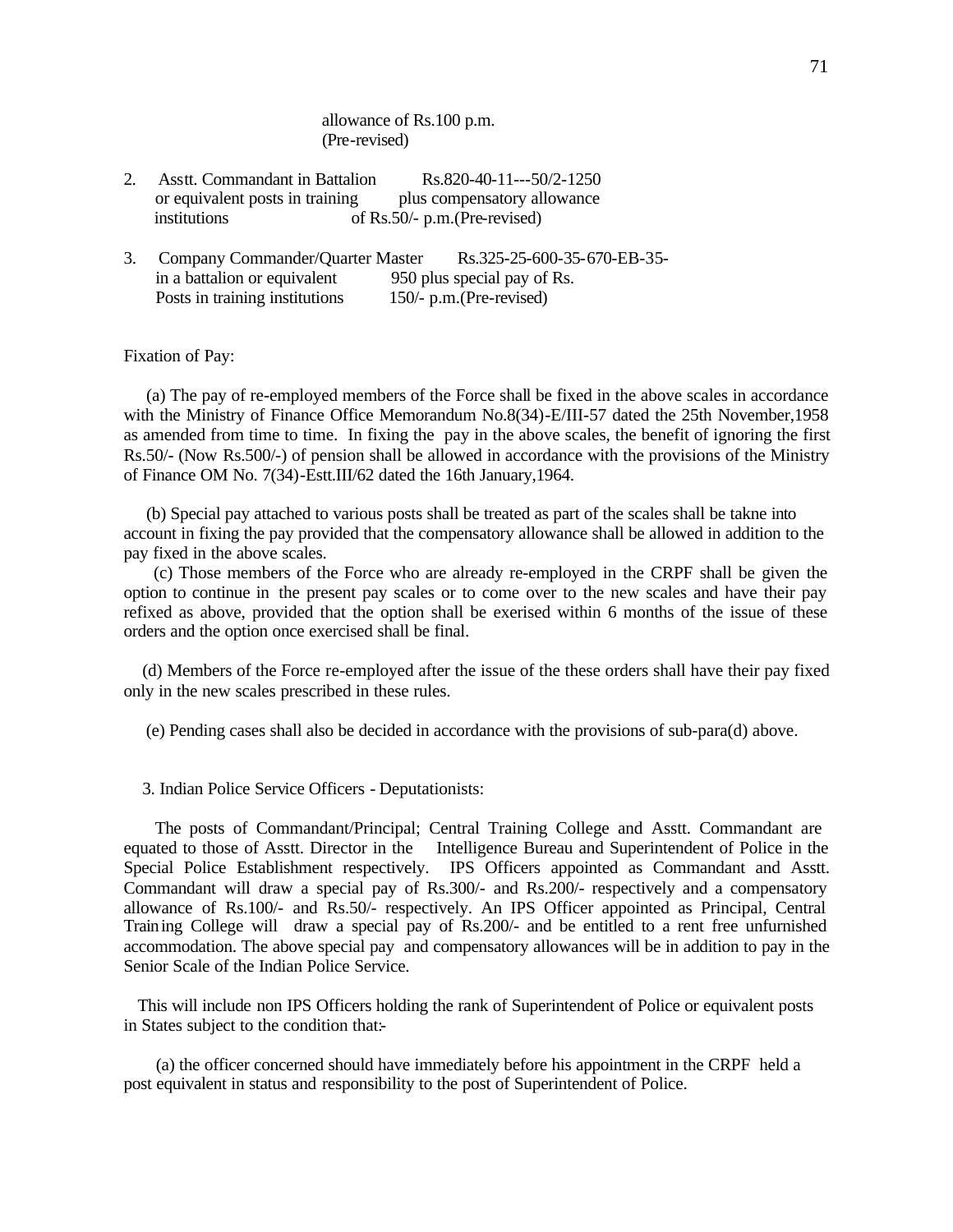(b) the State Government cocnerned certifies that the officer would have continued to officiate in a post equivalent to that of the Superintendent of Police but for his deputation to the Central Reserve Police Force.

 (c) the grade pay drawn by the officer concerned in the State is in a scale equivalent to, but not higher than, the senior scale of the Indian Police Service.

4. For non IPS Officers(excluding Army Officers).

 Promoted from the rank of the Company Commander/Quarter Master, Asstt. Principal, Central Training College to the posts of Asstt. Commandant, Commandant and Principal, Central Training College:

#### **Asstt. Commandant:**

Scale of pay Rs.820-40-1100-50/2-1250 compensatory allowance Rs.100 p.m. (pre-revised)

#### **Commandant:**

 Scale of pay Rs.820-40-1100-50/2-1250, special pay Rs.100/- p.m. Compensatory allowance Rs.100/- p.m. (pre-revised)

#### **Principal, Central Training College:**

 Scale of pay Rs.820-40-1100-50/2-1250. Rent free unfurnished Accommodation(Pre-revised)

 5. Deputy Superintendent of Police or Oficers of equivalent rank from the State Armed Police appointed as Company Commander/Quarter Master in the Central Reserve Police Force at a stage which together with the dearness allowance if any admissible under the Central Government rules would be equal to the sum of:-

 (i) Pay and dearness allowance actually drawn by the deputationist in the State as Deputy Superintendent of Police or equivalent rank.

(ii)Rs.175/-

 If there is no such stage in the Central Scale the officer would be given the next lower stage with the difference as personal pay to be absorbed in subsequent increment. The next increment would be allowed on the same date on which the officer would have earned it in the State scale or the date on which it would noramlly, be due in the Central scale whichevr is earlier. In no case should the initial pay exceed the maximum of the scale of pay.

No special pay will be admissible to the officers in addition to the pay in the scale.

 6. (a) Inspectors on the select list for promotion to the rank of Deputy Supdt. Of Police or equivalent rank.

 (b) Substantive holder of the post of Inspector or equivalent post of officiating Inspector with at least three years continuous service in that grade or equivalent posts in any Central or State Police Organisation, and

 (c) Inspector promoted to the rank of Deputy Supdt. Of Police (Company Commander/Quarter Master) while on deputation to the Central Reserve Police Force.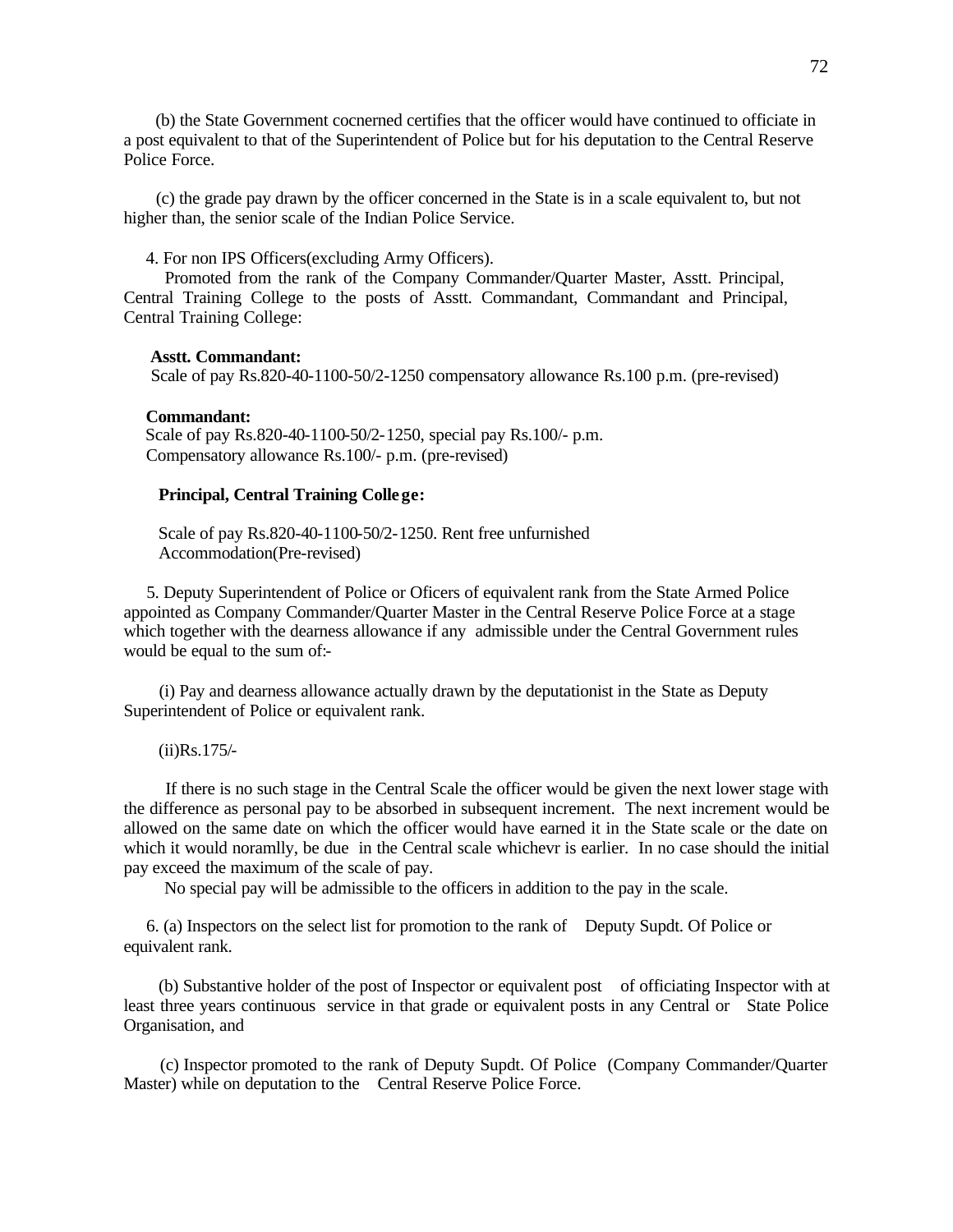The pay shall be fixed in the same manner as above as if the officers concerned had been appointed to the rank of Deputy Superintendent of Police or equivalent rank in their parent States or Central Police Organisation on the date of deputation/promotion.

 7. Deputy Supdt. Of Police etc./Inspectors(mentioned at items 5 and 6 above) appointed as Asstt. Principal, Central Training College, Central Reserve Police Force.

 (i) Pay and dearness allowance as admissible to a Company Commander/Quarter Master in the Central Reserve Police Force.

 (ii)Unfurnished rent free accommodation. No special pay shall be admissible.

 8. Directly recruited or local promotees to the post of Deputy Superintendent of Police(Company Commander/Quarter Master),

(i) Scale of pay Rs.325-25-600-35-670-EB-35-950(pre-revised)

- (ii)Special pay Rs.150/- p.m. (but for direct appointees special
	- pay will be admissible after completion of training.

Note:- Such Officers appointed as Asstt. Principal, Central Training College, will get special pay at Rs.100/- p.m. plus unfurnished rent free accommodation.

## B. RANK AND FILE

## SL.NO. DESIGNATION OF POST SCALE (PRE-REVISED)

- 1. Inspector Rs.250-10-290-15-380-EB-15-470
- 2. Radio Mechanic(Sub-Inspector) Rs.210-10-290-15-32-EB-15-425
- 3. Motor Mechanic(Sub-Inspector) Rs,200-8-256
- 4. Sub-Inspector Rs. 168-8-200-EB-8-256<br>
(a) Radio Mechanic (i) Rs. 180-10-290-EB-1  $(i)$  Rs.180-10-290-EB-15-380 (Head Constable Grade.I) (for those possessing a Dploma in Engineering equivalent

 (ii) Rs.150-10-250-Eb-10-290- 15-335-EB-15-380 (b) Draftsman(Head Constable) Rs. 150-5-176-

## 6-205-EB-7-240

- 5. Radio Technical (Mechanic) Rs.150-10-210 Head Constable Grade.II
- 6. Radio Fitter(Head Constable) Rs.125-3-131-4-143-EB-4-155
- 7. Head Constable Rs.100-3-130
- 8. Naik Rs.85-2-95-3-110 plus Rs.2

efficiency pay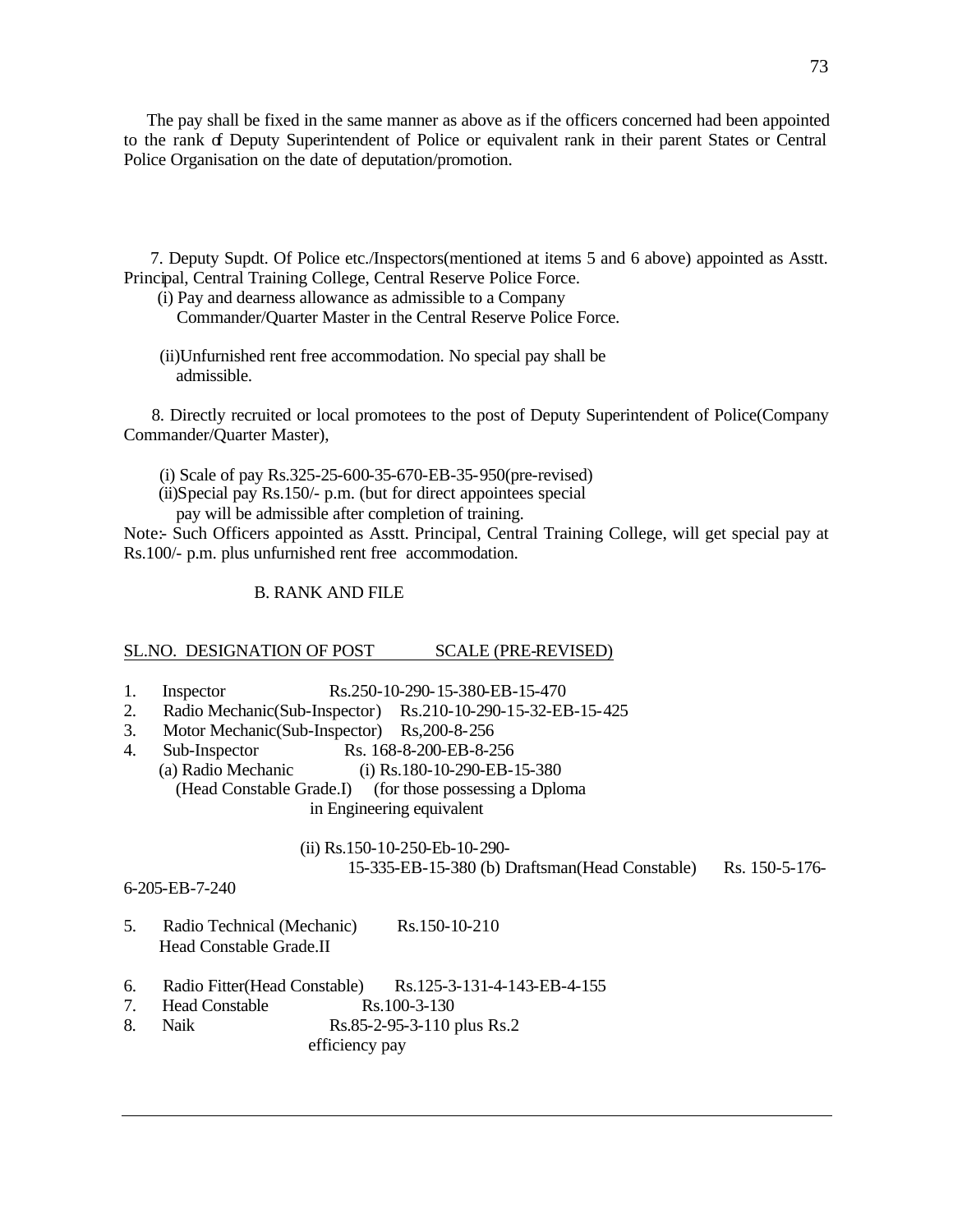#### **Sl.No. Designation of posts Scale(Pre -revised)**

9. Lance Naik/Ct Rs.75-1-85-EB-2-95 plus Rs.2 efficiency pay

10. Followers \*Rs.70-1-80-EB-1-85

 \* (initial pay Rs.70/- reduced by Rs.2/- for each year by which age falls below 18 years and shall be increased by Rs.2/- annually from next birthday onwards till attainmnet of 18 years when minimum of Rs.70/- will be drawn)(Rule 12 of the Central Civil Services(Revised Pay) Rules.1960).

 11. Pay of subordinate State Police Staff deputed to the non-gazetted rank in the Central Reserve Police will be fixed as follows:

 (a) The initial pay shall be fixed in the Central Reserve Police scale of pay at stage which together with the dearness allowance at the Central rates would be equal to the sum of-

(i) Pay and dearness allowance actually drawn by them in the rank shown beloe or what would be admissible to them had They been appointed to those rank(s) and (ii) the amount shown against each rank.

| Rank in the Central  |                   | Equivalent rank in Amount which is to be |  |  |  |
|----------------------|-------------------|------------------------------------------|--|--|--|
| Reserve Police Force | the State         | added to pay and                         |  |  |  |
|                      |                   | Dearness allowance                       |  |  |  |
|                      | Admissible at the |                                          |  |  |  |
|                      |                   | <b>State Government rates</b>            |  |  |  |
|                      |                   |                                          |  |  |  |
| Inspector            | Inspector         | Rs.50                                    |  |  |  |
| Sub-Inspector        | Sub-Inspector     | <b>Rs.40</b>                             |  |  |  |

Head Constable/Naik Head Constable/Naik Rs.20 Lance Naik/Constable Lance Naik/Constable Rs.10

 If there is no stage in the Central Reserve Police Force scale of pay corresponding to the figure arrived at as above, the pay shall be fixed at the stage next below with the difference as personal pay. The personal pay, if any wouold absorbed in subsequent increments and the next increment would be allowed on the same date on which the officer concerned would have earnedit in the State scale or the date on which it would normally be due in the Central Reserve Police Force scale, whichever is earlier. The pay fixed should in no case exceed the maximum of the Central scale.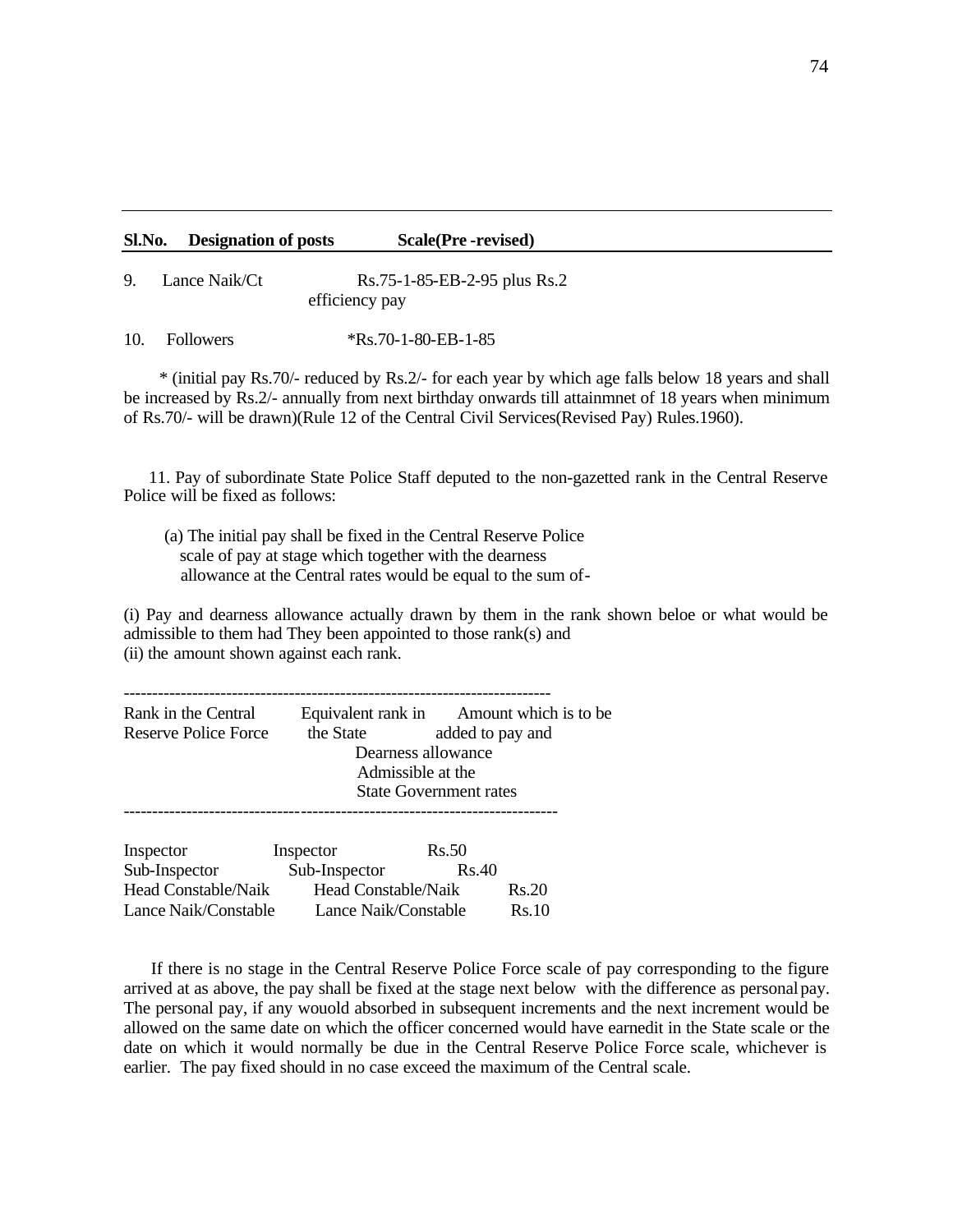For the purpose of this para, 'pay' in the State would include special pay, if any which is granted in liey of a separate scale of pay and trade/proficiency pay.

 (b) In addition to the pay as determined in (a) above, they shall be granted a special pay at the following rates:-

Rank Rate of Special Pay

Inspector Rs.75/- p.m. Sub-Inspector Rs.50/- p.m.<br>Head Constable/Naik Rs.30/- p.m. Head Constable/Naik Rs.30/- p.m.<br>Constable/Lance Naik Rs.20/- p.m. Constable/Lance Naik No other pay special would be Admissible to them.

**APPENDIX 'E'**

 Schedule showing special pays and specialist allowances admissible to the non-gazetted members of the Force.

| Sl.No. | Platoon to which                                           | Rank                                                | Rate of       |       |
|--------|------------------------------------------------------------|-----------------------------------------------------|---------------|-------|
|        | Attached                                                   |                                                     | special pay   |       |
|        |                                                            |                                                     | (Pre-revised) |       |
| 1      | 2                                                          | 3                                                   | 4             |       |
| 1.     | Administrative                                             | Subedar Major(Inspector)                            |               | 50.00 |
|        | Platoon                                                    | Coy Havildar Major                                  | 10.00         |       |
|        |                                                            | Coy Quarter Master Havildar                         | 10.00         |       |
|        |                                                            | Liaison Sub-Inspector                               | 30.00         |       |
| 2.     |                                                            | Quarter Master, Store Quarter Master(Sub-Inspector) |               | 30.00 |
|        | <b>Section Platoon</b>                                     | <b>Battalion QMH</b>                                | 10.00         |       |
|        |                                                            | <b>OM Writer Havildar</b>                           | 10.00         |       |
|        |                                                            | <b>QM Writer Naik</b>                               | 10.00         |       |
|        |                                                            | QM Storeman(L/NK-Constable)                         |               | 10.00 |
|        |                                                            | Subedar Armourer                                    | 40.00         |       |
|        |                                                            | Sub-Inspector Armourer                              | 30.00         |       |
|        |                                                            | <b>Armourer Havildar</b>                            | 20.00         |       |
|        |                                                            | <b>Armourer Naik</b>                                | 15.00         |       |
|        |                                                            | <b>Armourer Constable</b>                           | 15.00         |       |
|        |                                                            | <b>Head Carpenter Naik</b>                          | 10.00         |       |
|        |                                                            | <b>Head Shoemaker Naik</b>                          | 10.00         |       |
|        |                                                            | Sub-Inspector Tailor                                | 30.00         |       |
|        | Head Tailor Havildar(Head Const.) 15.00                    |                                                     |               |       |
|        |                                                            | <b>Tailor Naik</b>                                  | 10.00         |       |
|        |                                                            | <b>Tailor Constable</b>                             | 10.00         |       |
| 3.     | <b>Education Platoon</b><br><b>Education Sub-Inspector</b> |                                                     |               | 30.00 |
|        |                                                            | <b>Education Havildar</b><br>(Head Constable)       | 10.00         |       |
|        |                                                            | <b>Education Naik</b>                               | 10.00         |       |

<sup>(</sup> RULE 40 )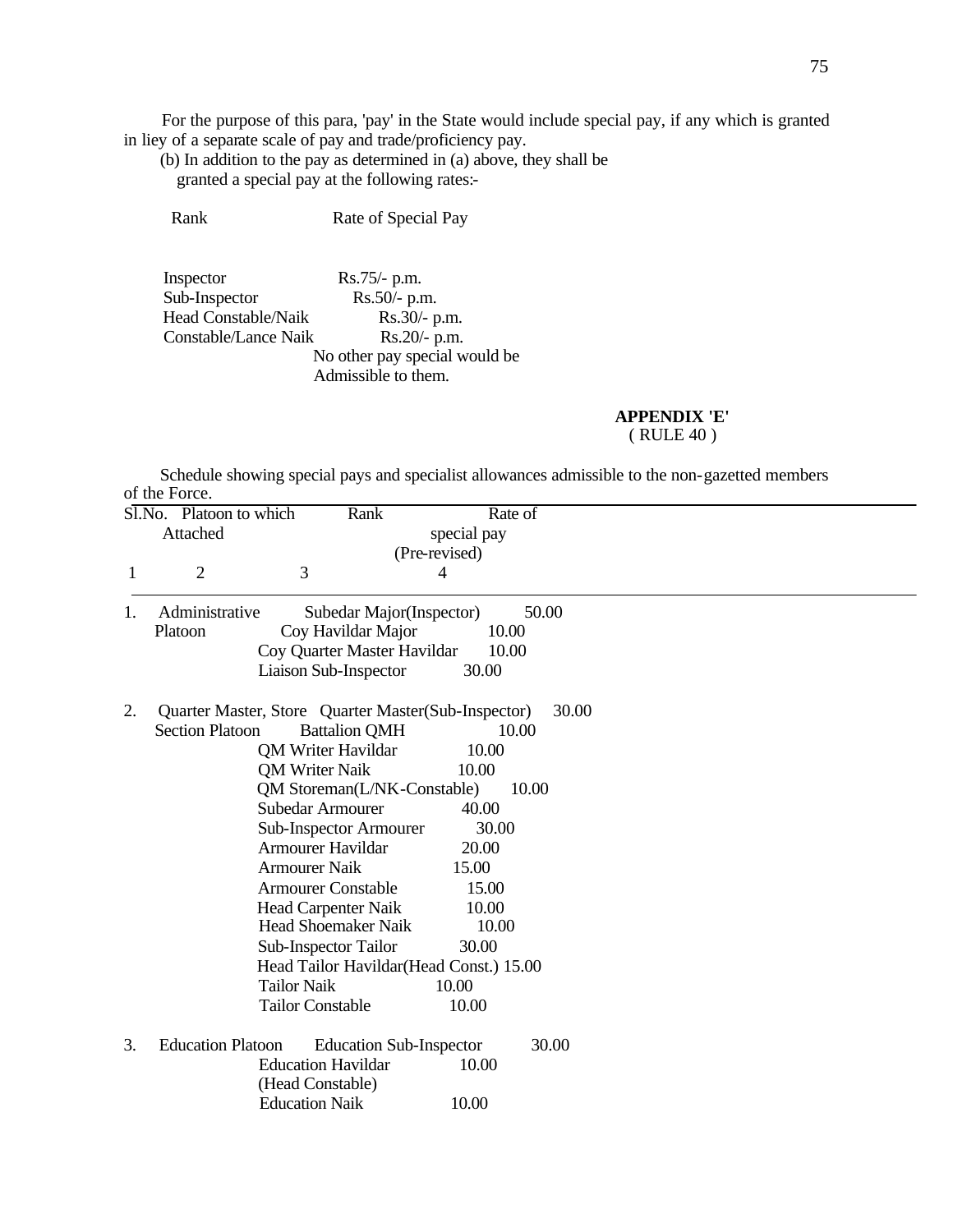| 1                | 2                      | 3                                      | 4     |  |  |
|------------------|------------------------|----------------------------------------|-------|--|--|
| $\overline{4}$ . | <b>Motor Transport</b> | <b>Transport Section</b>               |       |  |  |
|                  | Platoon                | <b>Motor Transport Subedar</b>         | 40.00 |  |  |
|                  |                        | SI Platoon Commander                   | 30.00 |  |  |
|                  |                        | <b>Head Constable</b>                  | 15.00 |  |  |
|                  |                        | (Motor Transport Documentation)        |       |  |  |
|                  |                        | <b>Workshop Section</b>                |       |  |  |
|                  |                        | <b>Head Constable Fitter</b>           | 15.00 |  |  |
|                  |                        | Naik Fitter<br>10.00                   |       |  |  |
|                  |                        | Lance Naik/Const. Fitter               | 10.00 |  |  |
|                  |                        | Constable Painter                      | 10.00 |  |  |
| 5.               |                        | Training Platoon SI Adjutant           | 30.00 |  |  |
|                  |                        | <b>BN Havildar Major</b>               | 10.00 |  |  |
|                  |                        | Instructor Havildar(Head Const.) 10.00 |       |  |  |
|                  |                        | <b>Instructor Naik</b>                 | 07.50 |  |  |
|                  |                        | <b>Instructor Lance Naik</b>           | 05.00 |  |  |
|                  |                        | <b>Bugler Constable</b>                | 05.00 |  |  |
| 6.               | Six Service            | Coy Havildar Major                     | 10.00 |  |  |
|                  | Companies              | Coy QM Havildar                        | 10.00 |  |  |
|                  |                        | Coy Bugler Constable                   | 05.00 |  |  |
| 7.               | <b>Signal Units</b>    | <b>Subedar Operator</b>                | 50.00 |  |  |
|                  |                        | <b>Sub-Inspector Operator</b>          | 40.00 |  |  |
|                  |                        | Havildar Operator                      | 40.00 |  |  |
|                  |                        | Naik Operator                          | 40.00 |  |  |
|                  |                        | Subedar Radio Technic ian              | 50.00 |  |  |
|                  |                        | Subedar Crypto                         | 50.00 |  |  |
|                  |                        | Sub-Inspector Crypto                   | 40.00 |  |  |
|                  |                        | Havildar Crypto                        | 40.00 |  |  |
| 8.               | For Training           | Subedar Major                          | 75.00 |  |  |
|                  | <b>INstitutions</b>    | Subedar Instructor                     | 40.00 |  |  |
|                  |                        | Sub-Inspector Instructor               | 30.00 |  |  |
|                  |                        | Havildar Instructor                    | 20.00 |  |  |
|                  |                        | Naik Instructor                        | 10.00 |  |  |
|                  |                        | Lance Naik/Const. Instructor           | 10.00 |  |  |
| 9.               | EDP Cell               | Subedar Major(Inspector)               |       |  |  |
|                  |                        | Programme Assistant                    | 50.00 |  |  |
|                  |                        | SI/QM SI(Auditor)                      | 30.00 |  |  |
|                  |                        | Head Constable QM Havildar             | 10.00 |  |  |

 Note:- Any additional specialist post of any category if sanctioned in administrative grounds iwill carry the special pay/specialist allowances as prescribed for equivalent rank.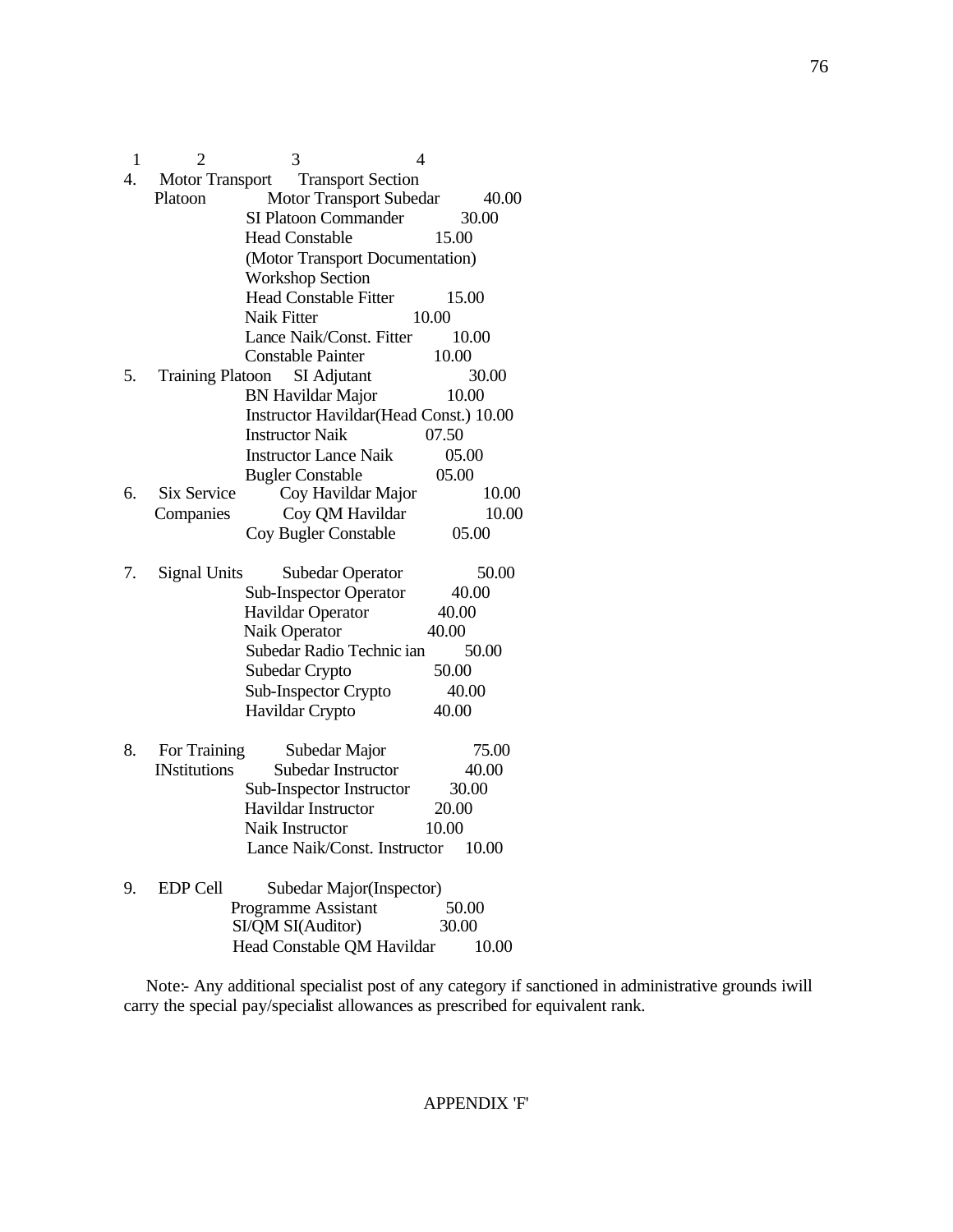## FORMS Form CRPF No.1 ( See Rules 12 )

#### The Central Reserve Police Recruiting Roll

- 1. Name
- 2. Father's name
- 3. Religion
- 4. Caste or Tribe
- 5. Town or village
- 6. Police Station(Thana)
- 7. District
- 8. State

9. Are you employed in any Government service, if so, what?

10. Have you served in any Govt. Service?

 If so, state the reasons for your discharge and confirm that you were never dismissed from any Government service.

11. Are you in receipt of any allowance etc. from Govt. and if so, on what account.

12. Are you willing to be enrolled in the Central Reserve Police in the rank of........?

13. Are you willing toserve even outside India, if so required?

14. Are you willing to undertake that you will not allow any caste usage to interfere with your duties?

15. Are you willing to be vaccinated or innoculated as and when required?

16. After you have served in the Force for such period as the Government of India may prescribe, you may, at any time when not on active duty, apply Discharge through the officer to whom you may be subordinate, to the Commandant and you will be granted you discharge after two months from The date of your application, unless your discharge would cause the Vacancies in the Force exceed one tenth of the sanctioned strength in Which case you will be bound to remain to do your duty until the Necessity for retaining you in the Force ceases.

 Provided, that if you wish to withdraw from the Force may submit your Resignation at any time before the expiration of first three months of your service, but not afterwards until the completion of the period

 prescribed, as aforesaid, the Commandant may either accept your resignation forthwith or at the end of three months from the date of its receipt. Provided, further that the Commandant may, if he thinks fit allow you

To resign at any time on your giving three months notice of your wish To do so.

Note: (1) Prescribed period is three years.

 (2) During the period of initial engagement or so long you are temporary thereafter, the appointing authority may discharge you at any time on one month's notice if in his opinion you are not likely to make an efficient member of the Force.

 (3) Should the Central Government decide to disband the Force(Or part of it) before termination of the period for which you are enrolled or at any time thereafter, you will be liable to be discharged without compensation from the date of the disbandment. Signature of Member of the Force in acknowledgement of the above having been read out to him. Space for impression of the member;s left thumb to be taken in the Presence of the enrolling officer.

Signed in my presence after I had ascertained that the candidate

Understood the purport fo what he signed.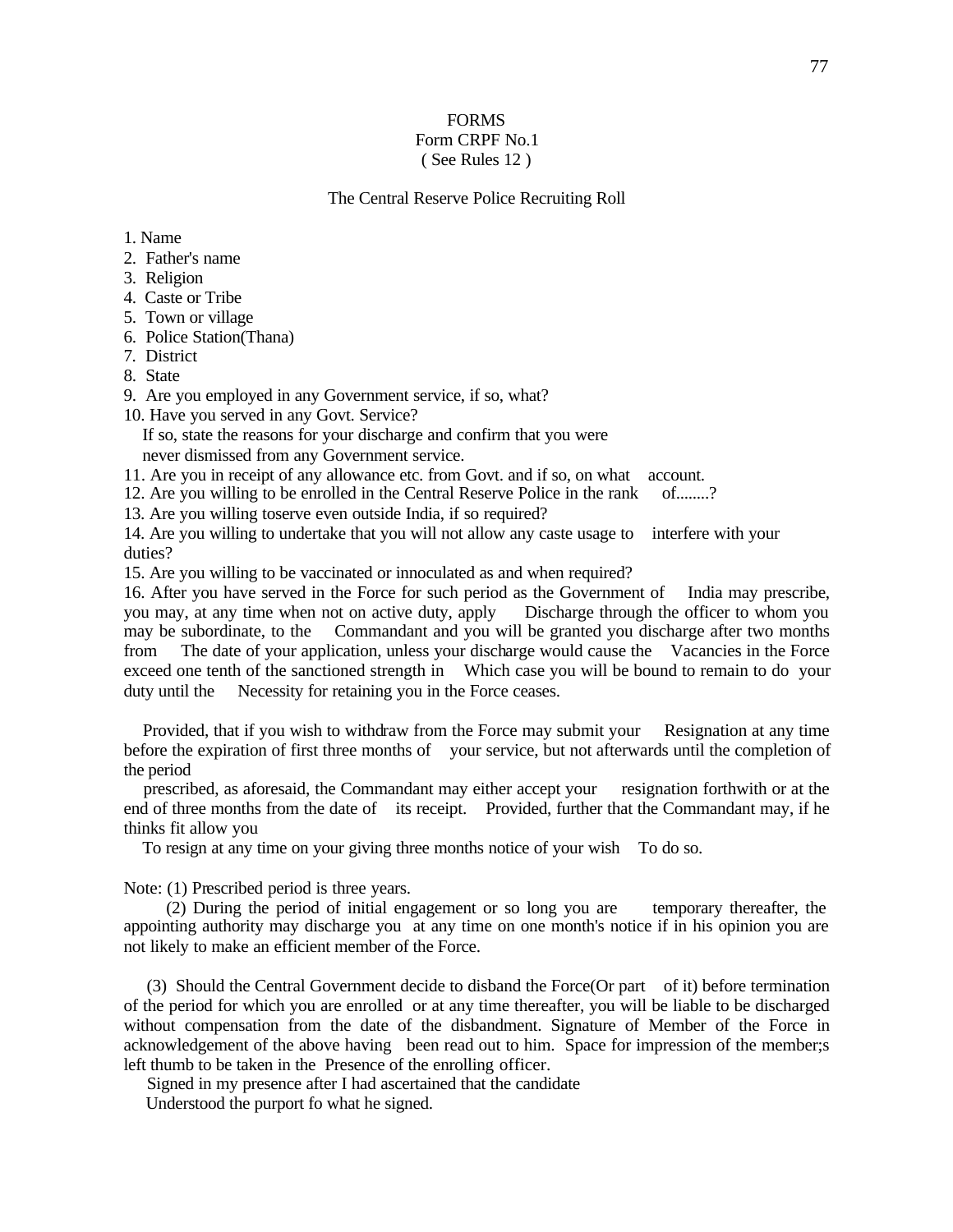#### Commandant or the Enrolling Officer.

Place Dated,the

Variation(s) of conditions of service.

I hereby agree to the following variation(s) in my conditions of service.

 Signature of Member of the Force in acknowledgement of agreeing to the variation(s). Signed in my presence after I had mentioned that the member of the Force unbderstood the purport of what he signed.

Commandant or other Superior Officer

Place: Dated,the

# HEALTH CERTIFICATE

 I do hereby certify that I have examined.......candiate for employment in the Central Reserve Police Force and cannot discover that he has any disease, constitutional affection or bodily infirmity, except; and I do not consider this a disqualification for employment. His age according to his own statement is.....years and by appearance ....years.

Height ........feet.......inches Chest maximum.....inches Minimum ....inches Identification marks:

 Signature and designation of Medical Officer. Place: Dated,the

> CHARCTER AND SERVICE ROLL (Rule37) (See CRPF Form No.2) VERIFICATION ROLL (Rule 14b)

(As revised vide MHA No. 2/8/62-P.II dated 7.9.66, CRPF Gazette No.9(c) dated 22.9.66(See CRP Form No.25)

> **THE CENTRAL RESERVE POLICE DISCHARGE CERTIFICATE (Rule 18) (See CRPF Form No.26)**

> > **Form A.F.A.2 (See Rule35)**